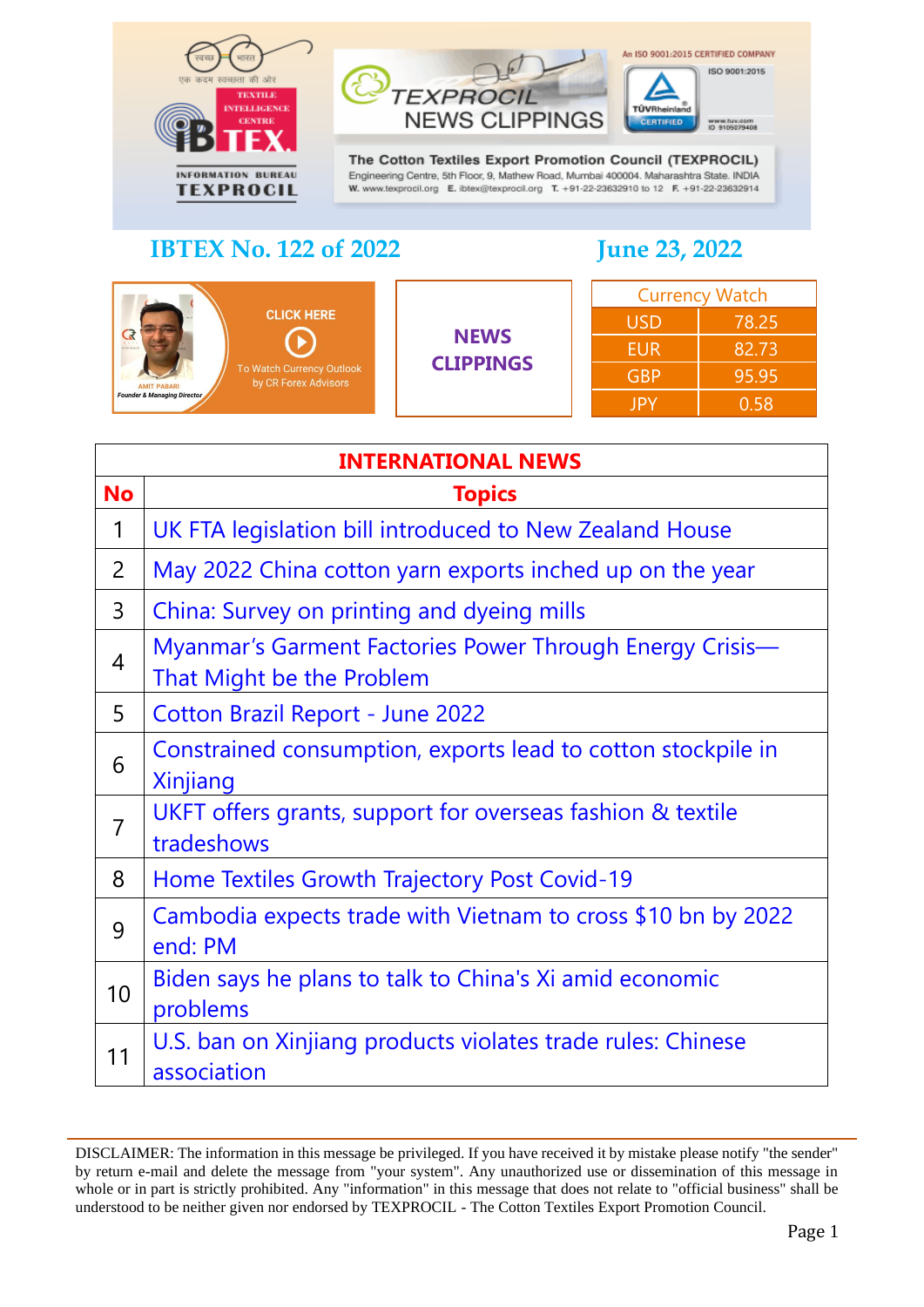| 12 | For first time in 10 years, Egyptian trade delegation arrives in<br><b>Israel</b> |
|----|-----------------------------------------------------------------------------------|
| 13 | Bangladesh: BGMEA wants duty-free market access to Russia                         |
| 14 | Vietnam's textile-garment exports may face challenges in H2<br>2022               |
| 15 | Foreign businesses seek investment in eco-industrial parks in                     |

| <b>NATIONAL NEWS</b> |                                                                                                    |  |
|----------------------|----------------------------------------------------------------------------------------------------|--|
| <b>No</b>            | <b>Topics</b>                                                                                      |  |
| 1                    | Expecting 7.5 pc economic growth rate this year: PM Modi                                           |  |
| $\overline{2}$       | Commerce Ministry speeds up work on new legislation to<br>replace SEZ Act                          |  |
| $\overline{3}$       | India, Australia hold talks to cement strategic partnership                                        |  |
| 4                    | Textile Ministry plans beneficiary sentiment survey of important<br>schemes                        |  |
| 5                    | GoM proposes removal of many GST exemptions                                                        |  |
| 6                    | Majority of companies expect labour code changes will impact<br>profit and loss account: WTW study |  |
| $\overline{7}$       | <b>GST</b> compensation to States can stop                                                         |  |
| 8                    | Firm cotton prices to keep yarn-spinning stocks in check:<br><b>Analysts</b>                       |  |
| 9                    | Cotton shortage pushes most ginning, pressing mills to halt<br>operations                          |  |
| 10                   | Panipat exporters in trouble as US, European buyers postpone<br>orders                             |  |
| 11                   | India's Odisha state signs pact with AMHSSC to train SHGs on<br>tailoring                          |  |

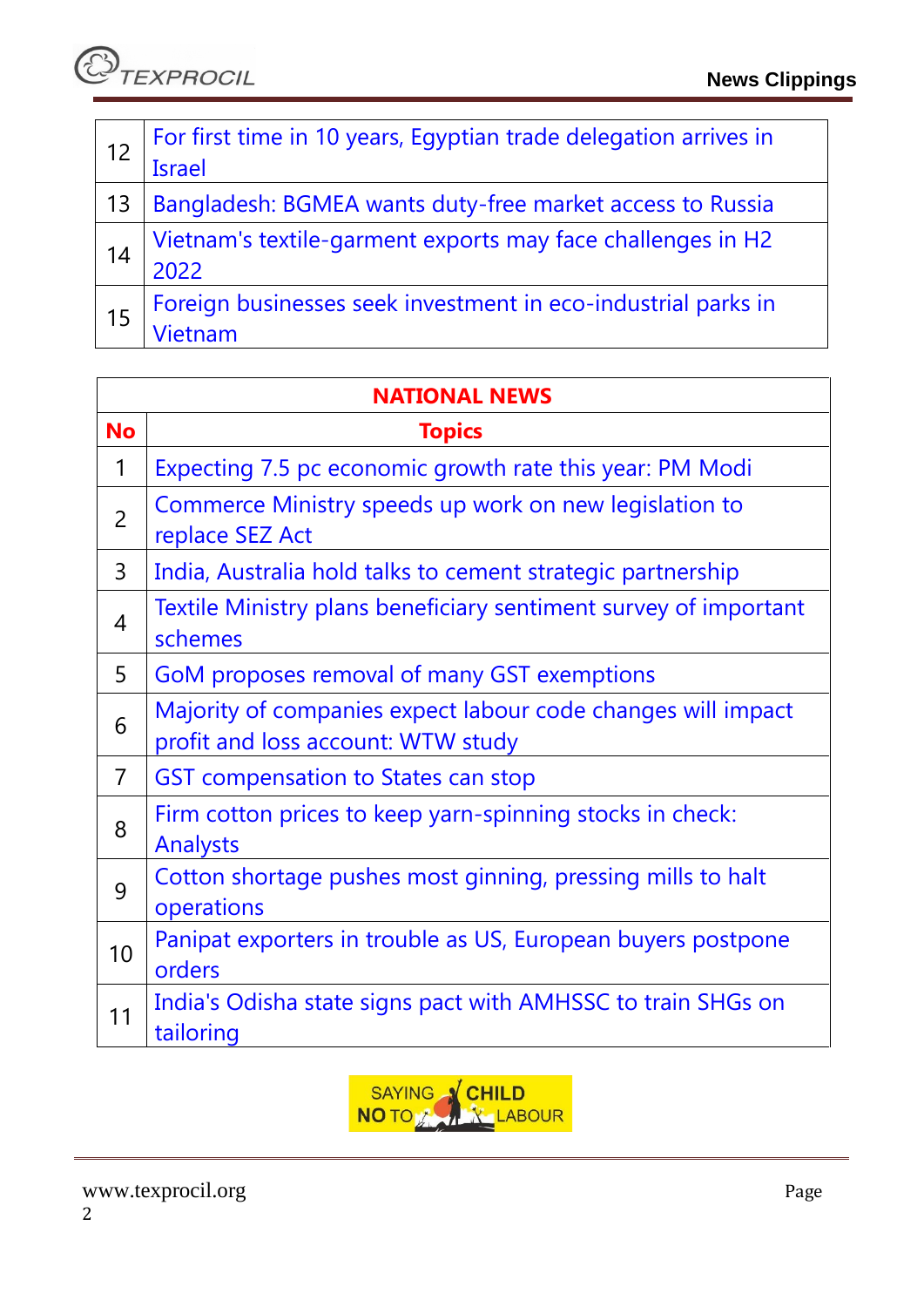# **INTERNATIONAL NEWS**

## <span id="page-2-0"></span>**UK FTA legislation bill introduced to New Zealand House**

The UK Free Trade Agreement (FTA) Legislation Bill has been introduced to the New Zealand House, underscoring the NZ government's strong trade agenda, said trade and export growth minister Damien O'Connor.

The Bill will be set down for first reading in the following weeks, before going through Select Committee, with the aim to complete New Zealand ratification processes for entry into force by the end of 2022.

O'Connor said: "I'm very pleased with the quick progress of the United Kingdom Free Trade Agreement Legislation Bill being introduced to the House today. It will enable New Zealand to implement its obligations under the FTA and is necessary to bring the FTA into force.

"Our economic recovery from COVID-19 has been export-led and this is a crucial time to secure further free trade agreements, on the back of a strong body of work that includes the EU FTA negotiations, the CPTPP, our China FTA and Singapore FTA upgrades, RCEP, PACER Plus, and ongoing conversations with the US about an Indo Pacific Economic Framework.

"The UK FTA is a gold-standard agreement and one of the best deals we've ever negotiated. It will boost our economy by up to \$1 billion and provide us further economic security.

Today takes us a step closer to our exporters and businesses enjoying the benefits of this excellent deal, which we signed in March. It will provide unprecedented access to the UK market."

The UK will eliminate all tariffs on New Zealand exports, with duties removed on 99.5 per cent of current trade from entry into force.

"This FTA also sets new levels of ambition in inclusive and sustainable trade, including outcomes for Maori, women in trade, and the environment," O'Connor added.

# www.texprocil.org Page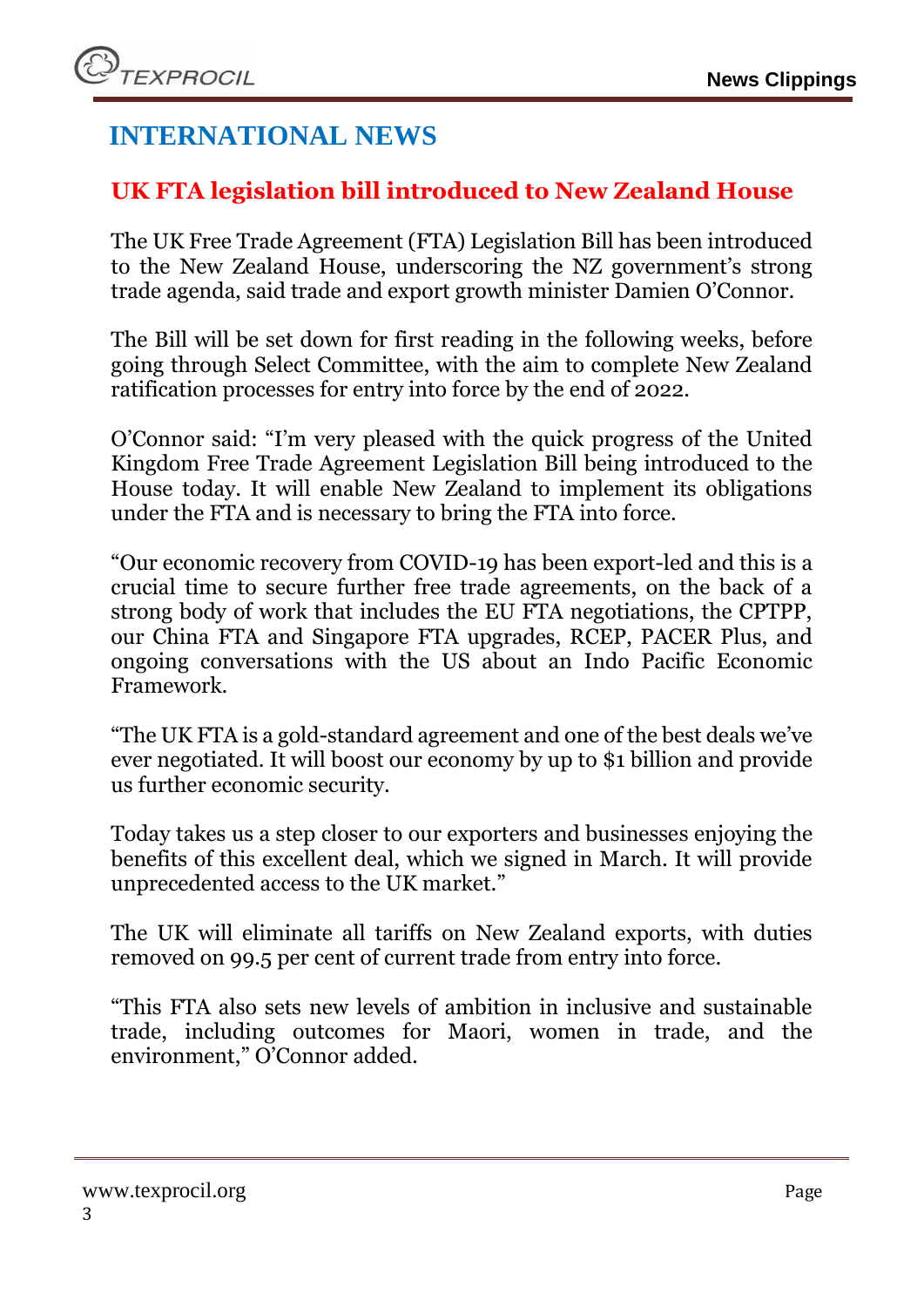The Bill will align New Zealand's domestic law with obligations in the FTA, including amendments to the Tariff Act 1988, the Tariff, the Customs and Excise Regulations 1996, the Dairy Industry Restructuring Act 2001, the Overseas Investment Act 2005, the Overseas Investment Regulations 2005, and the Copyright Act 1994.

The United Kingdom is undertaking a similar process and once both countries have completed their respective ratification processes, the FTA can enter into force.

Later this week Damien O'Connor is travelling to Europe to further advance New Zealand's FTA negotiations with the European Union. He will also visit Canada and Australia.

Source: fibre2fashion.com– Jun 20, 2022

**\*\*\*\*\*\*\*\*\*\*\*\*\*\*\*\*\***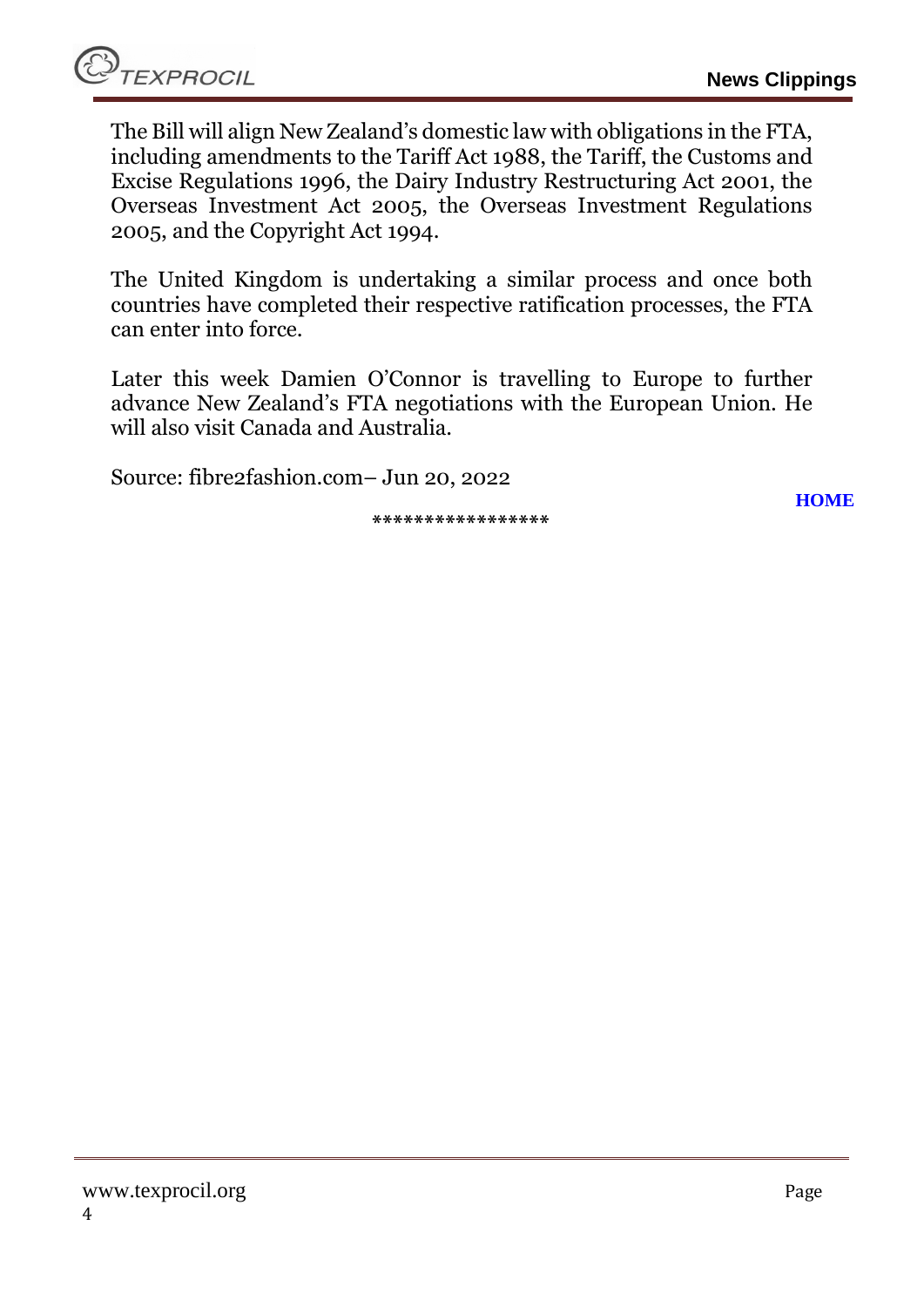

#### <span id="page-4-0"></span>**May 2022 China cotton yarn exports inched up on the year**

May 2022 cotton yarn exports increased by 8.32% on the year, down 42% compared with that in May 2019.



China cotton yarn exports in 2020-2022 by month

May 2022 cotton yarn exports totaled 14.4kt, compared with 13.3kt in May 2021 and 8.6kt in May 2020, and it saw the fastest growth since Jul 2021.

#### May 2022

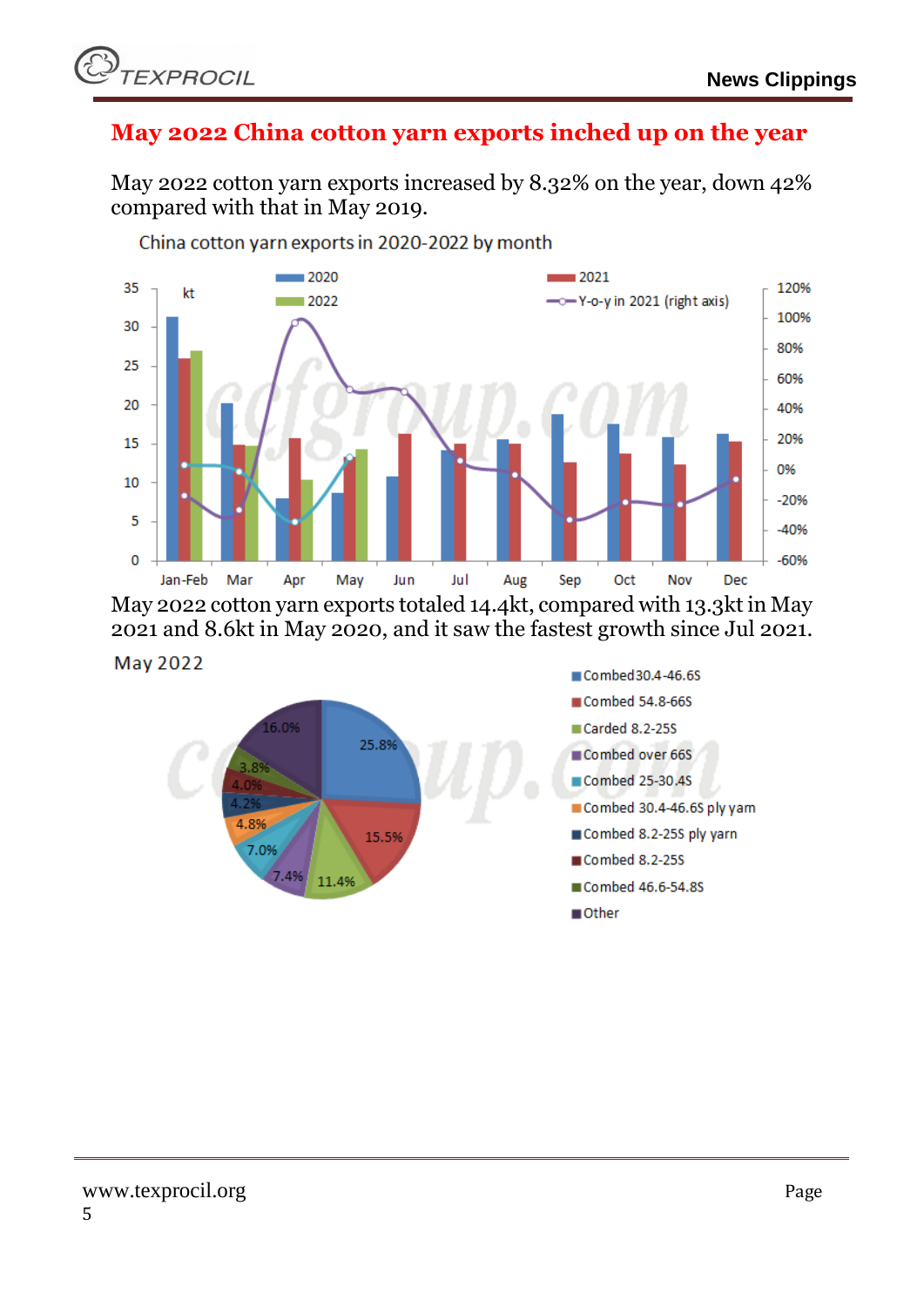

The structure of exported varieties did not change much which was still dominated by combed 30.4-46.6S, combed 54.8-66S, carded 8.2-25S and combed 66S or higher-count one.

In terms of export volume, carded 8.2-25S rose 45%, combed 30.4-46.6S rose 49%, and combed 46.6-54.8S rose 41%, while combed 8.2-25S ply yarn declined 39%.

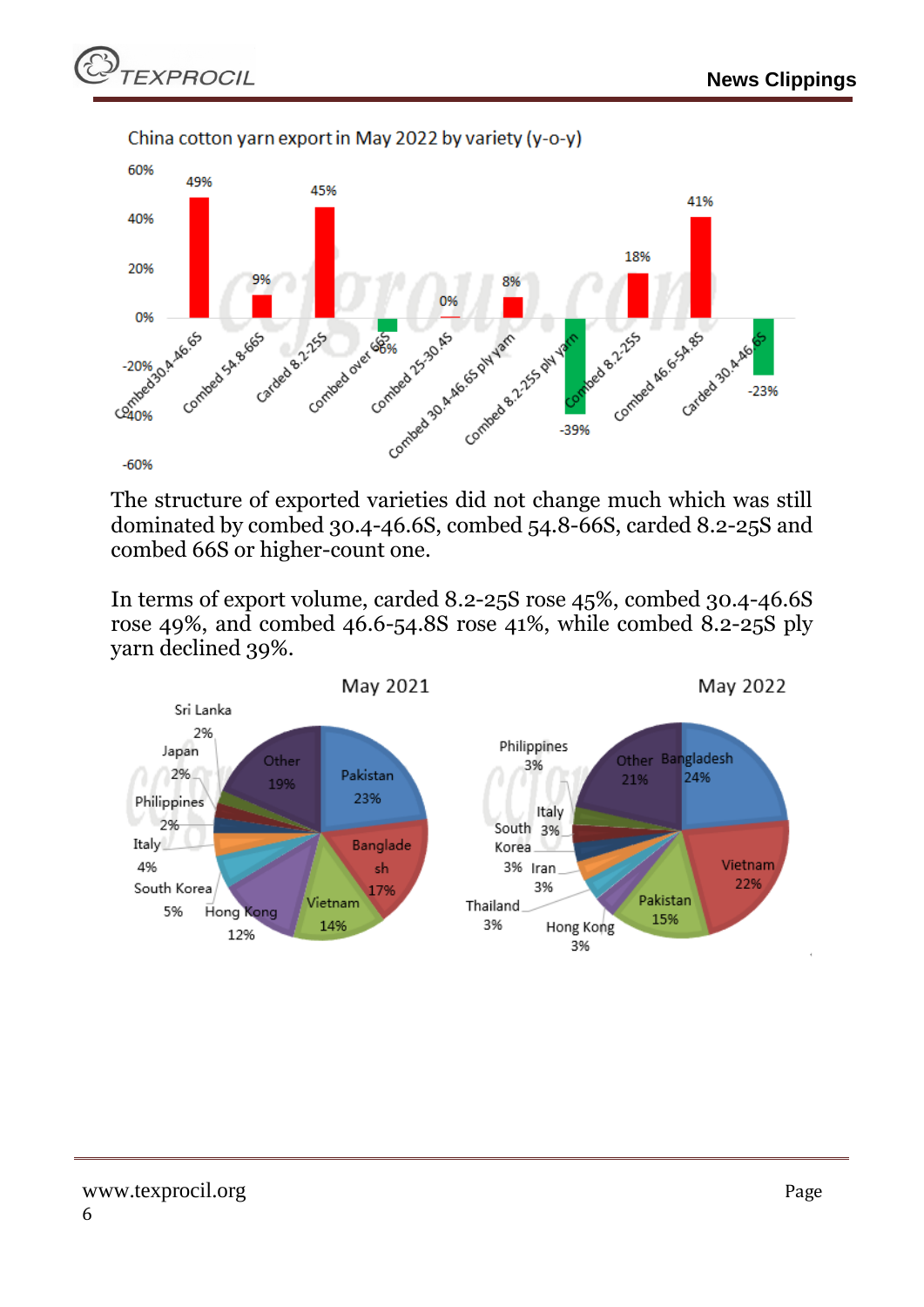

#### China cotton yarn export in May 2022 by destination (y-o-y)

 $-100%$ 

In terms of export destination, Bangladesh moved up to the first place with shares of 24%, followed by Vietnam and Pakistan. The export volume to Vietnam and Bangladesh increased largely. Thailand and Iran also saw great growth rate.

In conclusion, May 2022 cotton yarn exports inched up with Southeast Asia still the major export destinations.

Source: ccfgroup.com– Jun 22, 2022

**\*\*\*\*\*\*\*\*\*\*\*\*\*\*\*\*\***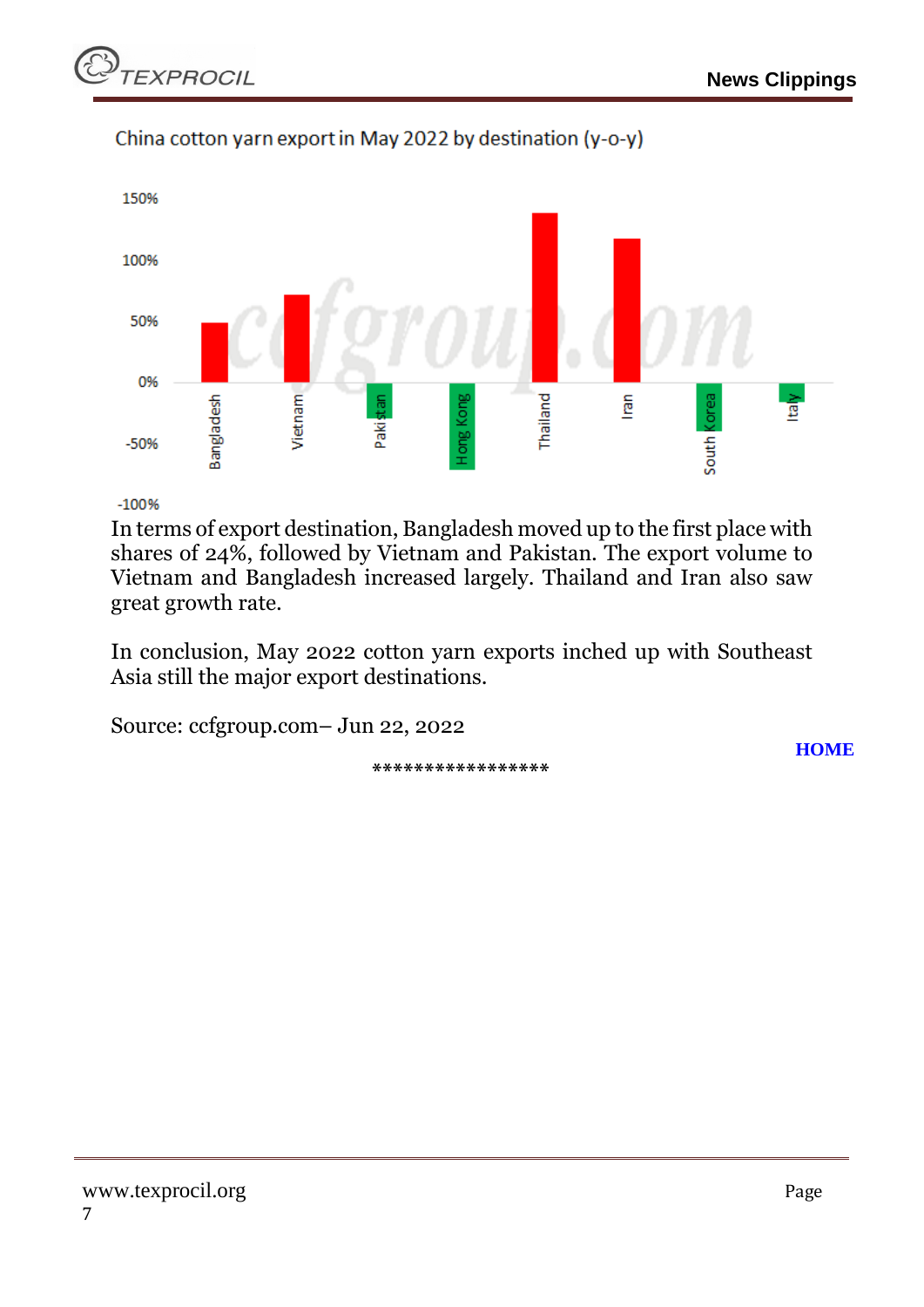## <span id="page-7-0"></span>**China: Survey on printing and dyeing mills**

As the first half of 2022 draws to a close, the development of the textile industry has ushered in a change, and most mills have also felt the chill winds. Recently, through field visit, many printing and dyeing mills have reflected that the market failed to show goodness despite peak season, and it was also bleak in dull season.

1. Weak domestic demand

As the intermediate link of textile and apparel, printing and dyeing mills mainly have printing and dyeing processes or finishing processes. Unlike spinners, weavers and apparel mills which have a large number of stocks, printing and dyeing mills can more truly reflect the cold and warm market demand.

According to the feedback, the end-users demand shrank obviously this year due to the influence of the macro situation, especially the domestic demand was extremely weak, only about 70% of that in previous years.

Comparison of retail sales growth of consumer goods & textile and apparel



In addition, the abnormal performance of the domestic demand market can also be seen from the data of the Bureau of Statistics.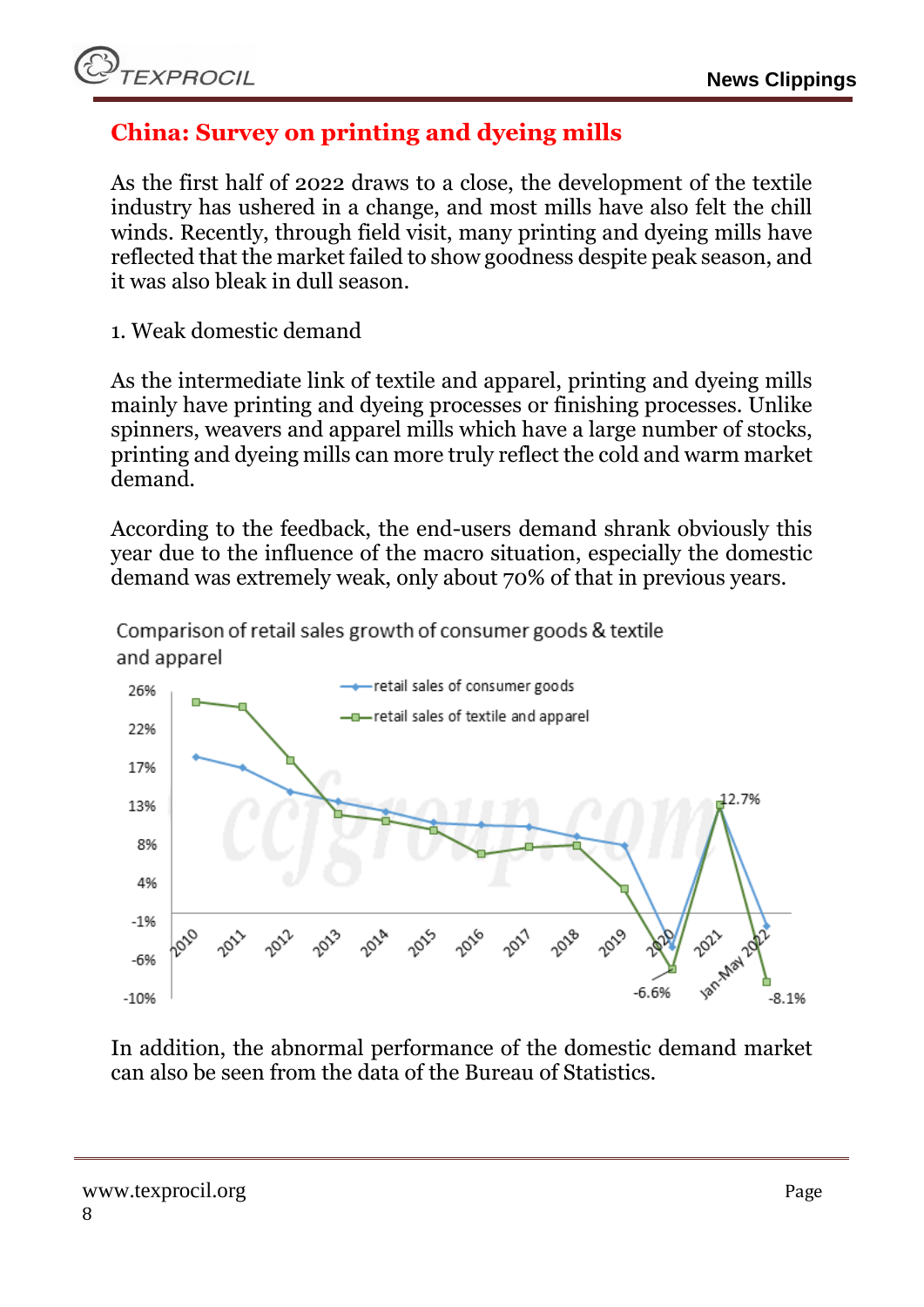During Jan-May 2022, the retail sales of consumer goods amounted to 17.1689 trillion Yuan, down 1.5% year on year. Of the total, retail sales of garments, footwear, hats and knitwear scored at 509.3 billion Yuan in Jan-May, down 8.1% year on year.

In Jan to May, the retail sales of garments of enterprises above designated size amounted to 362.33 billion Yuan, down 10.1% year on year. All were at low levels for many years.



Retail sales of garments of enterprises above designated size

2. Short date of delivery

Recently, the processing is relatively relaxed and the comprehensive operating rate of the printing and dyeing mills in Jiangsu and Zhejiang is about 60%.

The dyeing mills basically start to dye when the orders appear, and the delivery time is short. For example, the orders of conventional products can last for 5 days production.

The main reasons for this situation are the conflict between Russia and Ukraine, higher interest rate increased by the Fed and the repeated COVID-19 pandemic.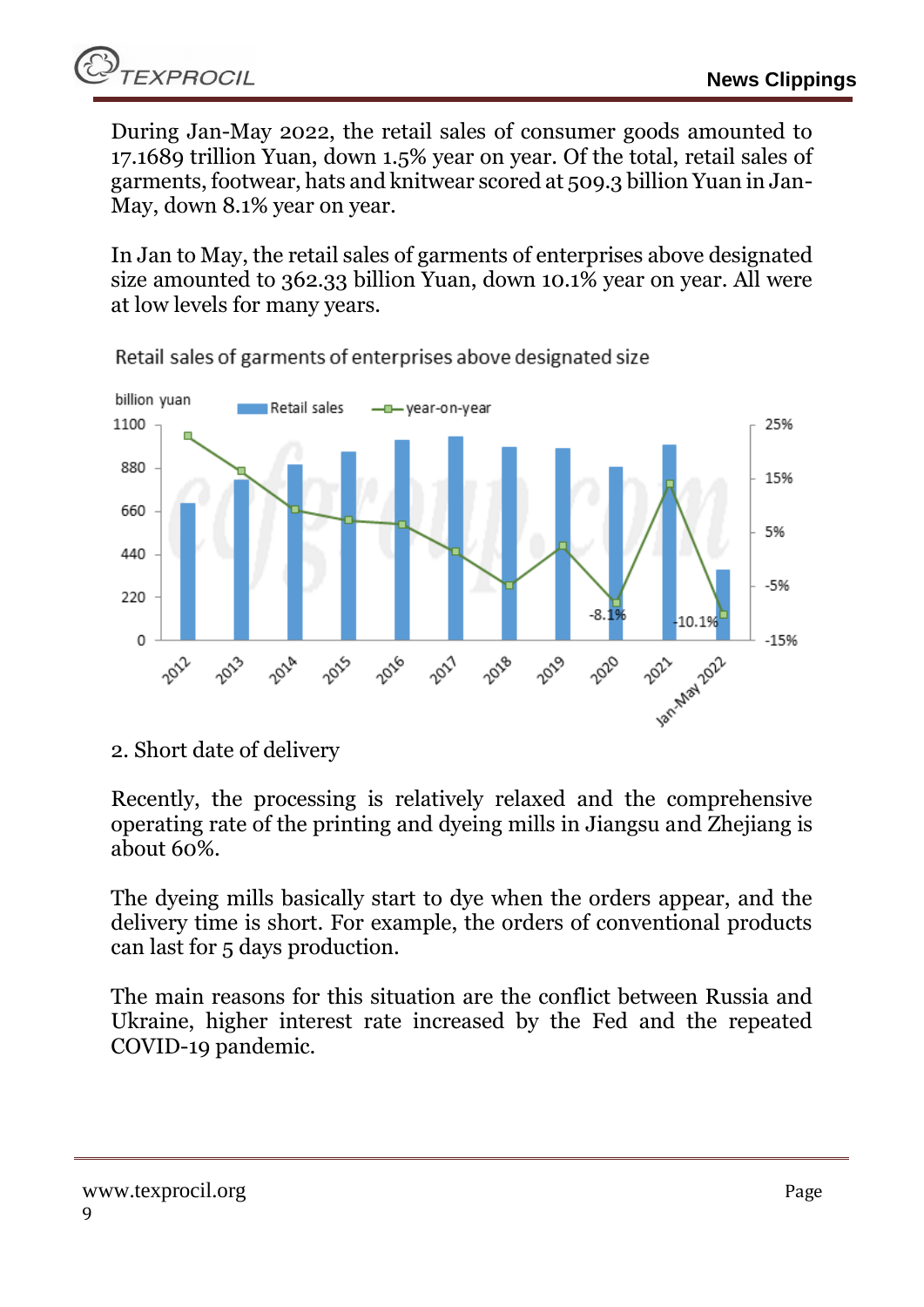

Therefore, there are signs of stagflation in the macroeconomic cycle and market worries about the economic recession continue to rise. In this context, the textile and apparel market demand in 2022 continues to be under pressure.



In conclusion, in the context of the macroeconomic cycle, the industry has stagflation and recession, and the overall demand weakens. At present, with the advent of the traditional slack season and the continuous sharp fall in China-origin cotton prices, more yarn mills wait and see and there are fewer new orders from weavers and printing and dyeing mills, resulting in having holidays by turns and two days off.

Source: ccfgroup.com– Jun 22, 2022

**\*\*\*\*\*\*\*\*\*\*\*\*\*\*\*\*\***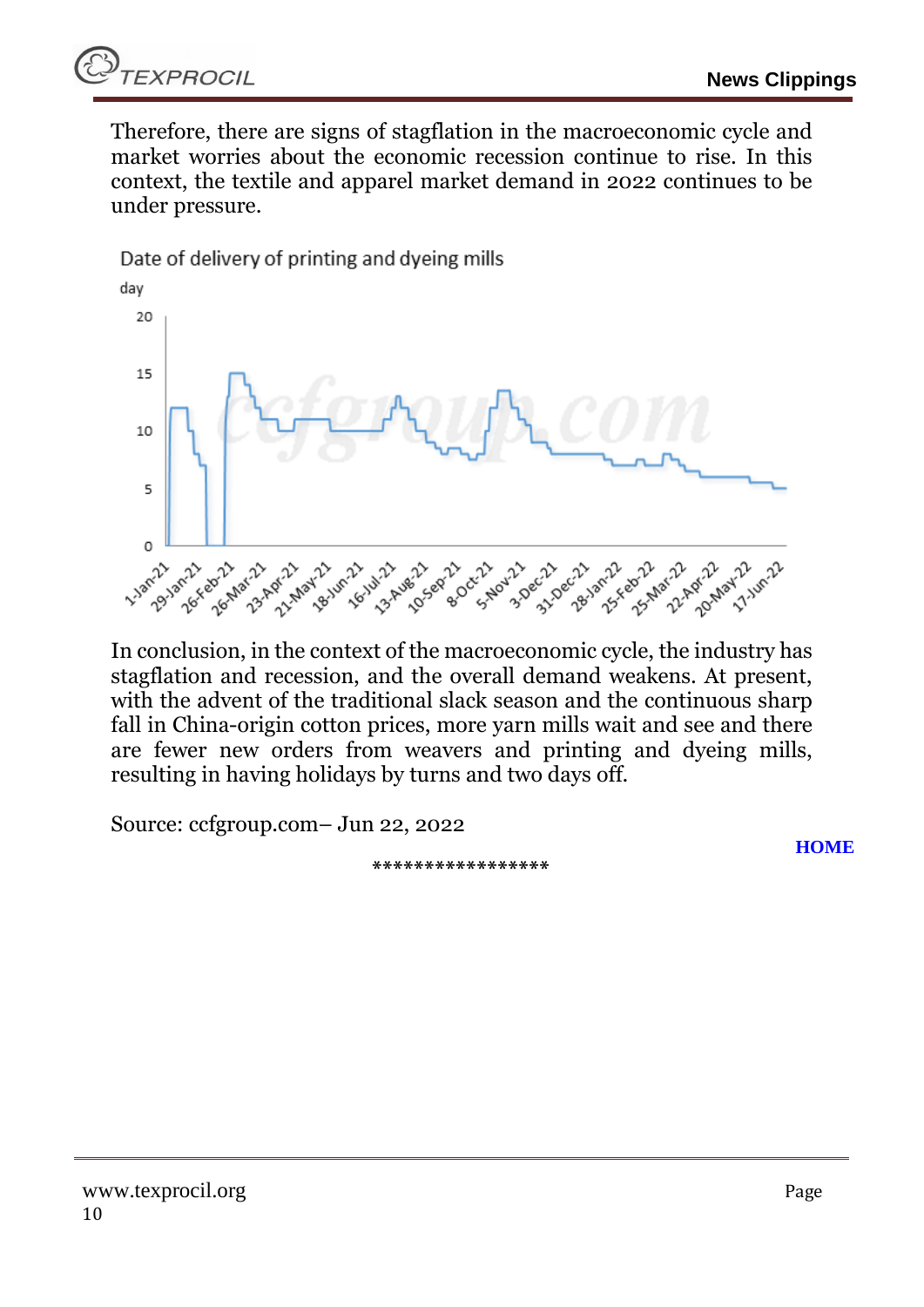#### <span id="page-10-0"></span>**Myanmar's Garment Factories Power Through Energy Crisis—That Might be the Problem**

Myanmar's garment factories are still chugging along despite local reports that power outages and rising fuel prices have pushed nearly all of them to the brink of insolvency, experts told Sourcing Journal.

Not that they aren't feeling the squeeze, said Sofia Nazalya, senior humanrights analyst at global risk-intelligence company Verisk Maplecroft. Between the disruptive impacts of the military coup and Covid-19 pandemic, sourcing in the beleaguered Southeast Asian nation was already in a precarious position. A fuel shortage that leaves garment manufacturers running on fumes could be the "final straw" for Western brand holdouts that continue to source from Myanmar following the ouster of Aung San Suu Kyi's civilian government last year.

"While the fuel crisis is resulting in similar supply chain disruption across most Asian garment manufacturing hubs, the ongoing humanitarian and political crisis in Myanmar is likely to tip production in favor of other more resilient garment hubs," Nazalya said. "Bangladesh and India, similarly impacted by high fuel prices, are facing supply chain disruptions but are better positioned to ride out the fuel crisis."

For the brands that haven't budged from Myanmar, citing concerns that withdrawing would leave workers even worse off, business remains as usual. Primark's suppliers, for instance, are still able to maintain their operations despite fuel challenges, a spokesperson for the retailer told Sourcing Journal.

Similarly, H&M's sourcing base is "at this time operating normally," the fast-fashion purveyor said. Bestseller, Next and Inditex, which also produce in the country, did not respond to requests for comment.

For labor campaigners, a complete shutdown of apparel operations in Myanmar would almost be a relief. Brands should have left a long time ago because of the deteriorating human-rights situation under military rule, said Christina Hajagos-Clausen, director, textile and garment industry, at IndustriALL Global Union.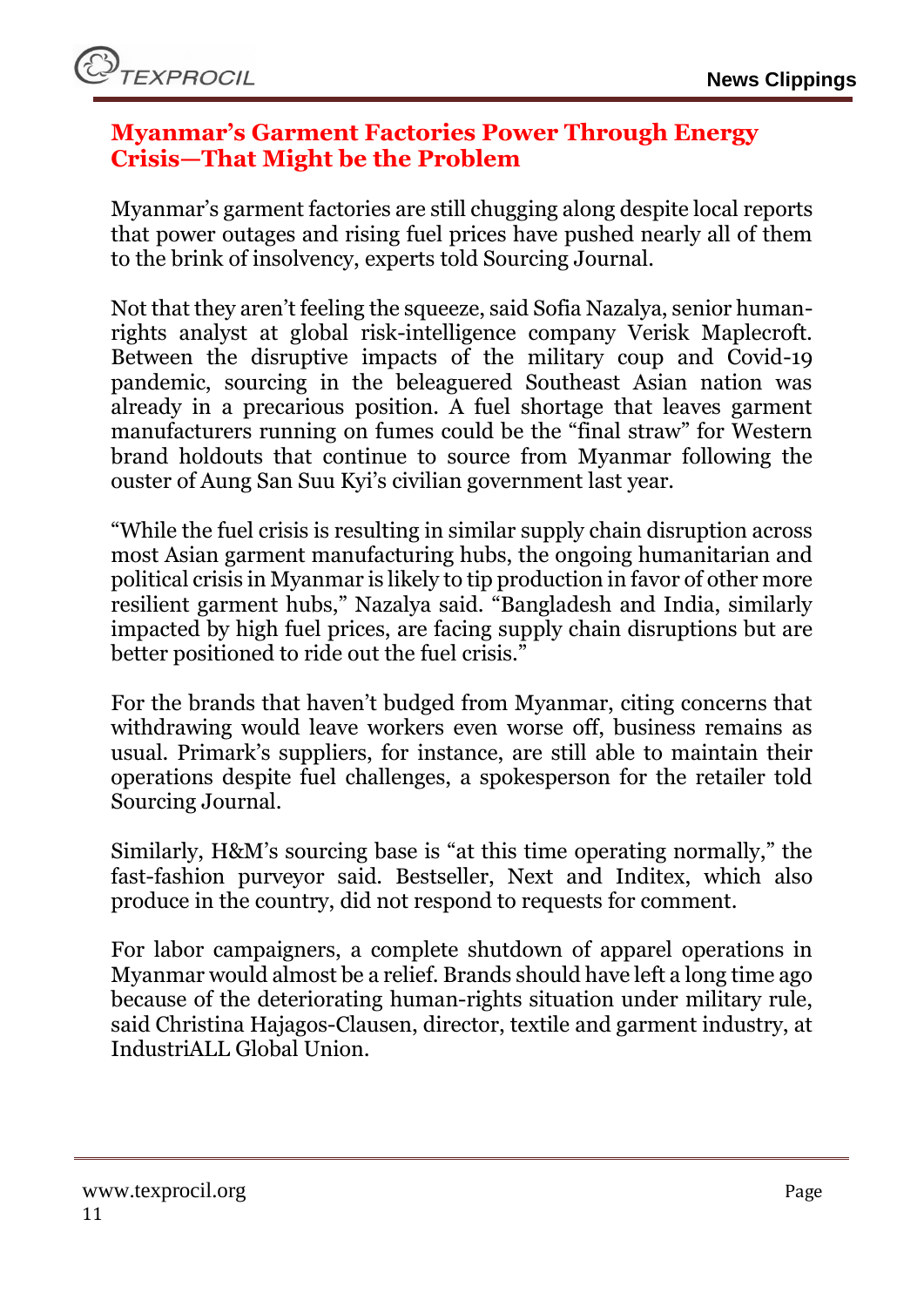Human-rights groups aren't the only ones with concerns. In December, ACT (Action, Collaboration, Transformation), another multi-stakeholder initiative that seeks to improve living wages for garment workers, ceased all activities in Myanmar after IndustriALL's local trade union affiliate, Industrial Workers Federation of Myanmar (IWFM), said it could no longer able to operate freely under current circumstances. The following month, the U.S. Departments of Commerce, Homeland Security, Labor, State and the Treasury, along with the Office of the U.S. Trade Representative, issued a business advisory warning of the "heightened risks" associated with doing business that could benefit the military regime.

The 'wrong reasons'

Last month, the Ethical Trade Initiative, a multi-stakeholder organization whose roster includes many of the aforementioned retailers, pivoted from urging members to reassess their sourcing relationships in Myanmar to advising them to refrain from making any additional investments "at this time." Businesses, it added, should continue to "meaningfully engage" with local and international unions regarding their presence in Myanmar.

"If [brands] are forced to leave now because of power shortages, it will be, shamefully, for the wrong reasons—but at least it will hasten the end of the dictatorship, who are demonstrating a complete failure to keep the country operating, even by their own low standards," Hajagos-Clausen added.

Khaing Zar Aung, IWFM's exiled president, said she hasn't heard anything about factories closing. She said that there is no longer any rule of law in Myanmar and if factory owners are facing cash flow problems they'll just shift the burden onto their workers. Labor violations, including wage underpayments and forced overtime, are increasing at a staggering pace. Brands, she insisted, aren't protecting worker rights by staying. Rather, they're making profits off the backs of poor people because the concept of due diligence in Myanmar is just a pipe dream.

"They will argue with me: They will stay in Myanmar because they worry about the workers who are women, who are vulnerable," Khaing Zar Aung said. "But do they really worry about them? I say no." Brands like H&M, she argued, haven't done much to protect employment.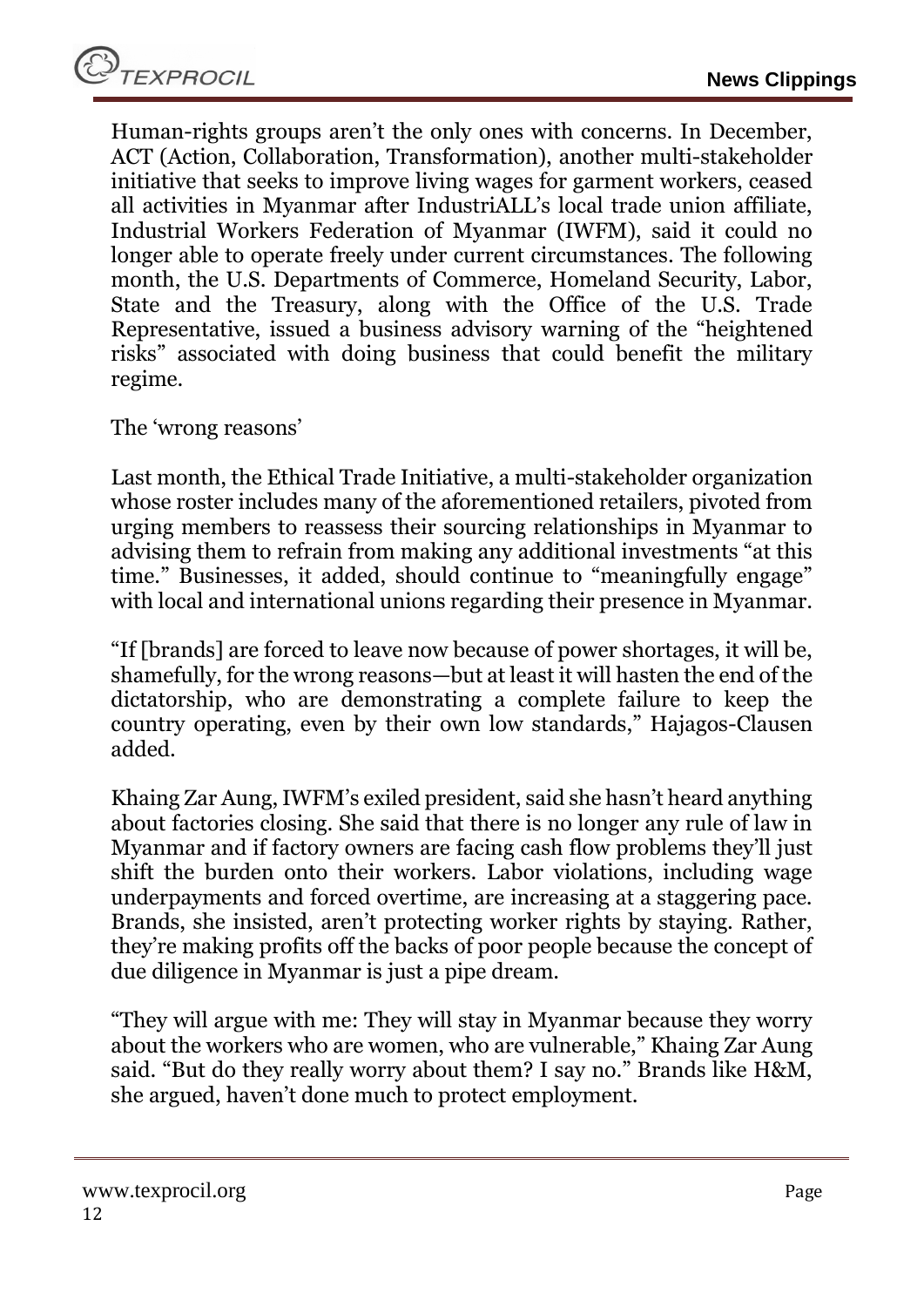According to estimates from the International Labour Organization, more than 250,000 jobs evaporated in the first half of 2021 alone. Neither did brands worry about jobs when they halted sales in Russia in the wake of the invasion of Ukraine, she pointed out.

Meanwhile, pro-democracy activists like her have targets painted on their backs, particularly now that the junta has vowed to execute those who oppose its power. More than 5,600 civilians have been killed in Myanmar since the start of the coup, the Institute for Strategy and Policy in Myanmar reported in May. At least 3,107 of them were killed after being named "Dalans," or military informants, the organization added.

H&M said that it is monitoring the country's situation closely and will refrain from making any decision on its long-term presence there "at this point." Primark offered a similar response, saying that it is waiting for the results of the Ethical Trade Initiative's human-rights impact assessment before it determines its next steps. These will align with the United Nations Guiding Principles on Business and Human Rights, which "underpin how we work in all our sourcing countries," a representative said.

But if brands really cared, they would work with unions to support and fund workers instead of giving the junta legitimacy, Khaing Zar Aung said. "But they don't. Why? Because they see they can make a profit." Many garment factories, she said, are in league with the military, which gets called in when conflicts with workers arise. As long as these manufacturers can violate workers' rights they will not close down, she added. 'Forced labor returning'

Earlier this month, No Sweat and Global Women's Strike, the organizations coordinating the Myanmar Military: Never in Fashion campaign, took to the streets outside the flagship London stores of H&M, Primark and Inditex-owned Zara to protest what they say is the "inaction" of these brands to listen to what the trade unions in Myanmar are asking and take action.

"When we have contacted these brands, we have either been met with silence or we have had replies that explain they cannot pull out of Myanmar as they want to protect their workers from unemployment," Jay Kerr, campaigner and T-shirt project lead at No Sweat, told Sourcing Journal. "Whilst this seems benevolent it is disingenuous. We saw during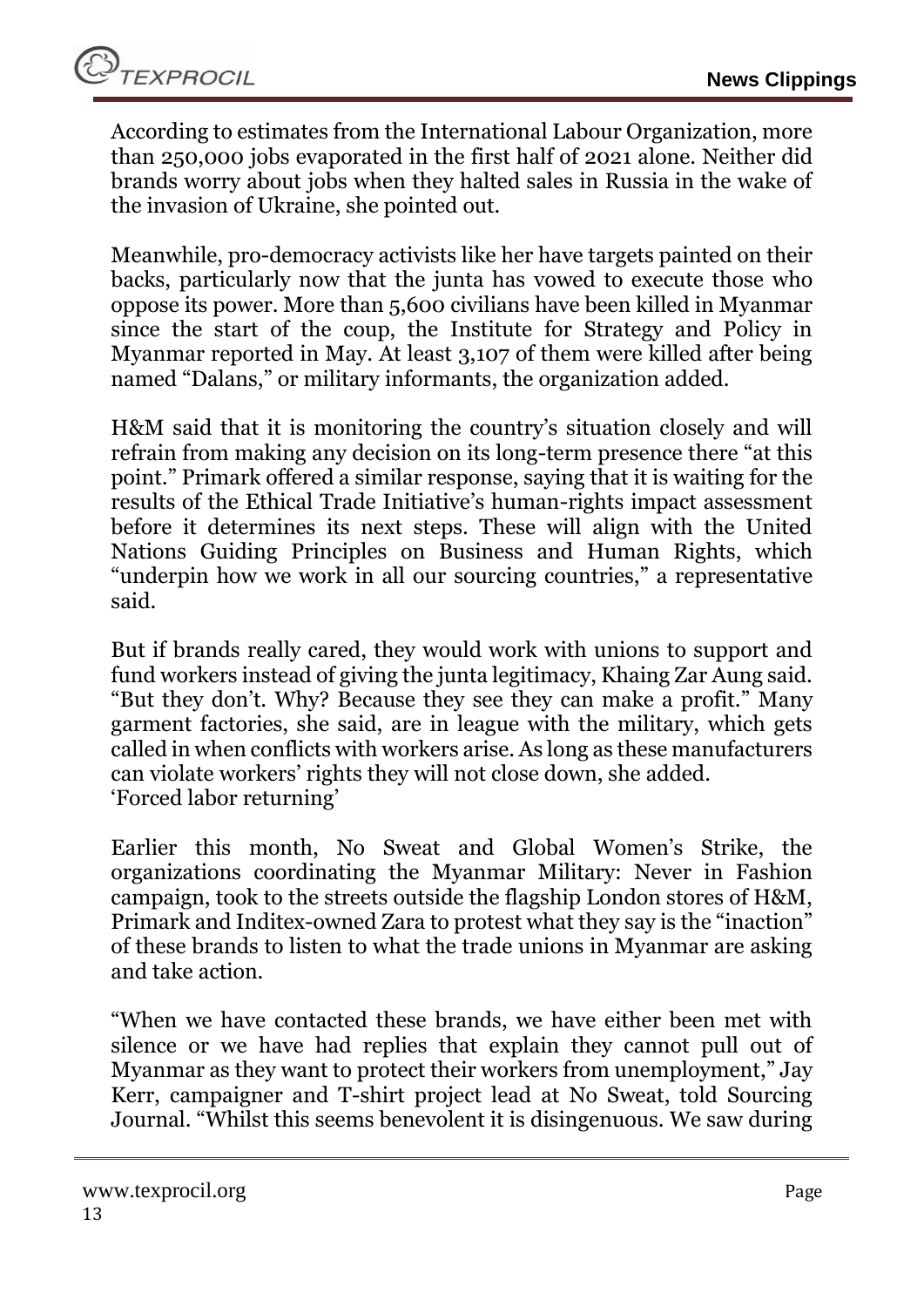the pandemic that brands will cancel contracts and refuse to pay suppliers when their profit margins are affected. The reality is that the military's actions have caused a spate of union-busting activity, with workers' rights [being] thrown out by employers."

Wage levels have plummeted, with reports of some workers earning as little as \$1.95 a day, Kerr said. "This is virtually the international poverty level for people in full-time employment," he said. "Trade unions are even hearing of cases of forced labor returning. All this [is] beneficial to the brand's bottom line. Lower wages and longer hours mean more cheap products, and the civil war and unstable situation, with no independent union oversight, means they can wash their hands of any responsibility for the conditions their clothes are produced in."

Kerr said he believes that some manner of furlough scheme for Myanmar's garment workers is easily affordable for these multinational companies. For the 30 brands that were part of ACT's Myanmar program, furloughing the 140,000 garment workers they were responsible for in the country would cost them roughly \$3.5 million each. Last year, Inditex raked in \$3 billion, while H&M and Primark both made profits of more than \$1 billion each.

"These brands have the money on their own to fund such a scheme, they just have to have the will to do it," he said. "If they really cared about their workers, they would not be asking them to work for poverty wages, or potentially conditions of forced labor, risking their lives in factories under martial law with no proper union representation. They would be looking at ways to protect them from the ravages of war and a brutal military regime, and use their huge financial power to help restore democracy."

Khaing Zar Aung worries that Myanmar's plight is being forgotten in the torrent of geopolitical conflicts that have gripped the globe. But the battle for democracy in her homeland has larger implications for human rights everywhere, particularly as the totalitarian regimes of Russia and China gain ground, she said. "If the EU and other democratic nations ignore [what is happening in Myanmar], then we all lose," Khaing Zar Aung added.

Source: sourcingjournal.com– Jun 22, 2022

**\*\*\*\*\*\*\*\*\*\*\*\*\*\*\*\*\***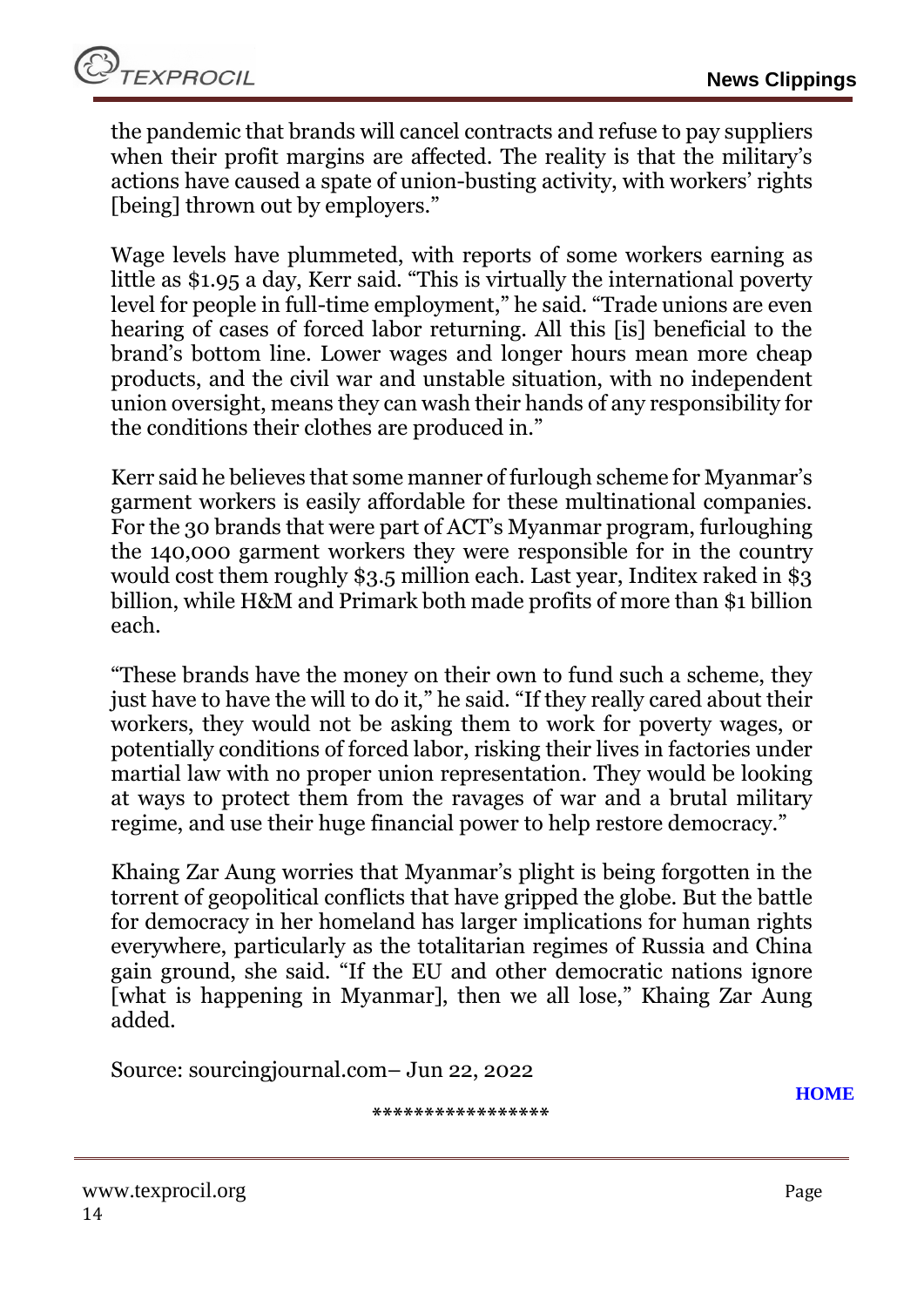#### <span id="page-14-0"></span>**Cotton Brazil Report - June 2022**

Main highlights

As the cotton plants develop in the fields, the harvest of the 2022 crop is taking shape in the main growing regions of Brazil.

Brazil shipped 81.6 thousand tonnes of cotton in May/2022, generating an income of US\$ 189.4 million. China remains the main destination for Brazilian cotton in the total for the marketing year. From a monthly perspective, Bangladesh, Indonesia and Vietnam were the main destinations for Brazilian cotton exports in May, totaling 45.9 thousand tonnes (56% of the monthly volume).

The BCI report shows that Brazil remains as the country with the highest production volume of cotton licensed by Better Cotton®.

In early June, a delegation consisting of Brazilian cotton producers and exporters promoted a trade mission to Indonesia, Thailand and Bangladesh.

To access the full data, [click on the link](https://d335luupugsy2.cloudfront.net/cms%2Ffiles%2F255856%2F1655835970ABRAPA_REPORT_JUN22.pdf?utm_campaign=report_junho&utm_medium=email&utm_source=RD+Station)

Source: cottonbrazil.com – Jun 22, 2022

**\*\*\*\*\*\*\*\*\*\*\*\*\*\*\*\*\***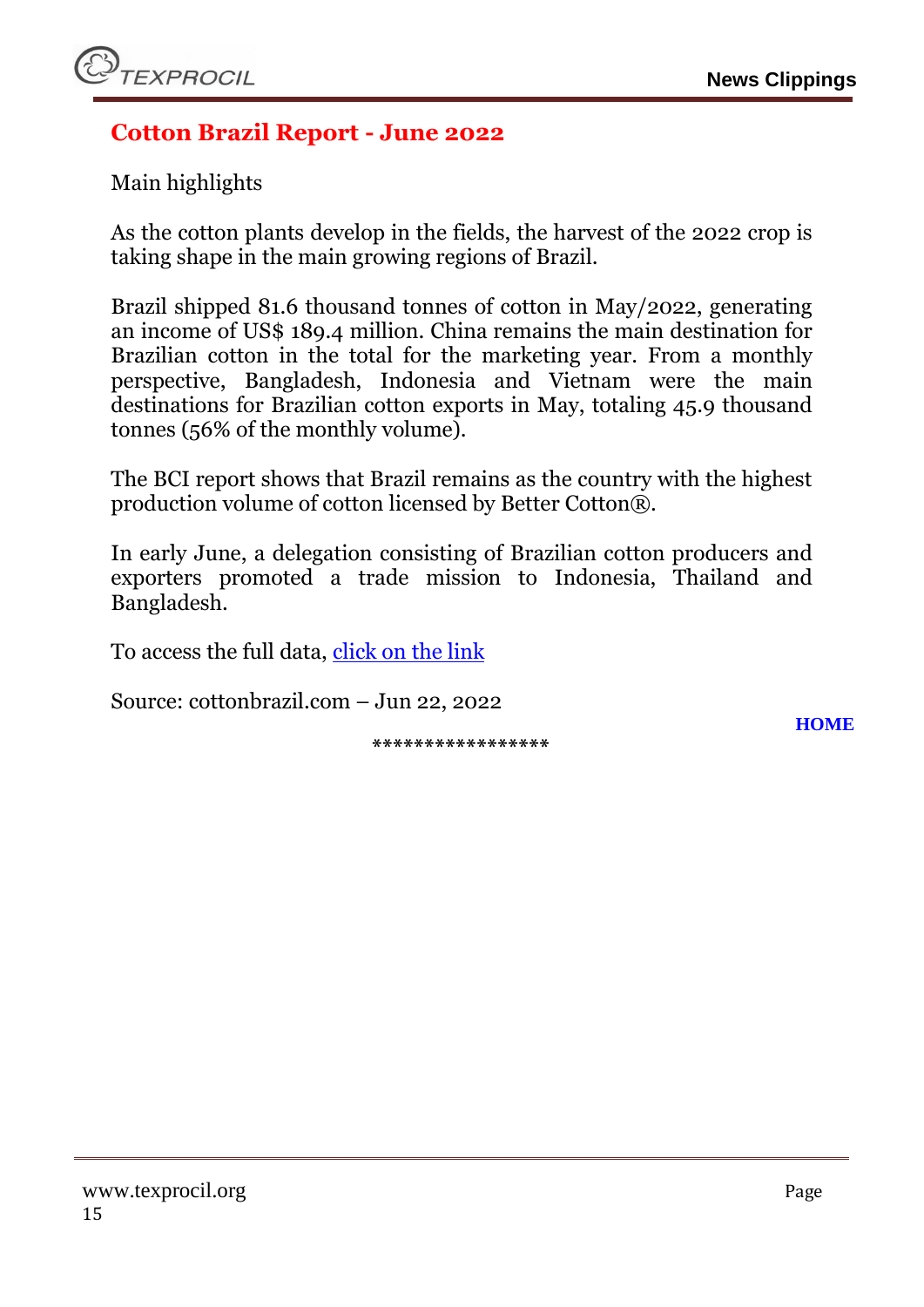#### <span id="page-15-0"></span>**Constrained consumption, exports lead to cotton stockpile in Xinjiang**

Sales of cotton produced in Northwest China's Xinjiang Uygur Autonomous Region have dropped this year due to the joint effect of constrained domestic consumption and delayed export orders following the latest round of COVID-19 outbreak, while the US sanctions have only had a slight impact, companies and industry insiders said on Monday.

The South China Morning Post reported on Monday that about 3 million tons of unsold cotton are piled up at mills in Xinjiang, which it claimed was due to the US' so-called Uygur Forced Labor Prevention Act. The law prohibits the imports of goods made in the region unless US importers could show that there is no "forced labor" involved.

In the name of "human rights," the US has engaged in unilateralism, protectionism and bullying, which seriously undermined market principles and violated WTO rules, said a spokesperson of the Ministry of Commerce on Tuesday, noting that China is firmly opposed to the US ban on Xinjiang-related products and that China will take necessary actions.

"What the US has done is a typical act of economic coercion. It seriously harms the vital interests of businesses and consumers in both China and the US. It is not conducive to the stability of global industrial and supply chains, the easing of global inflation or the recovery of the world economy," said the spokesperson. A cotton industry source in Xinjiang's Aksu Prefecture surnamed Luo told the Global Times on Tuesday that he learned from ginnery owners that some cotton yarn manufactured by local cotton mills last year has not been sold.

"The cotton price has kept climbing since September 2021, and processing factories bought it at near-record highs of 23,000 yuan (\$3,430) to 25,000 yuan a ton. But since February 2022, the cotton price has plunged, prompting downstream plants to adopt a wait-and-see attitude on expectations of a future price rebound, which also delays cotton sales," Luo said.

Industry insiders said that US sanctions only played a "marginal" impact in local cotton stockpiles, as local farmers are relying on domestic sales channels.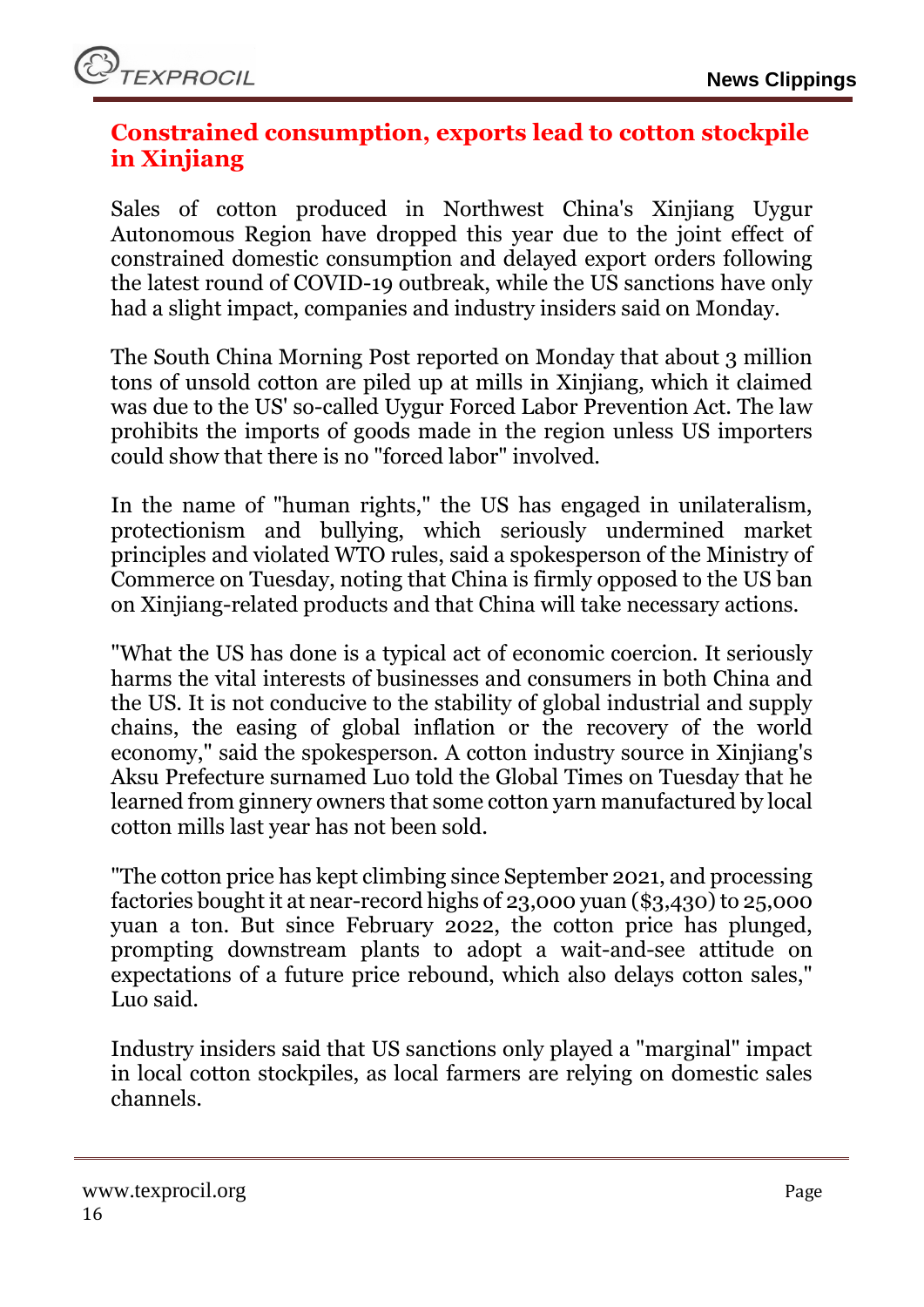TEXPROCIL

Zhang Jie, who runs a textile plant in Xinjiang and a clothing export company in Shanghai, told the Global Times on Tuesday that the recent epidemic flare-ups in megacities including Shanghai and Beijing sapped Chinese consumers' purchases of products including clothes, leading to rising clothes stockpiles that reduced manufacturers' demand for cotton and cotton fabric.

"Raw material exports to third-country markets have also been affected by delayed logistics networks and port congestion, which weighed on upstream chains," Zhang said, but the situation is expected to improve in the coming months. According to the National Bureau of Statistics, the cotton output in Xinjiang accounted for 89.5 percent of the country's total in 2021, with the region's output and planting area ranking top in China for more than 20 years in a row.

On May 30, the Xinjiang regional government held a meeting on promoting the stable and sound development of the cotton industry. The meeting proposed to accelerate the establishment of cotton and yarn transaction centers and digital platforms to enhance the digitalization of the industry, while inducing large textile firms to increase jobs as well as their economic contribution, according to a press release on the local government website.

An owner of a cotton mill, who declined to be named, told the Global Times that US sanctions on Xinjiang cotton would deal a blow to global industrial and supply chains. "Other countries couldn't fill the supply gap," he said, noting that the US produces only four million tons of cotton every year, while Southeast Asia also needs a large quantity.

As a result, cotton prices in such major producing countries as India having started surging. Due to a demand-supply mismatch, cotton prices have gained nearly 40 percent in 2022 to hit an 11-year high, hurting cotton yarn spinners and cotton-based textile and garments manufacturers, CNBC reported in May.

**\*\*\*\*\*\*\*\*\*\*\*\*\*\*\*\*\***

Source: globaltimes.cn– Jun 22, 2022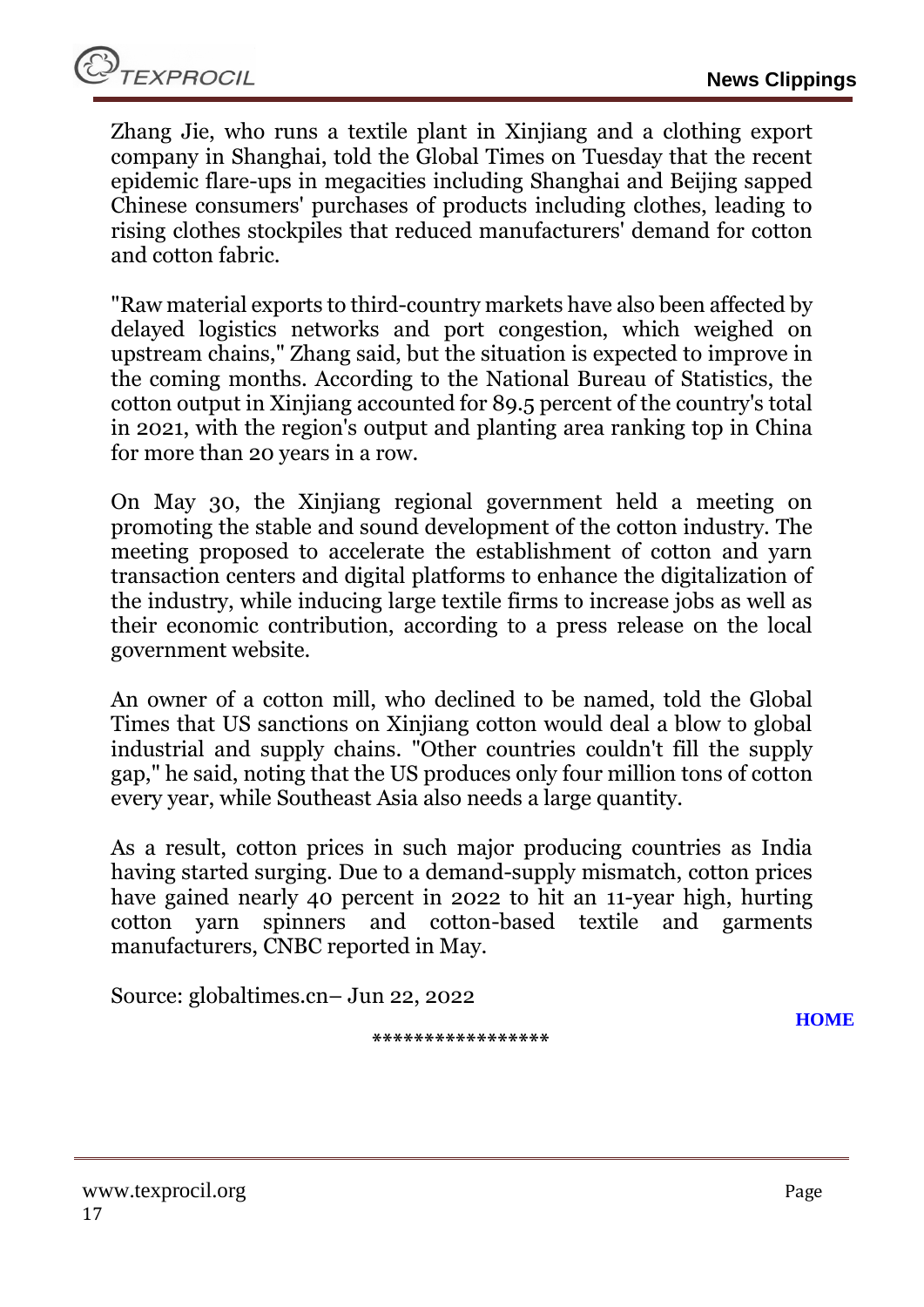#### <span id="page-17-0"></span>**UKFT offers grants, support for overseas fashion & textile tradeshows**

United Kingdom businesses can now apply for government support (including financial grants) to exhibit or visit selected overseas fashion and textile tradeshows via the United Kingdom Tradeshow Programme from The Department for International Trade (DIT). These tradeshows include Paris Fashion Week, Heimtextil, Première Vision and Pitti Uomo.

Open to UK SMEs with little or no experience of trade shows, the applicants will receive specialised training, with some also receiving grants to cover costs. Companies require an annual turnover of between £250,000 to £5 million to apply, UKFT said in a press release.

Grants and support are available to eligible companies to exhibit at the events including Paris Fashion Week, running from September 26 to October 4; Heimtextil (Interior Textiles), running from January 1-13; Pitti Uomo (Men's Apparel), running from January 10-13, 2023; Paris Fashion Week – Men's, Pre-collections and Swim, running from January 17-22; Premiere Vision on January 2; Paris Fashion Week – Men's, Precollections and Swim, running from February 27-March 3.

Grants and support are available to eligible companies to visit the events like Paris Fashion Week, Heimtextil (Interior Textiles), Pitti Uomo (Men's Apparel), Paris Fashion Week – Men's, Pre-collections and Swim, Première Vision and Paris Fashion Week – Women's (Spring) 2023.

Source: fibre2fashion.com – Jun 22, 2022

**\*\*\*\*\*\*\*\*\*\*\*\*\*\*\*\*\***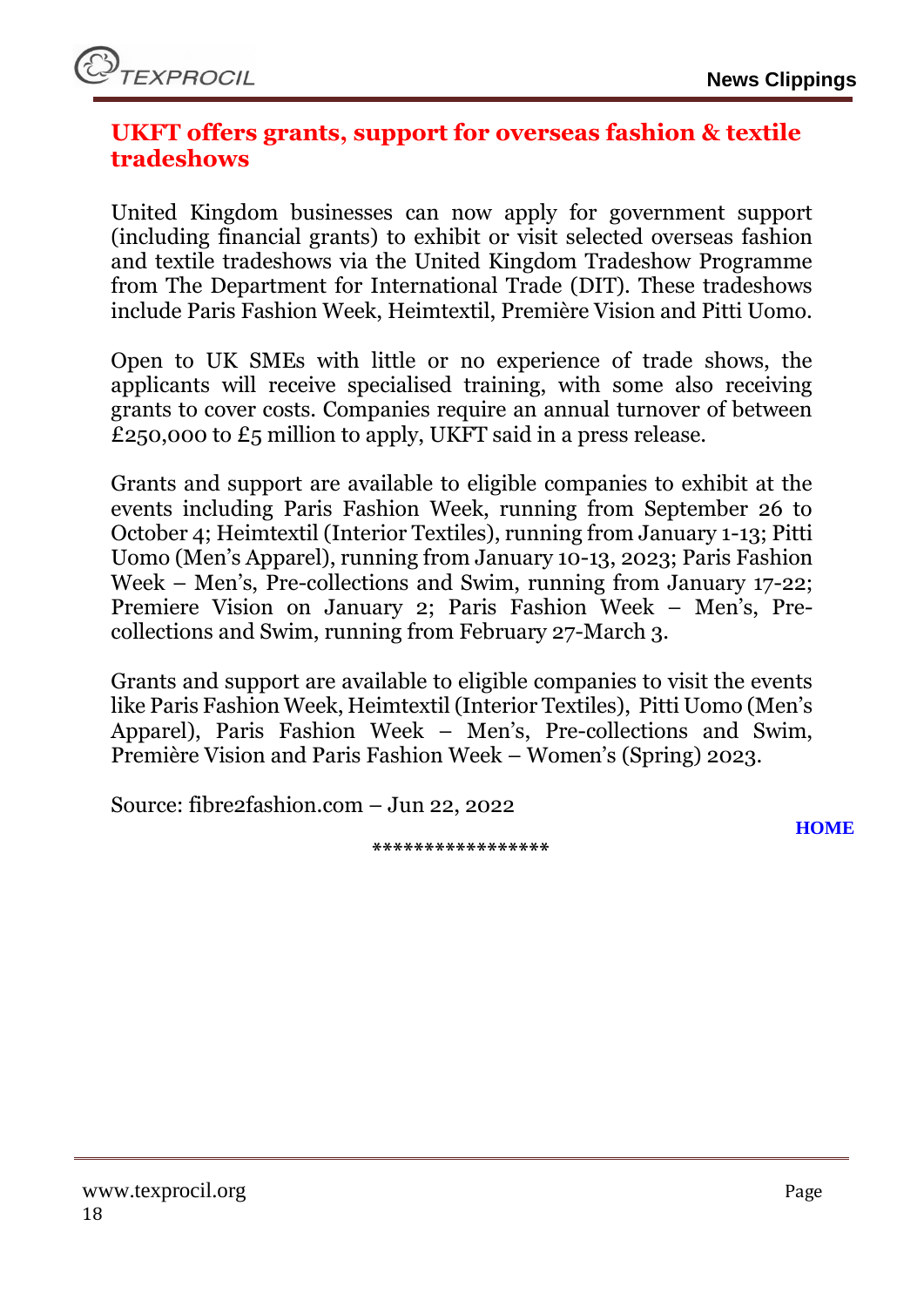## <span id="page-18-0"></span>**Home Textiles Growth Trajectory Post Covid-19**

Home textiles segment had a fantastic run last year, or just after COVID-19 related restrictions were lifted across the globe. The economic conditions – lower inflation, higher savings, expectations of higher growth, less supply bottlenecks in China – led to both demand and supply growing at tremendous rates in this market. Current factors in the economy are extremely opposite and therefore, hint at slow movement in the market for home textiles. An overview.

As people were forced to be at home during the thick of the COVID-19 pandemic, spending on home furnishing goods initially fell as supply side was an issue, but eventually jumped tremendously to record highs. The most important aspect of the pandemic and the resultant economic shock was that the worst impact was only concentrated to three months (March-May 2020) in many conomies, especially in the US.

This is evident from the fact that retail sales in the US declined y/y only in these three months (Figure 1) and since then US has seen unprecedented growth in consumption, primarily due to government support that helped cushion the economy on the downside. Similarly online sales have also kept up pace after the three months of impact and a large beneficiary of this trend has been the home furnishing and home textiles market.

Home furnishing retail sales in the US were more dormant than overall retail sales for the entire 2020 and picked up dramatic pace only in 2021. For full year 2021, monthly home textile retail sales in the US grew an average of 31.5 per cent y/y. Even if we exclude the three months of March-May 2021 (outlier growth in these months due to base effect), the average y/y growth in 2021 was still 11.3 per cent, unprecedented by historic standards.

Similarly, demand for home textiles in several other countries grew tremendously in 2021. The closest proxy to demand, global imports of home textiles products, saw a sharp rise over the last six quarters. Imports in October-December 2021 quarter were up by 11.9 per cent y/y, 78.2 per cent up from the lows of pandemic in April-June 2020 quarter and 23.2 per cent up from the July-September 2019 quarter, the peak of 2019 (Figure 2).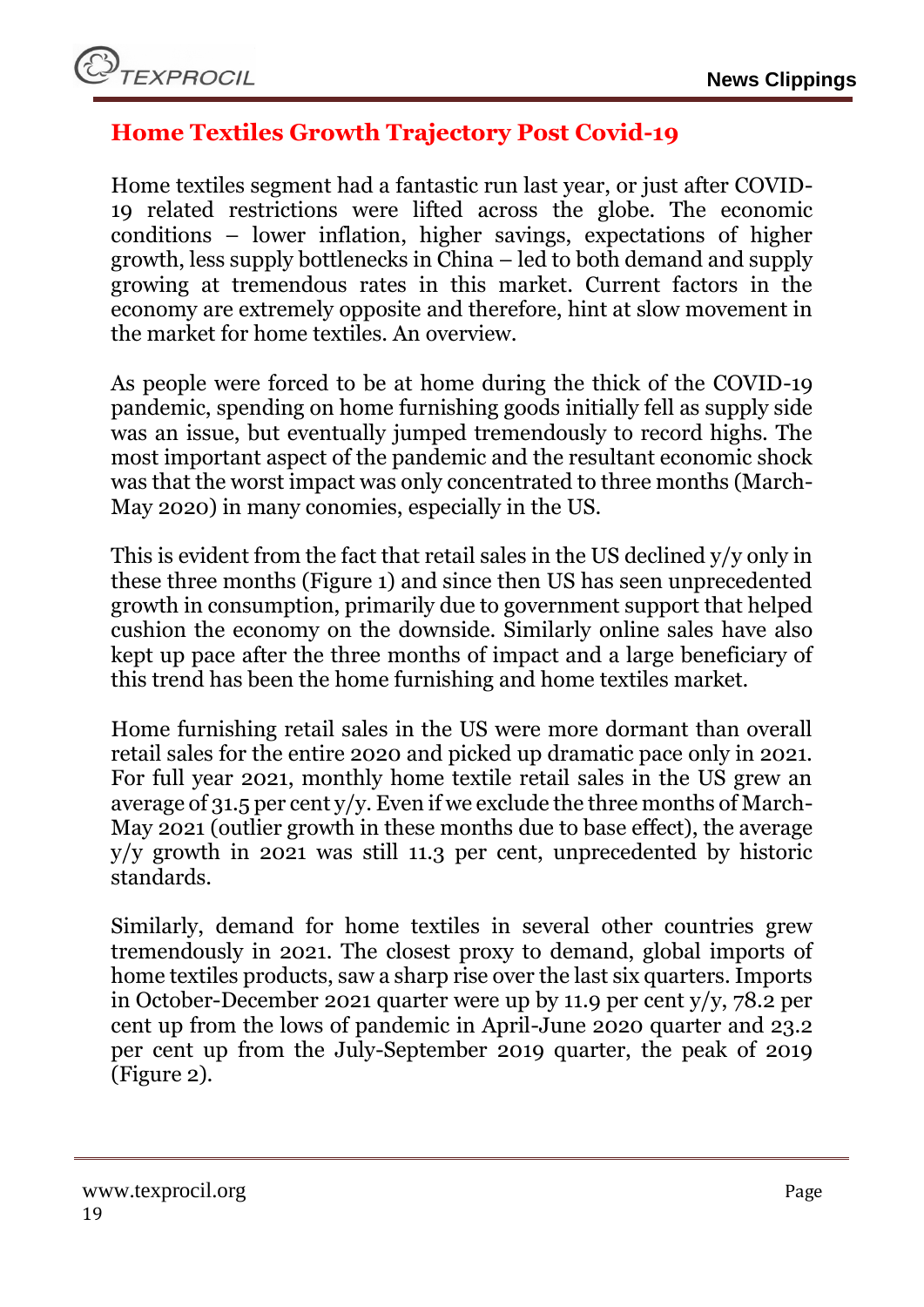All major economies saw tremendous growth in home textiles imports post-pandemic as reflected in Figure 3. The top five importers of home textiles (excluding US) have seen more than 72.7 per cent growth in imports in December 2021 compared to the lowest levels reached in June 2020 quarter. Over pre-pandemic peaks as well, these set of countries have seen an average growth of 19.7 per cent in the December 2021 quarter.

Product category-wise as well, those goods that cater primarily to home décor have seen tremendous growth over pre-pandemic levels. Take for instance, bed & other linens (depicted in Figure 4). Imports of bed & other linens in September- December 2021 quarter reached \$5.70 billion compared to \$4.50 billion in the same quarter of 2019, which was the peak of 2019. The category also saw a 12.6 per cent y/y jump for the September-December 2021 quarter. On the other hand, the fifth largest category, blankets & travelling rugs (Figure 5) saw imports grow to \$1.50 billion from the peak of 2019 at \$1.17 billion in July-September 2019 quarter. The latter category also saw an impressive 27.0 per cent y/y growth in imports in September-December 2021. Curtains & blinds, another key category of home décor, saw imports grow much faster in 2020 than in 2021. Imports of curtains & blinds in December 2021 were at \$1.3 billion, up by 14.2 per cent from peak of 2019 but down by 1.3 per cent  $y/y$ .

To the extent that stay-at-home restrictions remain in several countries, demand for home textiles is going to continue to be robust. However, it is reasonable to expect that the pace of demand in this segment might get slower as people get back to offices, and the urge to connect with the living space might get lesser. On the other hand, a generally increasing demand could keep demand for home textiles up as well. But, as we will discuss in detail below, there are also dampening factors to demand that show more prominence currently. Let us look at some of these factors that will impact the market for home textiles products going forward. It is evident that the robust demand trends in the US may likely slowdown in the coming months, while supply in the market continues to be challenged.

**[Click here](https://static.fibre2fashion.com/articleresources/PdfFiles/94/Article%20-%20TREND%20GLOBAL%20MARKET%20-%2076-80_9387.PDF)** to read the complete article.

Source: fibre2fashion.com – Jun 22, 2022

**\*\*\*\*\*\*\*\*\*\*\*\*\*\*\*\*\***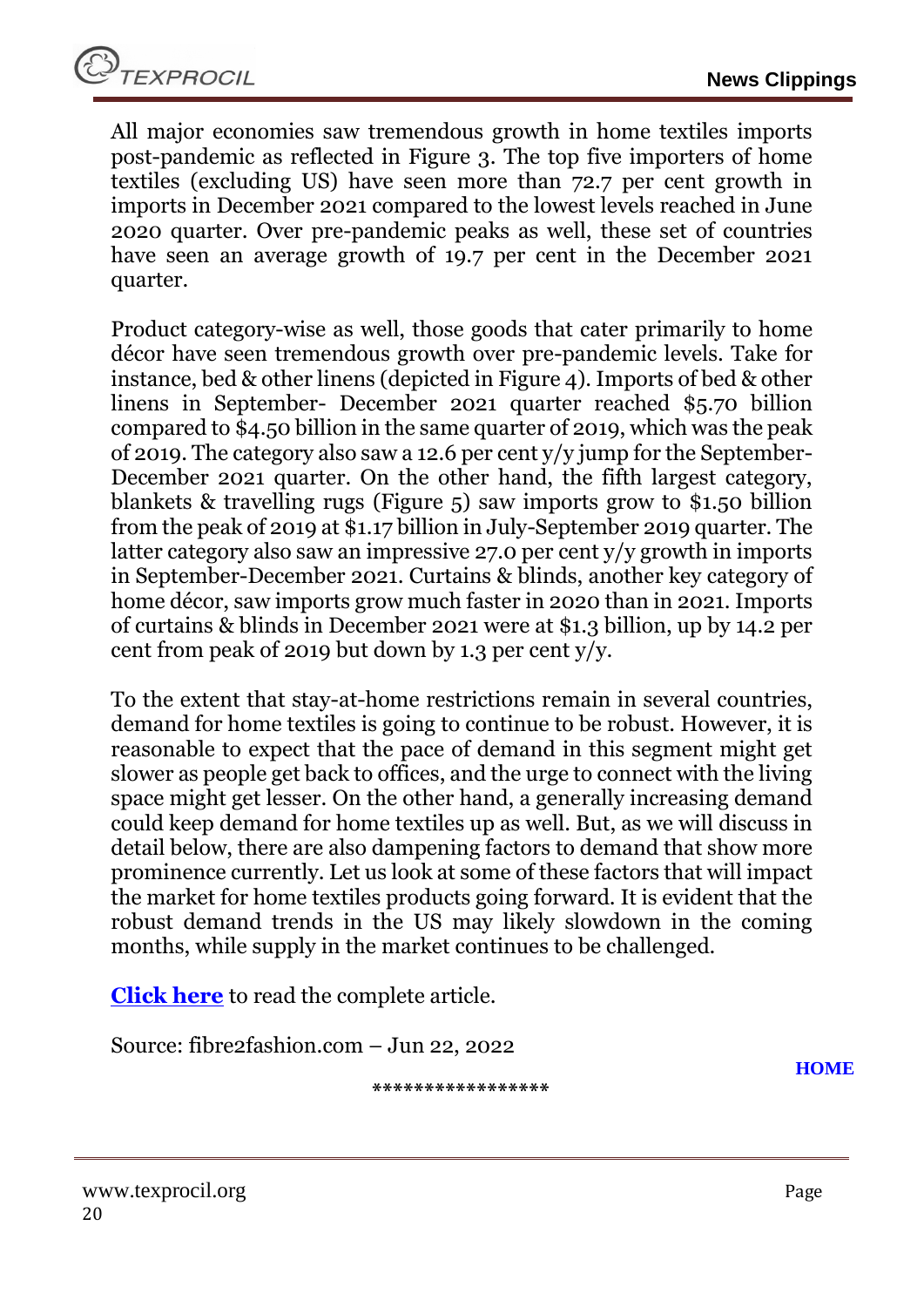#### <span id="page-20-0"></span>**Cambodia expects trade with Vietnam to cross \$10 bn by 2022 end: PM**

Cambodia expects its trade with Vietnam to cross \$10 billion by the end of 2022 as bilateral trade for the first five months of this year reached more than \$5 billion, according to Prime Minister Hun Sen, who recently announced a new border crossing to Vietnam in the Tboung Khmum province aimed at boosting trade and travel between the two neighbours.

The border crossing will be inaugurated at a proper time in the future, he said. Hun Sen recently addressed ceremonies in Tboung Khmum and Koh Thma to commemorate the 45th anniversary of the fall of the Khmer Rouge, according to Cambodian media reports.

Vietnam is one of Cambodia's main markets in the region, with the two countries having pledged to boost bilateral trade to more than \$10 billion.

Statistics from the Council for the Development of Cambodia (CDC) show that by the end of the first half of 2021, foreign direct investment (FDI) in Cambodia totalled \$39 billion, of which Vietnamese investors accounted for \$2.5 billion, or 6.3 per cent, followed by China with \$17.3 billion and South Korea with \$4.1 billion.

According to data from the general department of customs and excise of the ministry of economy and finance, the exchange of goods between Cambodia and Vietnam was worth \$1.7 billion in the first quarter of 2022.

Cambodia exported \$1,079 million worth of goods to Vietnam in the January-May period this year, a 3.4 per cent increase year on year, making Vietnam the second biggest market for Cambodia's goods after the United States.

Cambodia imported back from Vietnam goods worth \$1,710 million, a 34 per cent increase compared with the same period last year.

Source: fibre2fashion.com – Jun 22, 2022

**[HOME](#page-0-0)**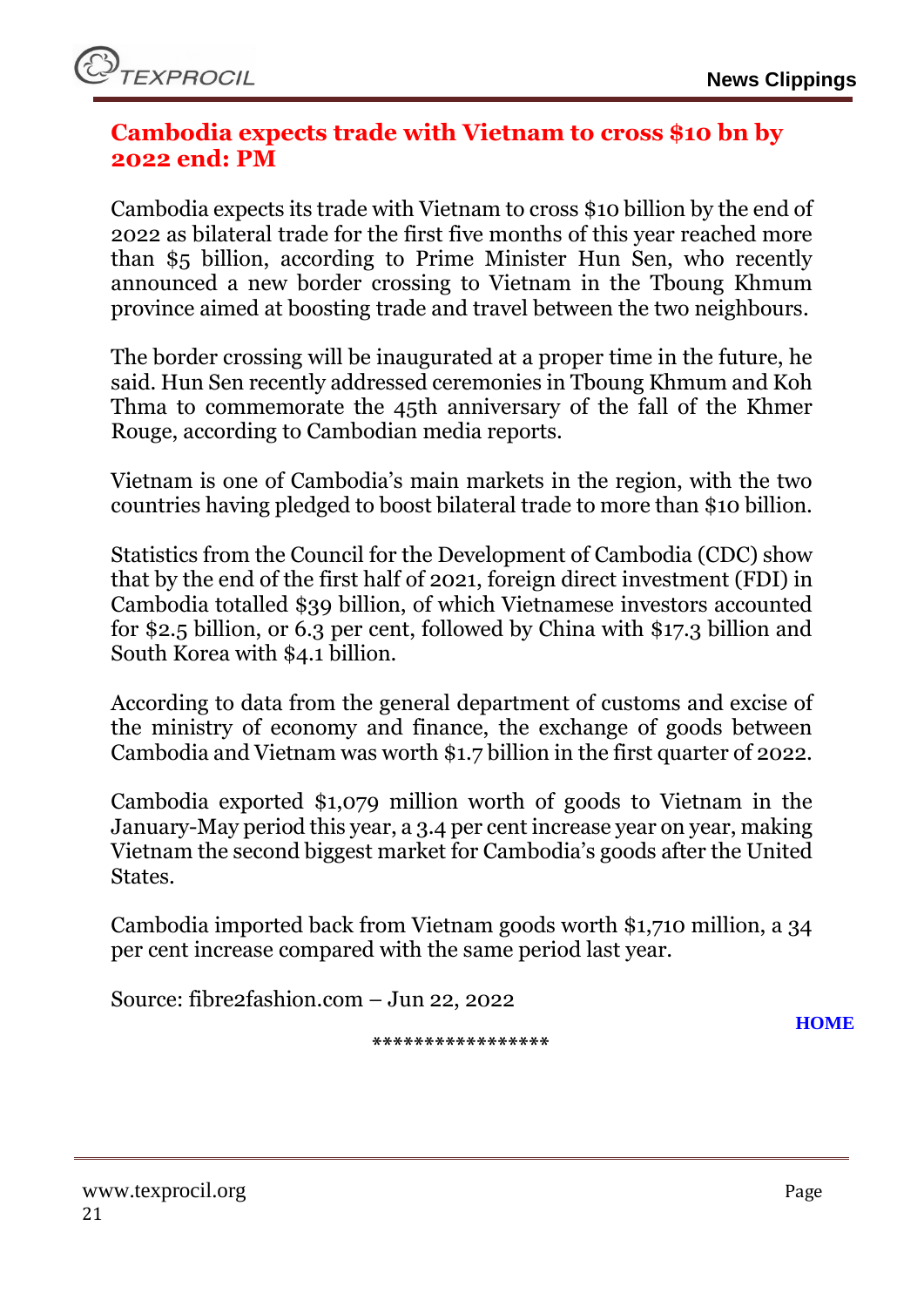#### <span id="page-21-0"></span>**Biden says he plans to talk to China's Xi amid economic problems**

President Joe Biden said Tuesday he plans to talk with his Chinese counterpart Xi Jinping as he considers lifting some tariffs imposed on Beijing in a bid to ease U.S. inflation.

"I plan on having a conversation with President Xi. We haven't set a time yet," Biden told reporters. Over the weekend, Biden said a call could be "soon."

The last talks between the two leaders was on March 18, when Biden warned Xi against assisting Russia in its invasion of Ukraine.

The tariffs set under former president Donald Trump imposed 25% duties on billions of dollars worth of Chinese imports.

The penalties were aimed at punishing what the United States said are China's unfair trade practices and protecting U.S. manufacturers.

The move was popular politically but with inflation at 40-year highs in the U.S., Biden is scrambling to find ways to relieve price pressure and he has said that lifting some tariffs is under consideration.

Treasury Secretary Janet Yellen is among officials saying that a tariff relaxation could help defuse inflation.

The Biden-Xi call would likely have to happen soon in part because the Trump tariffs are set to expire in July unless renewed.

Source: dailysabah.com– Jun 22, 2022

**\*\*\*\*\*\*\*\*\*\*\*\*\*\*\*\*\***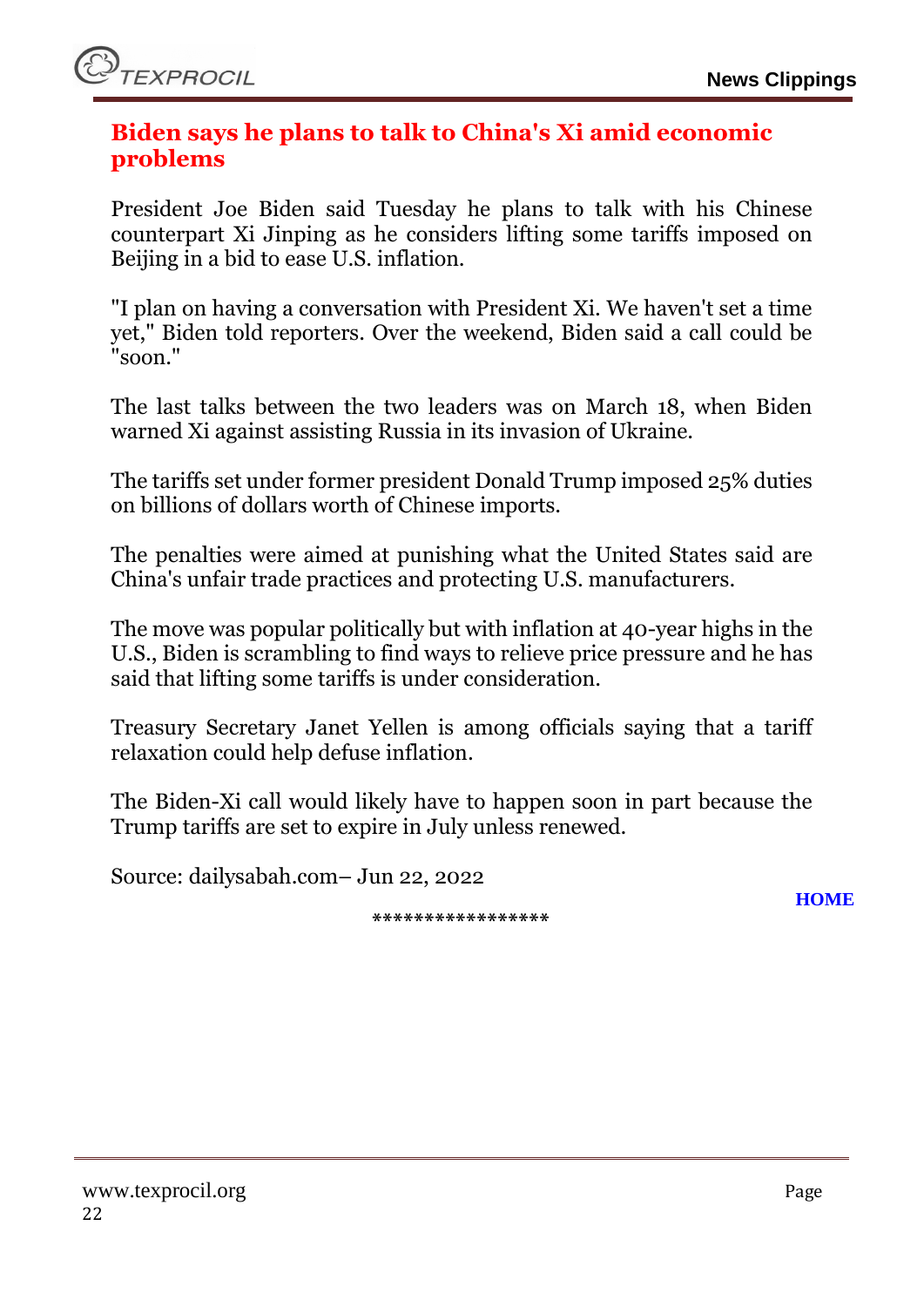#### <span id="page-22-0"></span>**U.S. ban on Xinjiang products violates trade rules: Chinese association**

The U.S. ban on all imports from China's Xinjiang Uygur Autonomous Region is in violation of international economic and trade rules, the China National Textile and Apparel Council (CNTAC) said Wednesday.

The CNTAC said it strongly opposes the U.S. ban, which has not only seriously damaged the overall interests of China's textile industry, but will also harm the normal order of the global textile industry.

The remarks came after a ban on imports of all products related to Xinjiang by the U.S. Customs and Border Protection on Tuesday, based on the so-called "Uyghur Forced Labor Prevention Act."

Xinjiang cotton, the quality of which is recognized globally, accounts for about 20 percent of the world's total cotton output and is a vital guarantee for the healthy and sustainable development of both the Chinese and global textile industries, the CNTAC said.

Noting that the U.S. move is a malicious suppression of China's textile industry, the council said it seriously jeopardizes the security and stability of the industrial and supply chains of the global textile industry, and hurts the interests of workers in the global textile industry.

Stressing that forced labor is explicitly prohibited under Chinese law, the CNTAC said that Chinese textile enterprises strictly abide by the laws, and that the so-called forced labor does not exist in China's textile industry.

The CNTAC said it believes that China's textile industry will respond effectively to various risks and challenges with the support of the Chinese government.

Source: china.org.cn– Jun 22, 2022

**\*\*\*\*\*\*\*\*\*\*\*\*\*\*\*\*\***

www.texprocil.org Page 23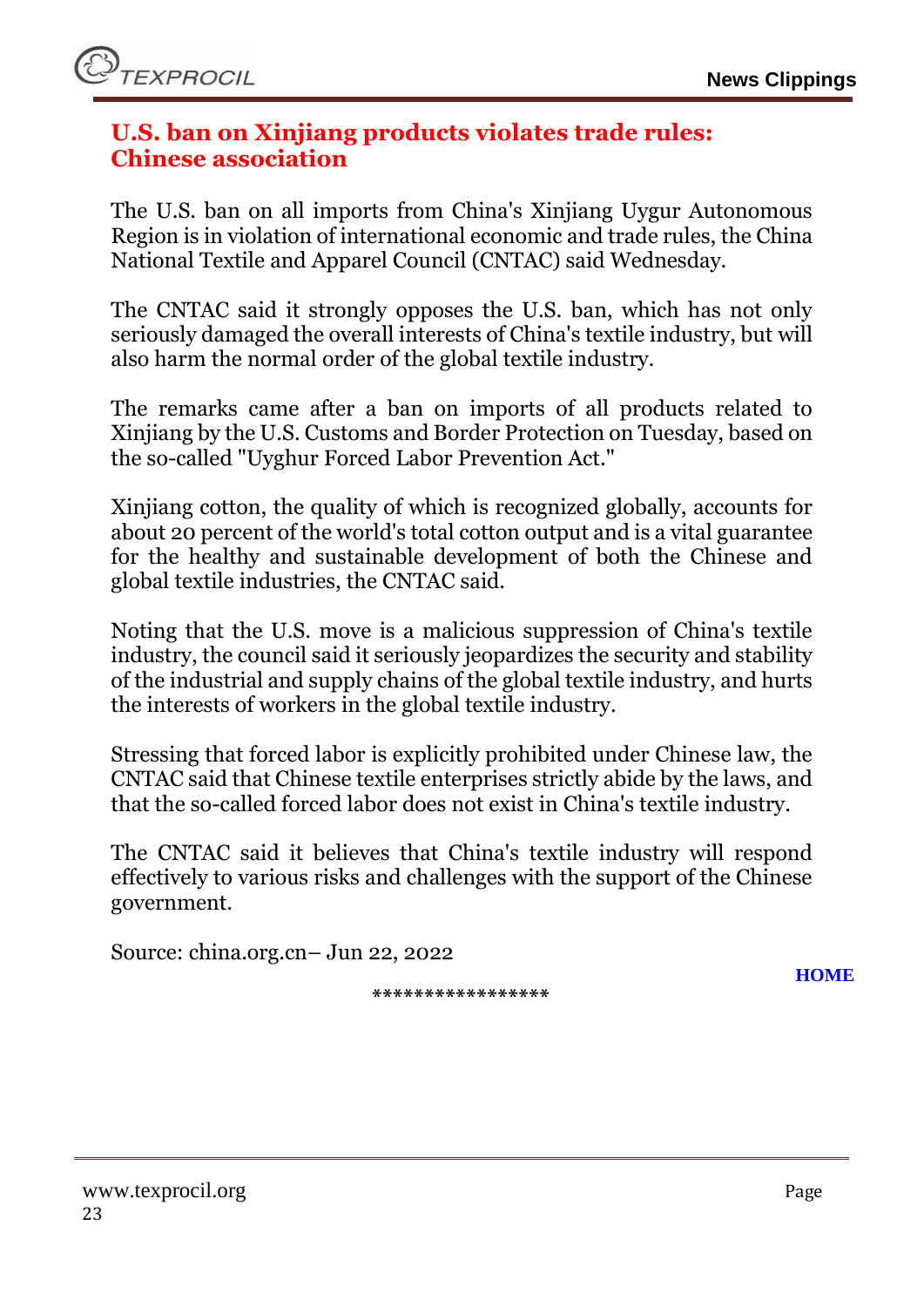

#### <span id="page-23-0"></span>**For first time in 10 years, Egyptian trade delegation arrives in Israel**

For the first time in approximately a decade, a delegation of senior Egyptian industrialists operating within the framework of the QIZ (Qualifying Industrial Zone) agreement between Israel, Egypt, and the US, arrived in Israel on Sunday for several days of meetings.

The Egyptian delegation includes 12 industrialists and businesspeople in the field of textiles and clothing who will meet with senior officials from the Ministry of Foreign Affairs and Ministry of Economy and Industry, the Manufacturers Association, the Federation of Chambers of Commerce, and the Export Institute.

The delegation members will also visit industrial plants and meet with Israeli companies and businesspeople.

The visit of the Egyptian delegation was initiated by the Israeli Embassy in Cairo, the Ministry of Foreign Affairs and other official bodies "with the goal of increasing cooperation and trade volume between Israel and Egypt over the coming years," the Foreign Ministry stated Monday.

The Qualified Industrial Zone (QIZ) is a preferential trade zone agreement signed in 2004 and facilitates the export of duty and tax-free products from Egypt to the US as long as the Egyptian product includes 10.5 percent worth of inputs originating from Israel.

The Egyptian delegation arrived after having visited a delegation of economic organizations from Israel at the QIZ Conference in Cairo at the end of May.

This visit is "another step in the warming economic-civilian ties with Egypt, which follow a government decision to promote tangible moves to increase trade with Egypt and remove bureaucratic barriers," the Ministry noted.

Oded Yosef, Deputy Director-General of the Middle East Division at the Foreign Ministry, explained that economic cooperation "has always been a significant component in the promotion of relations, and the QIZ agreement has a special place in this. We expect that the visit will lead to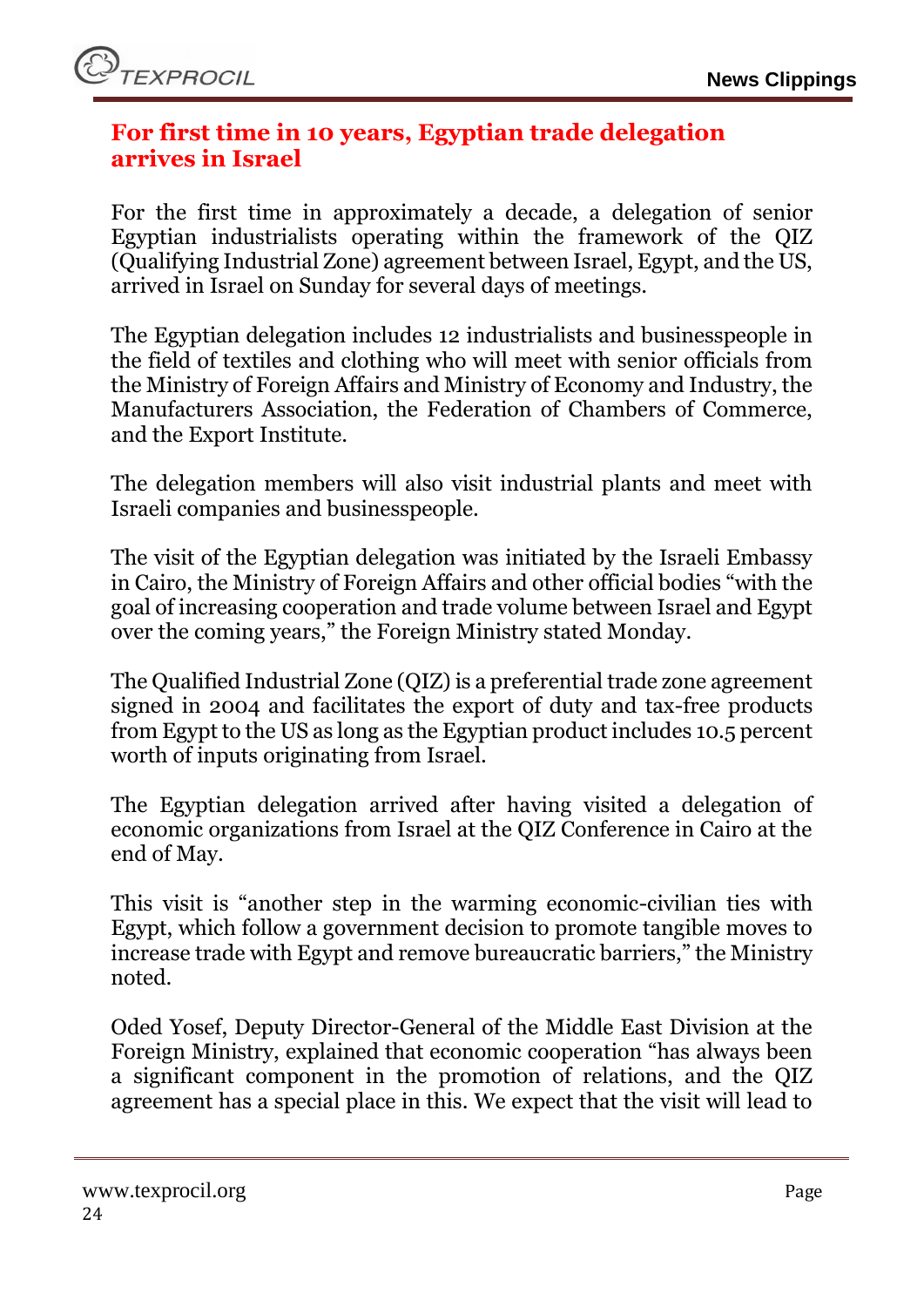the expansion of cooperation within the QIZ's industrial areas, as well as to the expansion of economic, business, and commercial cooperation between the countries".

Ohad Cohen, Head of the Foreign Trade Administration at the Ministry of Economy and Industry, further noted that the QIZ agreement "serves as a basic infrastructure for trade between Israel and Egypt. The market in Egypt is developing, and we welcome their willingness to visit as well as the Egyptian interest in Israeli industry, which represents a further warming of economic ties with Egypt, and we hope to expand cooperation between the countries."

Egypt is considered a significant trading partner for Israel in the Middle East.

The volume of trade between the countries stood at \$330 million in 2021. The spectrum of exports from Israel to Egypt primarily includes textiles and their associated products, a majority of 78%, chemicals and chemical industry products with 11%, and rubber and plastics at 8%, totaling \$120 million.

Imports from Egypt include chemicals and chemical industry products at 32%, fresh agricultural produce, and food products at 27%, and machines and electrical and mechanical machinery at 17%, totaling \$210 million.

Source: worldisraelnews.com– Jun 22, 2022

**[HOME](#page-0-0)**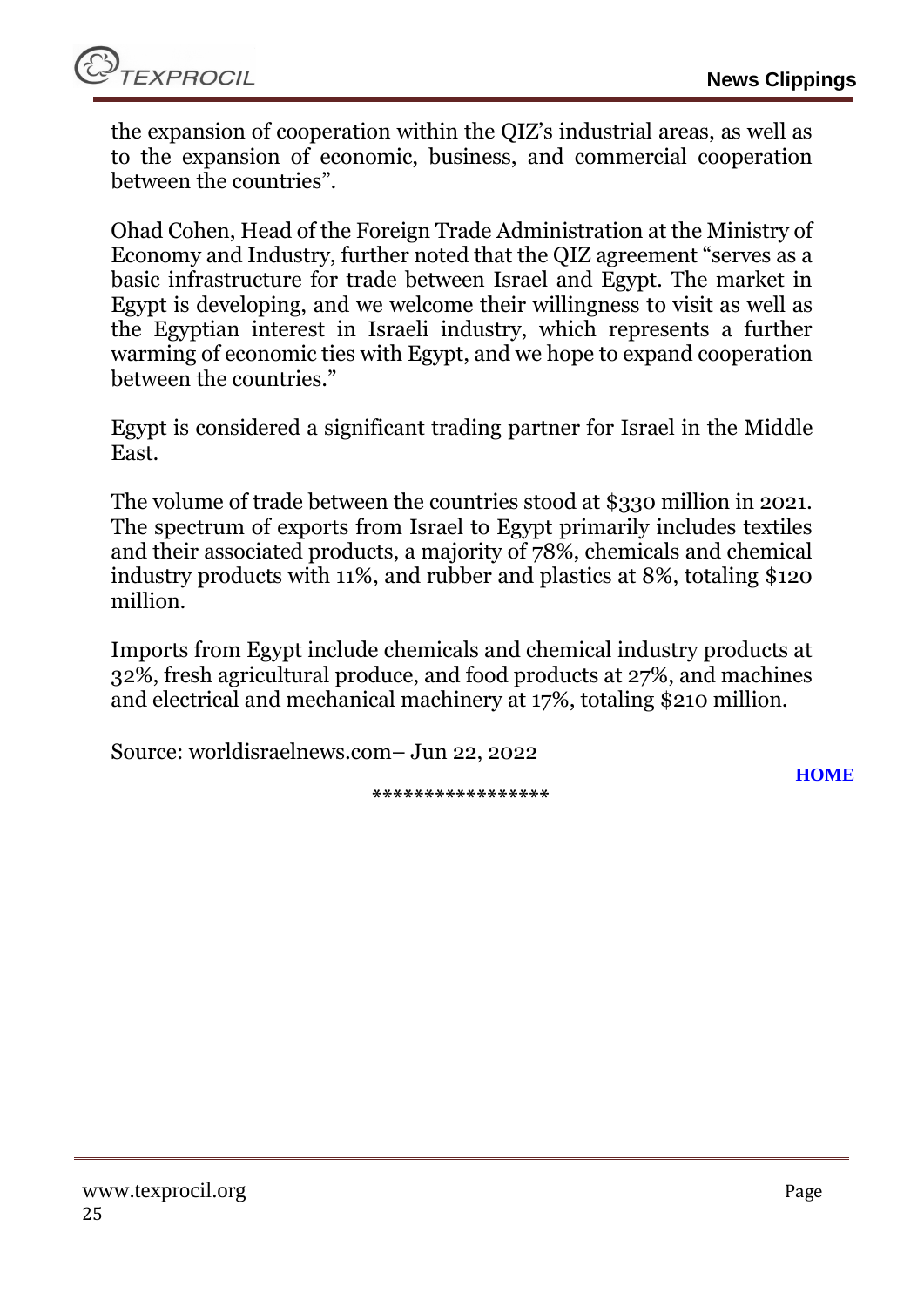#### <span id="page-25-0"></span>**Bangladesh: BGMEA wants duty-free market access to Russia**

The Bangladesh Garment Manufacturers and Exporters Association (BGMEA) has requested the Russian government to give Bangladeshi apparel items duty-free access to its market.

"Since Bangladesh has graduated to a middle-income country, there will be certain changes in market access after 2026, we need to diversify our exports to markets where we have clear potential. For us, the topmost priority is to get preferential market access to Russia," said its president Faruque Hassan recently in a letter to Alexander Vikentyevich Mantytskiy, Russian ambassador to Bangladesh.

Talking to The Business Standard, Faruque Hassan said, "If we can get duty-free access to the Russian market, it will not only open a great opportunity for us to deepen our trade relationship, but also Russian consumers can benefit themselves by availing quality goods at competitive prices."

The BGMEA president mentioned, "You are aware of the fact that the clothing made in Bangladesh faces high tariffs in Russia. Our products face 5% to 20% (mostly 10%) customs duty while being exported to Russia."

Besides, there are some banking related difficulties in trade between Bangladesh and Russia, he also said, adding, "We are interested in working together to identify the barriers within the trade and commerce between two countries and resolve them."

"We are also keen to facilitate direct and joint investments in prospective sectors, such as high-end apparels, non-cotton yarns and fabrics, etc.," he added.

Talking to TBS, Habib Ullah Dawn, president at Commonwealth of Independent States-Bangladesh Chamber of Industry, said Bangladesh has already signed a memorandum of understanding with the Eurasian Economic Union, aiming to make a free trade agreement.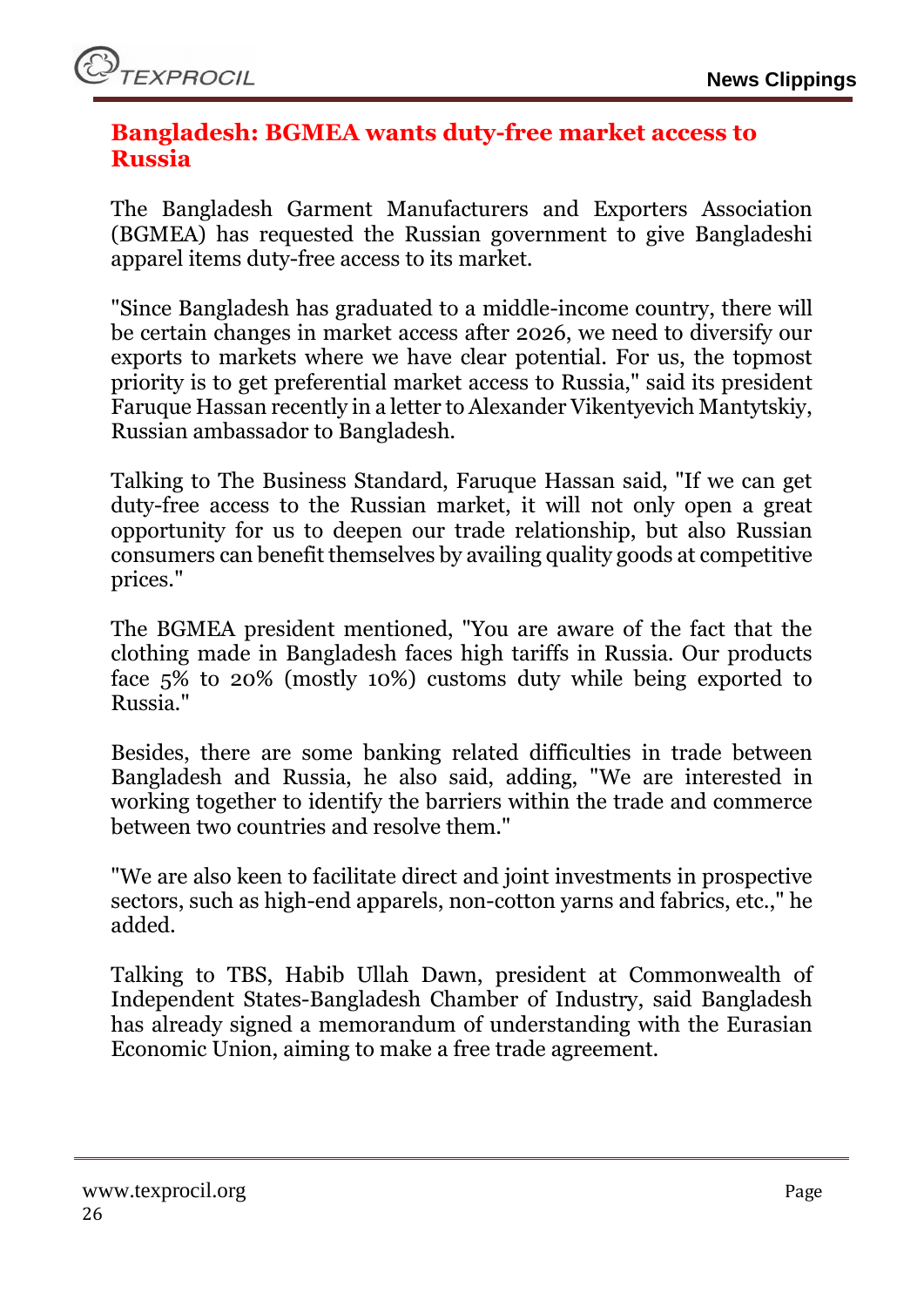"If Russia gives duty-free market access, it will create a big opportunity for Bangladeshi exporters to explore markets of the Russian-led Eastern European economic union comprising Belarus, Kazakhstan, Armenia and Kyrgyzstan."

At the same time, it will also open markets of the Commonwealth of Independent States as well, he added.

At present, CIS unites are Azerbaijan, Armenia, Belarus, Kazakhstan, Kyrgyzstan, Moldova, Russia, Tajikistan, Turkmenistan, Uzbekistan and Ukraine.

The BGMEA president in his letter acknowledged the people of the Russian Federation's support to Bangladesh during the War of Liberation in 1971. Russia was one of the first few countries that officially recognised Bangladesh as an independent nation.

Throughout the journey of Bangladesh toward a developing nation, Russia has always remained as a trusted development partner and a source of investment. The relations between Bangladesh and Russia have grown in depth and dimension, but the bilateral trade is yet to reach its prospects. In fact, economic ties and cooperation are crucial for enhanced bilateral relations.

Russia is one of the major development partners for Bangladesh. "Given the contribution of Russia through development initiatives and infrastructure projects, our bilateral trade remains very insignificant," he noted.

In the fiscal year 2020-21, Bangladesh's total export to Russia was \$665.32 million and import from Russia amounted to \$481.88 million. So, bilateral trade was worth only \$1.1 billion.

"We have a huge opportunity to improve trade. In 2020, Russia's apparel imports from the world stood at \$6.91 billion, while the share of Bangladesh was only 11.72%, despite the fact that we are the second biggest source of apparel for Russia," said Faruque Hassan.

"Readymade garments constitute around 90% of our total exports to Russia," he also said.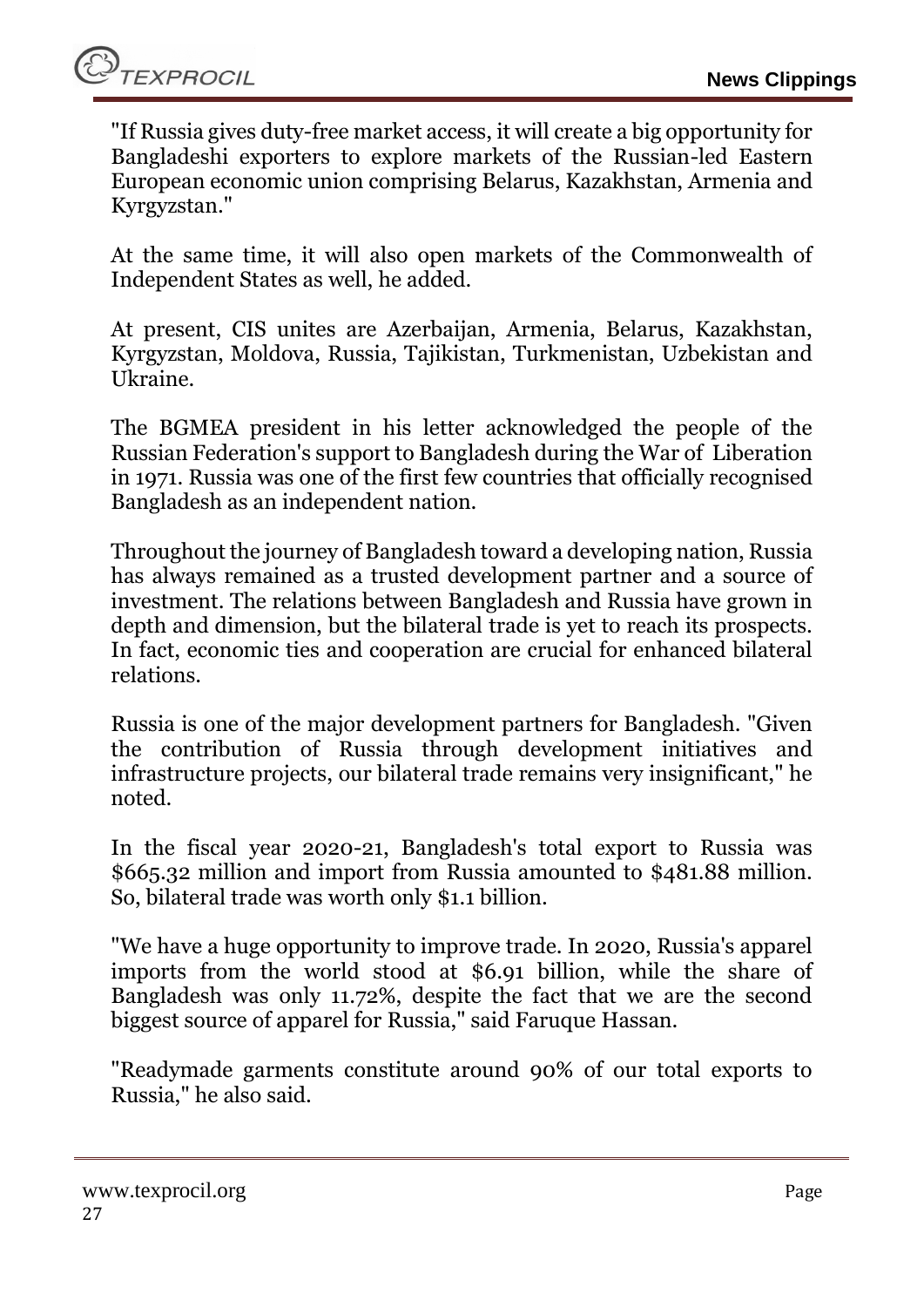In FY21, Bangladesh export of apparels to Russia was \$593.66 million, which can be increased further, he added.

"From a neutral point of view, Russia can benefit by sourcing from Bangladesh since we produce quality apparels at a very competitive price," Faruque Hassan added.

The BGMEA letter also mentioned, "In the past decade, we have built tremendous capacities in the textile and garment sector in the area of sustainability, especially environmental sustainability, workers' wellbeing, and industrial relations."

Bangladesh is the home to the highest number of green garment factories in the world. "We have already made a huge investment in technology upgradation, innovation, and value addition to make the industry more competitive. So Bangladesh is an ideal location for Russia to meet its fashion needs," the BGMEA president noted.

Bangladesh keen on FTA with Eurasian Economic Union

Earlier in January this year, Bangladesh expressed interest in signing a FTA with the Eurasian Economic Union (EAEU).

The commerce ministry requested the foreign ministry to make a formal proposal to the Eurasian Economic Commission regarding the signing of the FTA.

The countries belonging to the European Union, one of the largest economic blocs in the world, had a foreign trade volume of \$7,311 billion in 2020. The gross domestic product of the countries is \$1,634 trillion.

Bangladesh does not get duty free facilities to Eurasian markets that have huge potential for Bangladesh's export products. The country's exports to these countries have increased significantly over the past decade and the amount stands around \$500 million.

According to the Export Promotion Bureau, Bangladesh's exports to the EAEU during July-December of the current financial year amounted to \$382 million, which was \$677 in the previous fiscal year. And, in FY20, Bangladesh exported goods worth \$498 million to the EAEU.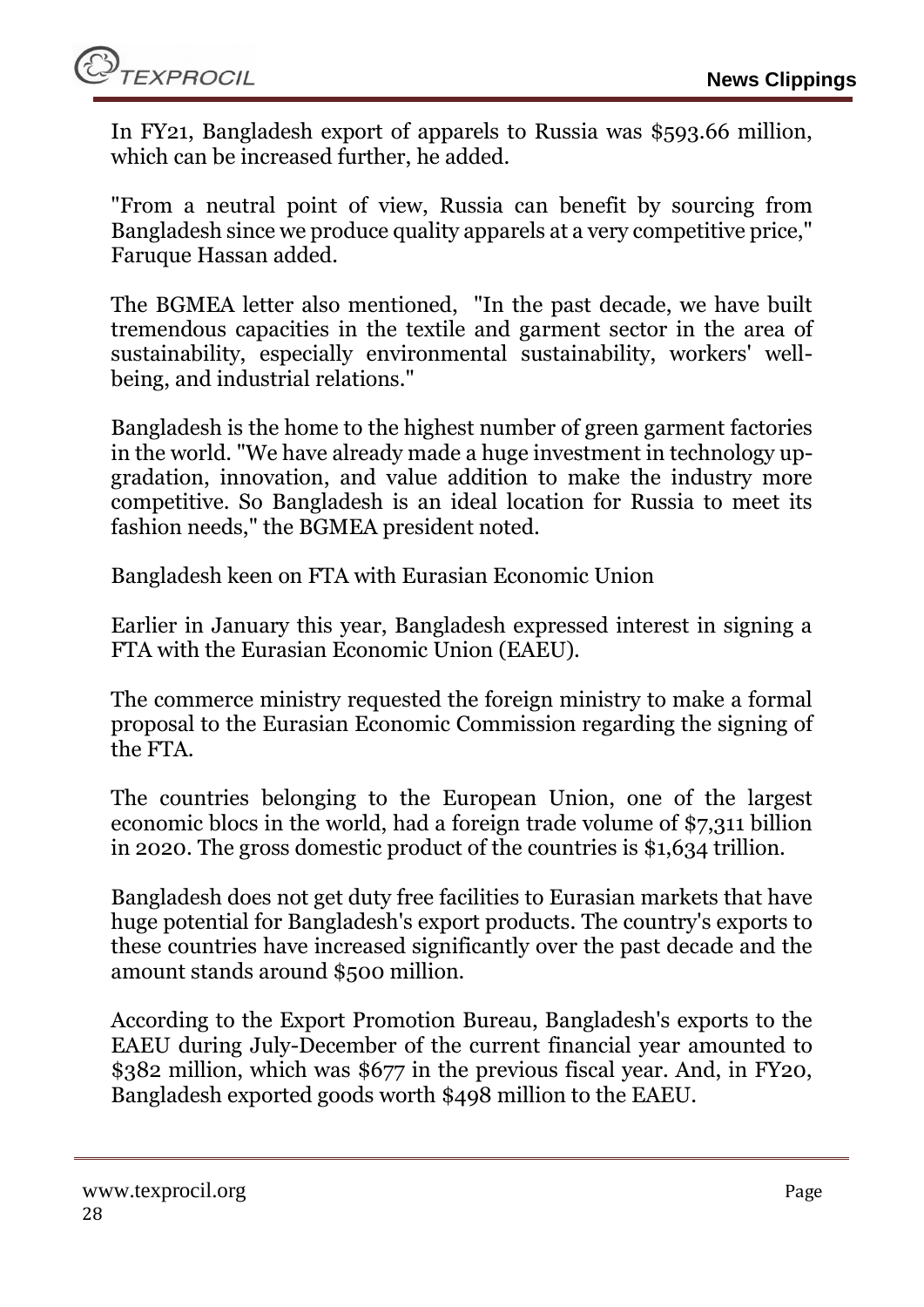*EXPROCIL* 

Bangladesh has huge potential for the exports of frozen food, knitwear, jute goods and shrimp to countries in the region.

Exports are not growing at the desired level due to the lack of duty-free facilities and the complexity of direct banking transactions with Russia due to US sanctions, according to the commerce ministry officials.

That is why the Bangladesh Bank has taken initiative to ensure a duty-free export facility by signing FTA and swapping currency with the Central Bank of Russia.

Following the signing of the Trade and Investment Framework Agreement or TIFA with the United States in 2014, Russia also proposed the formation of an intergovernmental commission with Bangladesh to enhance trade, investment, scientific and technical assistance, which the two countries signed in 2017.

During the last decade, the trade volume has increased substantially. In this context, the commerce minister signed a Memorandum of Cooperation between Bangladesh and Eurasian Economic Commission in Moscow in May 2019.

To face post-LDC challenges, the commerce ministry has taken a strategic policy of signing FTA and Preferential Trade Agreement (PTA) with its important trading partners, including the EAEU, for ensuring smooth and sustainable graduation.

Source: tbsnews.net – Jun 22, 2022

**\*\*\*\*\*\*\*\*\*\*\*\*\*\*\*\*\***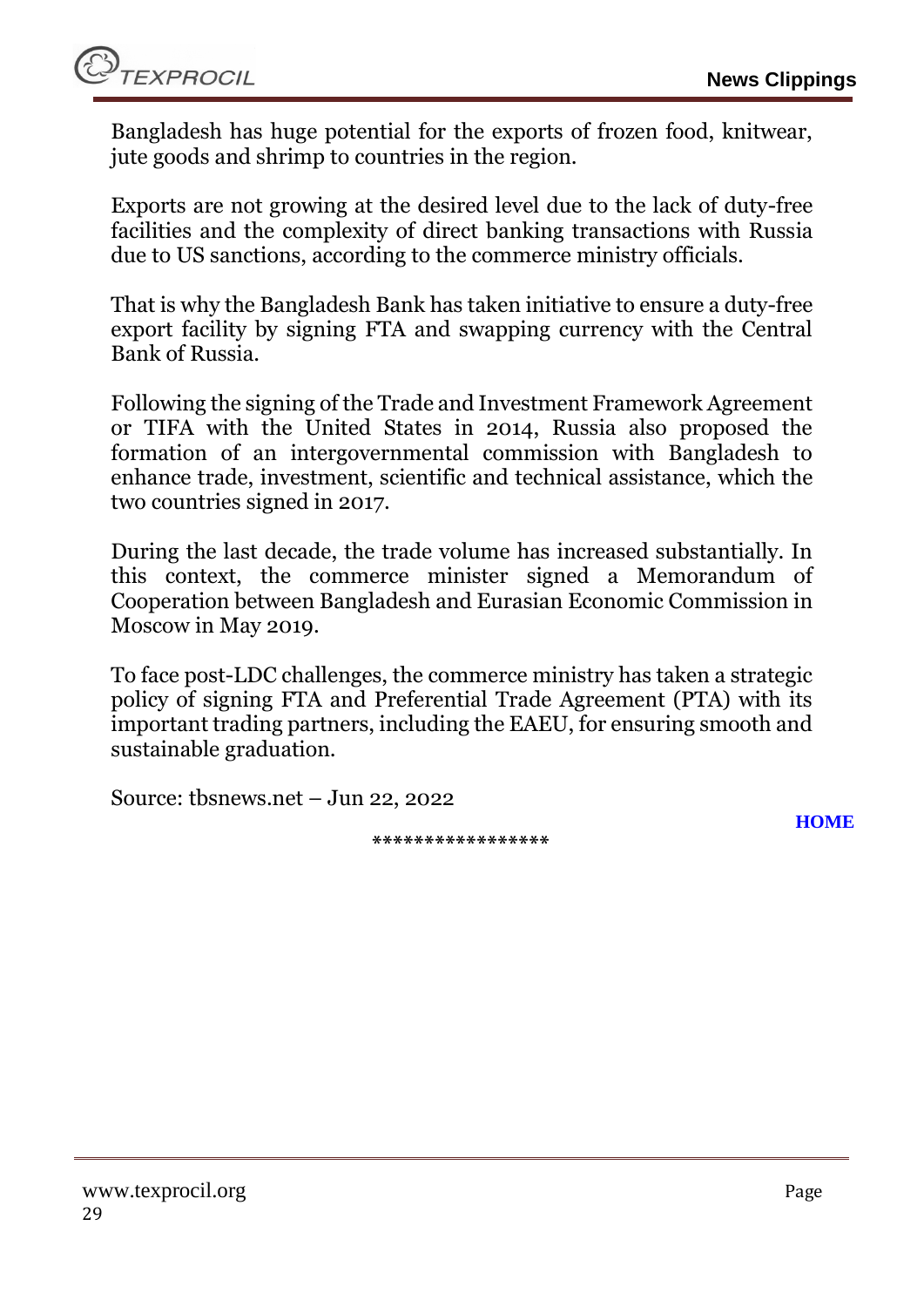#### <span id="page-29-0"></span>**Vietnam's textile-garment exports may face challenges in H2 2022**

Vietnam's textile-garment exports are expected to witness several challenges in market and supply chain in the second half this year despite positive results in the first, a recent seminar in Ho Chi Minh City was told. Vietnam Textile and Apparel Association (VITAS) chairman Vu Duc Giang said such exports in the first six months this year were estimated at \$22 billion, up by 23 per cent year on year (YoY).

The seminar on sustainable cotton supplies was jointly held by VITAS and Cotton USA.

Giang attributed the results to the utilisation of free trade agreements, including the Comprehensive and Progressive Agreement for Trans-Pacific Partnership (CPTPP) that has boosted the domestic industry over the past five years with its regulations on product origin.

Vietnam has emerged from a yarn importer to exporter, shipping abroad \$5.6 billion worth of yarn last year, and some \$3 billion in the first half of this year, he continued, noting that the shift was thanks to investments in technology and digital management.

The sector has also shifted towards green energy and water resources, thus better meeting international standards and winning confidence of customers.

Giang, however, said escalating inflation in the US and Europe would affect orders in the third and fourth quarters of the year, a news agency reported. Meanwhile, the ongoing Russia-Ukraine conflict, along with surging oil and gas prices and transportation costs, would push up production prices.

Domestic enterprises said they have kept a close watch on the market to adjust their production plans, diversified material supplies and are seeking new clients to maintain production.

Source: fibre2fashion.com– Jun 22, 2022

**[HOME](#page-0-0)**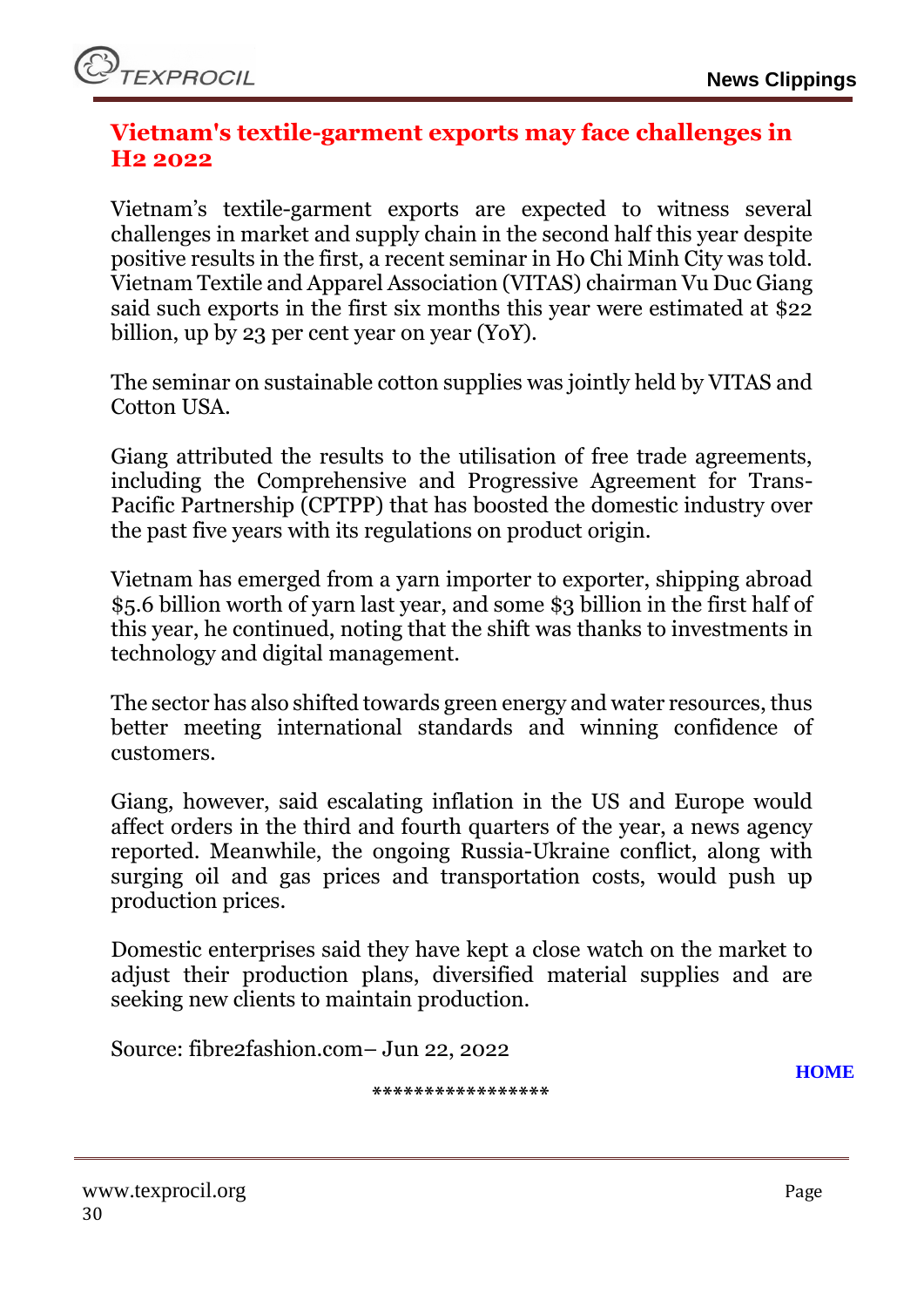#### <span id="page-30-0"></span>**Foreign businesses seek investment in eco-industrial parks in Vietnam**

Foreign investors seeking to invest in industrial parks in Vietnam want infrastructure along with environmental protection. With a rise in focus on circular economy, domestic and foreign firms want eco-industrial parks in the country that can reduce waste and promote sustainable growth. Several such parks now are operating without wastewater treatment plants.

Eco-industrial parks would help manufacturers overcome non-tariff barriers after Vietnam joined international trade agreements.

These issues were recently discussed at a conference on 'Developing ecoindustrial parks towards the goal of reducing net emissions to zero' organised by Mekong ASEAN magazine in Haiphong City, a Vietnamese English-language daily reported.

Vietnam is gradually transforming its development model towards sustainability under the National Green Growth Strategy.

Transitioning from traditional industrial parks to eco-industrial parks requires support from many stakeholders, not a decree, it was concluded.

Source: fibre2fashion.com– Jun 23, 2022

**\*\*\*\*\*\*\*\*\*\*\*\*\*\*\*\*\***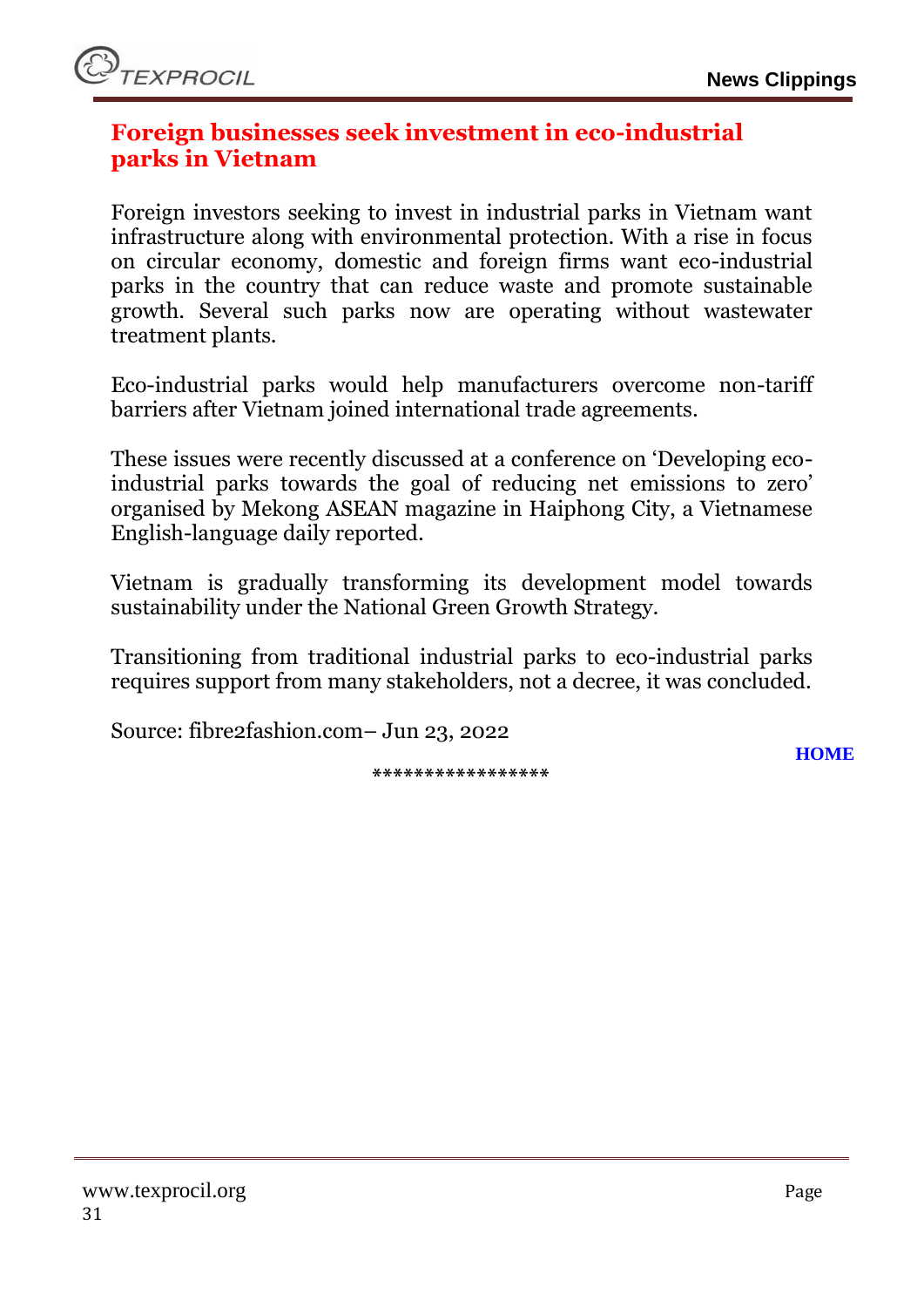# **NATIONAL NEWS**

### <span id="page-31-0"></span>**Expecting 7.5 pc economic growth rate this year: PM Modi**

The government expects the Indian economy to grow by 7.5 per cent this year, Prime Minister Narendra Modi said on Wednesday.

In a virtual address at the BRICS Business Forum, Modi also said the value of the Indian digital economy will reach USD 1 trillion by 2025.

Highlighting the strength of the Indian economy, he said there is an opportunity to invest USD 1.5 trillion under the country's national infrastructure pipeline.

"We are expecting a 7.5-per cent growth rate this year that will make us the fastest growing major economy," Modi said in his address.

In a "New India", transformative changes are taking place in every sector, he said, adding that a key pillar of the country's economic recovery is technology-led growth.

"We are supporting innovation in every sector," the prime minister said. The BRICS Business Forum took place a day ahead of a virtual summit of the five-nation bloc.

The BRICS (Brazil-Russia-India-China-South Africa) brings together five of the largest developing countries of the world, representing 41 per cent of the global population, 24 per cent of the global GDP and 16 per cent of the global trade.

Source: financialexpress.com– Jun 22, 2022

**\*\*\*\*\*\*\*\*\*\*\*\*\*\*\*\*\***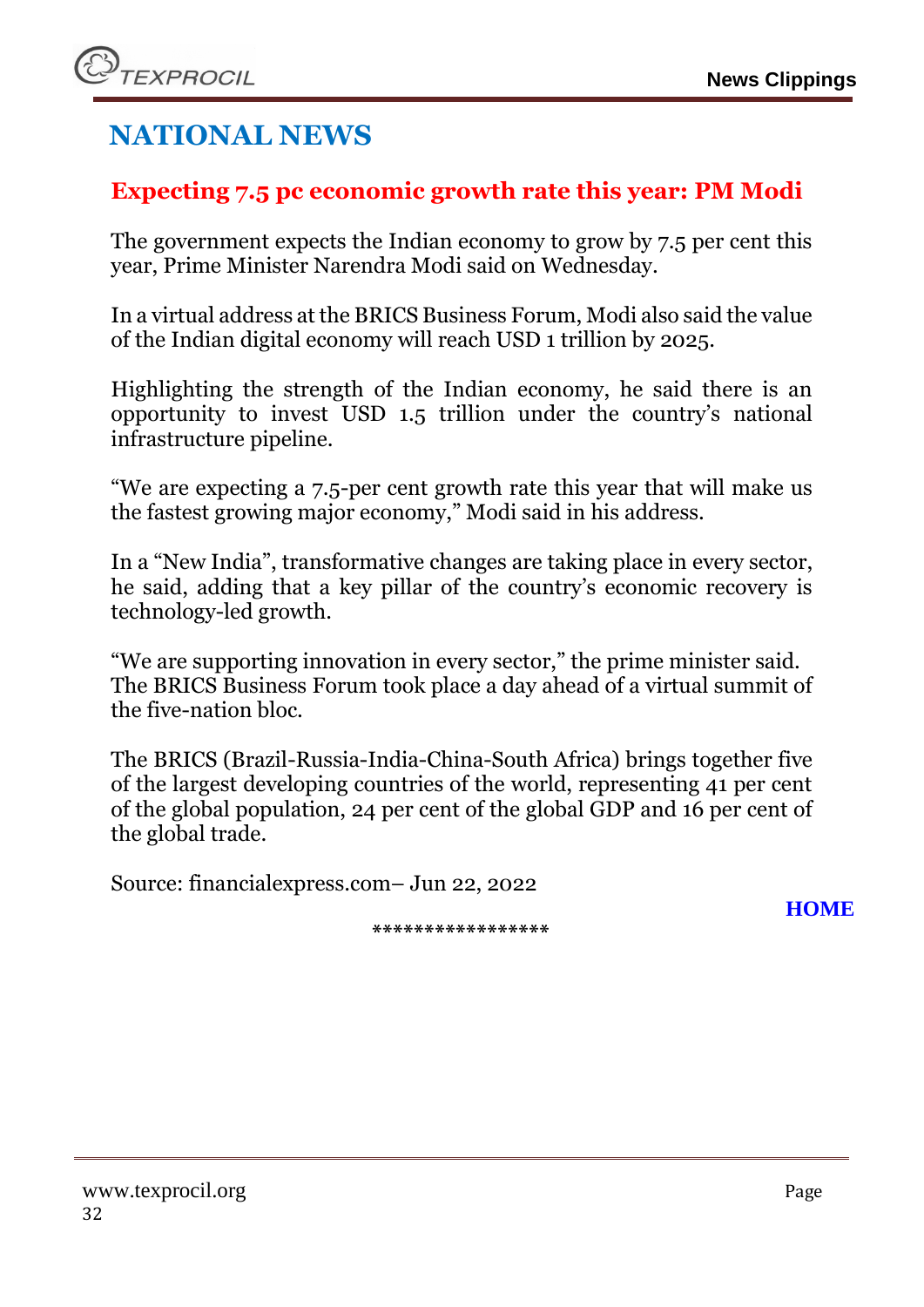#### <span id="page-32-0"></span>**Commerce Ministry speeds up work on new legislation to replace SEZ Act**

The Commerce and Industry Ministry's efforts to recast the SEZ Act into a new law, that will allow units located in the so-called new 'Development of Enterprise and Service Hubs' (DESH) to produce both for the domestic and international markets without constraints, is gaining momentum with discussions on around a draft legislation.

"Finance Minister Nirmala Sitharaman had announced in this year's Budget that the SEZ Act will be replaced with new legislation for DESH by around September 2022. A draft has been put together by the Commerce department with the help of legal advise. But it is still under discussion," a person tracking the matter told BusinessLine.

No constraints

Per the plans under discussion, producers in DESH will be allowed to sell in the domestic market as well as export without constraints. "However, if goods from the hubs are sold in the domestic market, they are likely to be subjected to customs duties, including anti-dumping, countervailing and safeguard duties, where applicable," the source said.

The government is set to overhaul SEZs as they have lost much of their sheen following the exhaustion of income tax exemptions for both developers and units. A single-window clearance system and world-class infrastructure will be key points in the new legislation, ministry officials had earlier said.

Developers and units in the hubs are likely to be exempted from any duty of customs on goods exported from, or services rendered, from the hub to any place outside India. There are also provisions for exemptions from excise and other taxes for supplies from the domestic market to units in the hubs.

"There are a lot of conditions and clauses attached to tax exemptions based on whether items are being exported or sold in the domestic market. There would be more certainty on these as discussions move towards finalisation," the source said.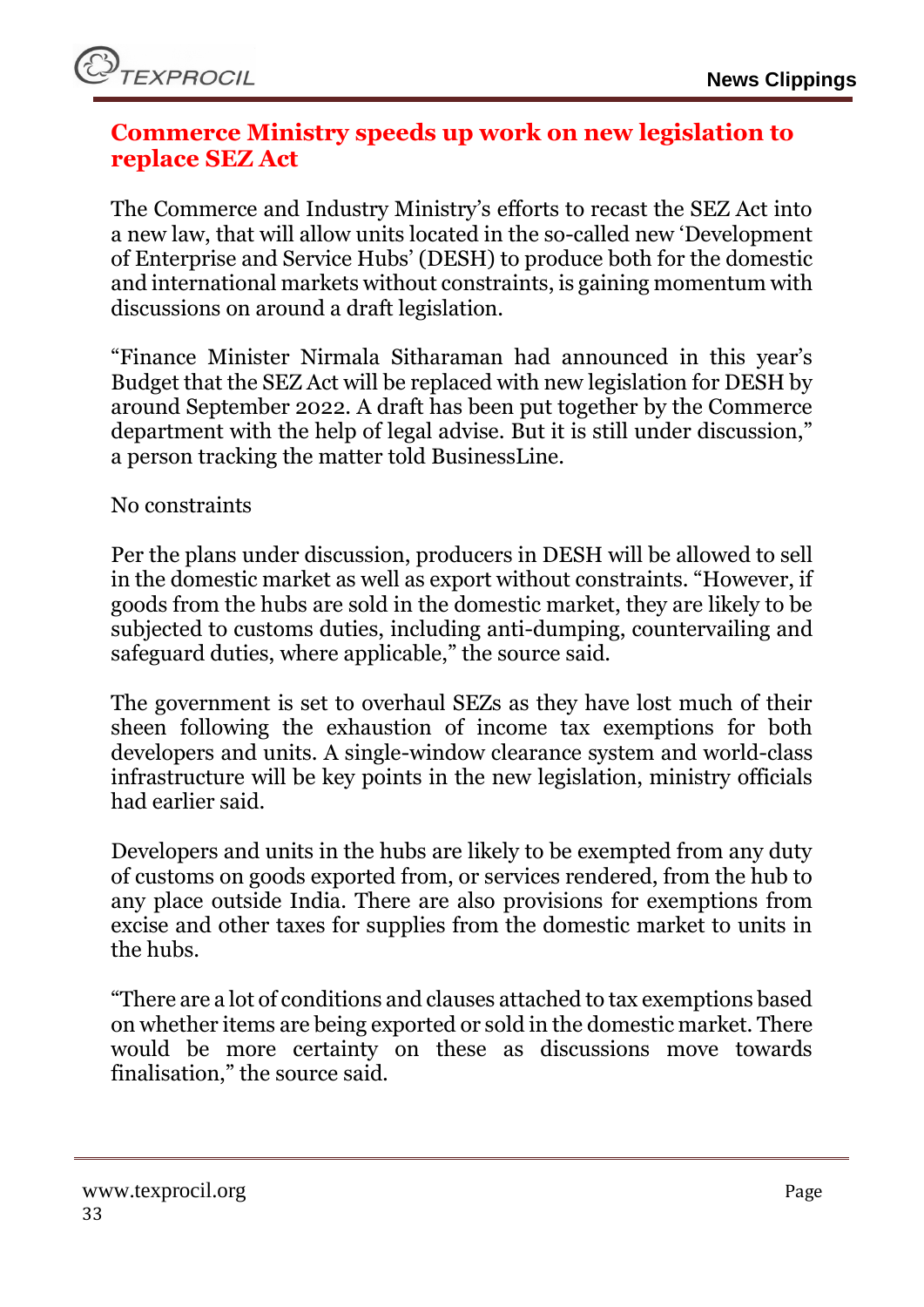

Approval process

The Board to be set up to notify the hubs will be required to follow certain proposed principles while giving approval.

These include generation of additional economic activity; creation of employment opportunities; promotion of investment from domestic and foreign sources; promotion of innovation, and investment in research and development; development of infrastructure facilities; integration with global supply and value chains and maintenance of manufacturing and export competitiveness and maintenance of sovereignty and integrity of India, the security of the state and friendly relations with foreign states.

Source: thehindubusinessline.com– Jun 22, 2022

**[HOME](#page-0-0)**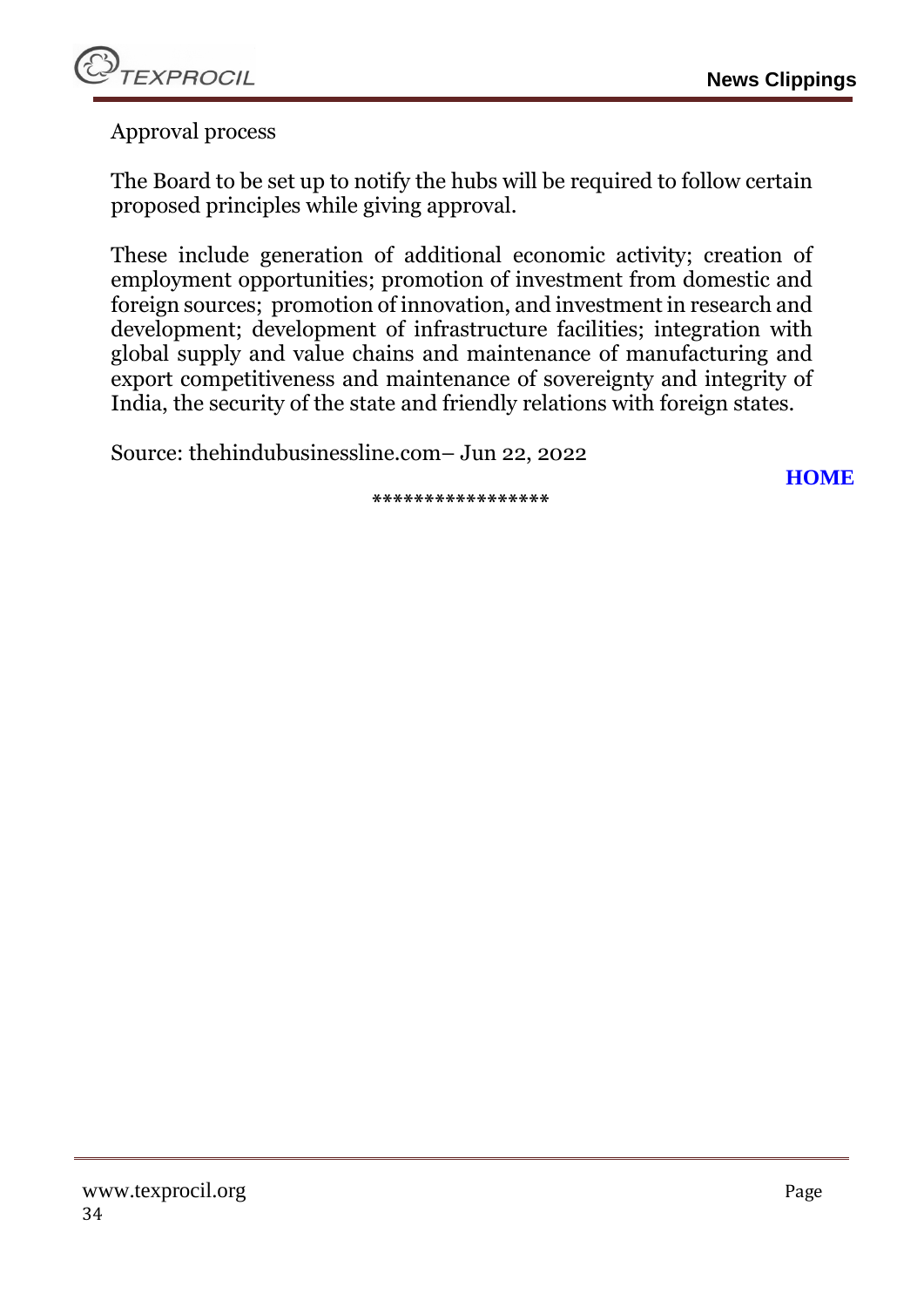

#### <span id="page-34-0"></span>**India, Australia hold talks to cement strategic partnership**

India and Australia discussed China's dominance in the Indo-pacific region during a bilateral meeting on Wednesday and issued a joint statement that reaffirmed commitment towards implementation of the comprehensive strategic partnership, based on mutual trust and understanding, common interests and shared values of democracy and the rule of law.

China figured in the talks between Defence Minister Rajnath Singh and his Australian counterpart Richard Marles, said sources, given both the countries have a common threat perception from the Communist-ruled country. Marles is also the Deputy Prime Minister of Australia, which is a strategic partner of New Delhi. The two nations are members of Quad as well.

"The ministers reviewed strategic challenges and the regional security situation and reaffirmed their shared objective of an open, free, inclusive, prosperous and rules-based Indo-Pacific region," said the joint press statement. India will also participate in Australia's Indo Pacific Endeavour exercise in October.

Defence partnership

The ministers also assessed defence and security pillars of the India-Australia comprehensive strategic partnership and welcomed the growing diversity and frequency of defence exercises and exchanges between the two countries, said the statement. They also undertook to build upon operational engagements through the India-Australia Mutual Logistics Support Arrangement.

The India-Australia Joint Working Group (JWG) on defence research and materiel cooperation will meet in Australia later this year. Ministry sources said the Australians have shown interest in visiting defence corridors to explore indigenous defence production. The statement said both the ministers discussed further opportunities for industrial cooperation between the two sides to increase the resilience of supply chains and deliver capabilities to their respective defence forces.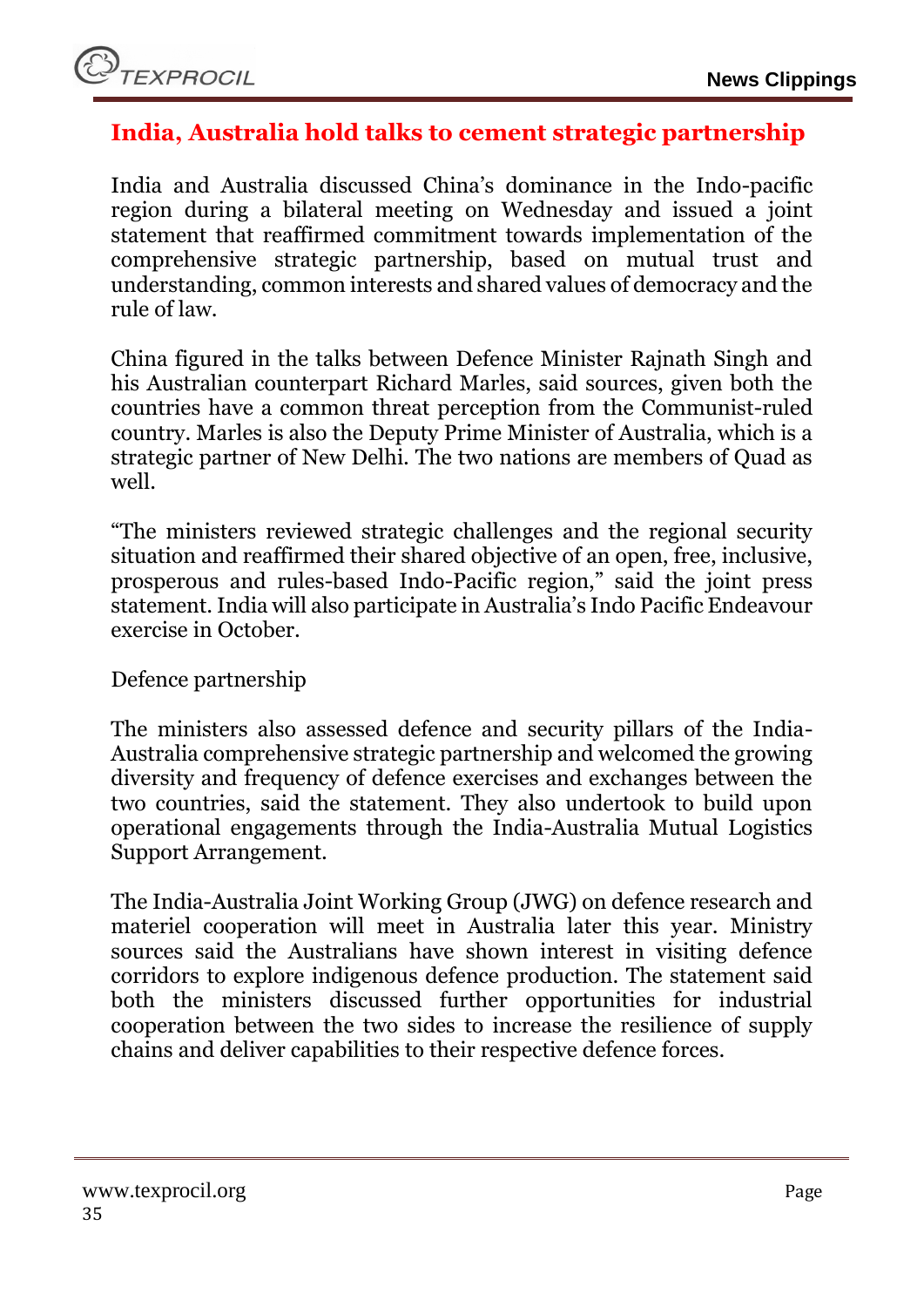**[HOME](#page-0-0)**

Later this year, General Rawat Young Officer Exchange Programme will commence which would enhance mutual understanding and trust between the two armed forces in particular.

This programme was announced during the virtual summit meeting between the Prime Ministers of the two countries on March 21, 2022.

Source: thehindubusinessline.com– Jun 22, 2022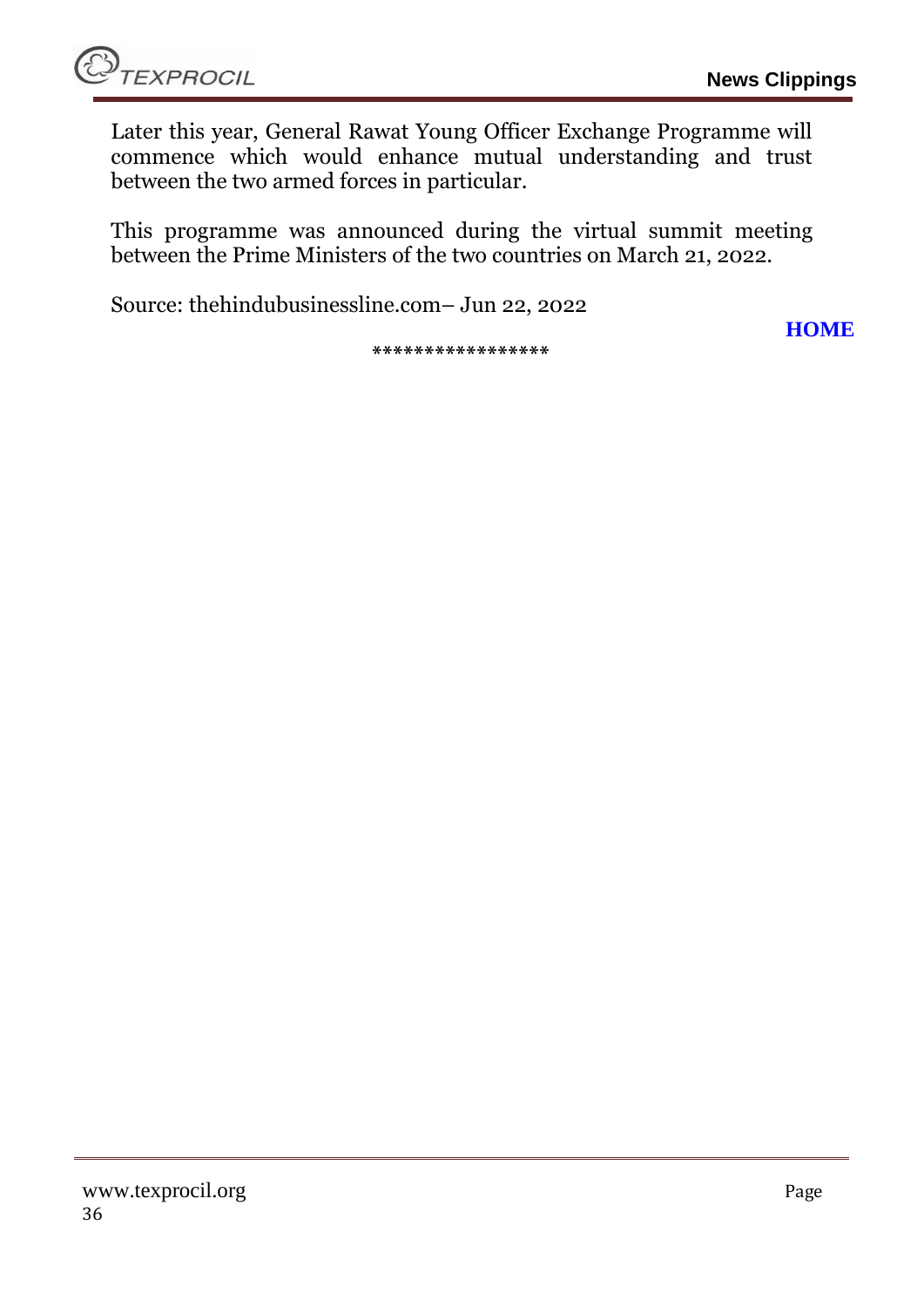#### <span id="page-36-0"></span>**Textile Ministry plans beneficiary sentiment survey of important schemes**

A group of ministers (GoM) reviewing goods and services tax (GST) rates has proposed removal of exemptions on a host of services, including for stay in relatively cheaper hotel rooms, hospital rooms above a tariff threshold and services provided by financial sector and food safety regulators.

In line with a mandate to raise the revenue neutral rate (RNR) from a little above 11% now, the group headed by Karnataka chief minister Basavaraj Bommai also proposed raising the GST rate on electronics waste steeply from 5% to 18%. Also, a rate hike is proposed for goods and services related to exploration of petroleum and coal-bed methane. These activities are now taxed at the lowest GST slab of 5%.

The GoM also proposed removal of exemptions for reinsurance of exempted insurance schemes such as weather-based crop insurance schemes and the GST Network services to the government. A few proposals aimed at correcting residual cases of inverted duty structures have also been made. These changes are proposed even as the GoM is yet to firm up its views on GST slabs restructuring. An overhaul of the GST slabs – mainly four now,  $5\%$ ,  $12\%$ ,  $18\%$  and  $28\%$  – is expected to lead to a reduction in the number of slabs and an increase in the RNR.

The proposals will be considered by the GST Council, which comprises the Union finance minister and state finance ministers, as it meets in Chandigarh on June 28-29. The slabs recast, however, is likely to get delayed in the wake of persistently high inflation. The restructuring with the objective of raising the RNR will inevitably lead to rate increases on a large number of goods and services and thereby stoke inflation.

The GoM, which met virtually on June 17, decided to seek more time from the GST Council to finalise its main report concerning restructuring of the GST slabs.

Sources said the GoM suggested levying GST at the rate of 12% on hotel accommodation below Rs 1,000, a move that would bring a large segment of the hotel industry under the GST purview. Currently, no GST is levied on hotel rooms with tariff below Rs 1,000, while the tax is 12% on rooms with tariffs between 1,001 and 7,500, and 18% on more expensive rooms.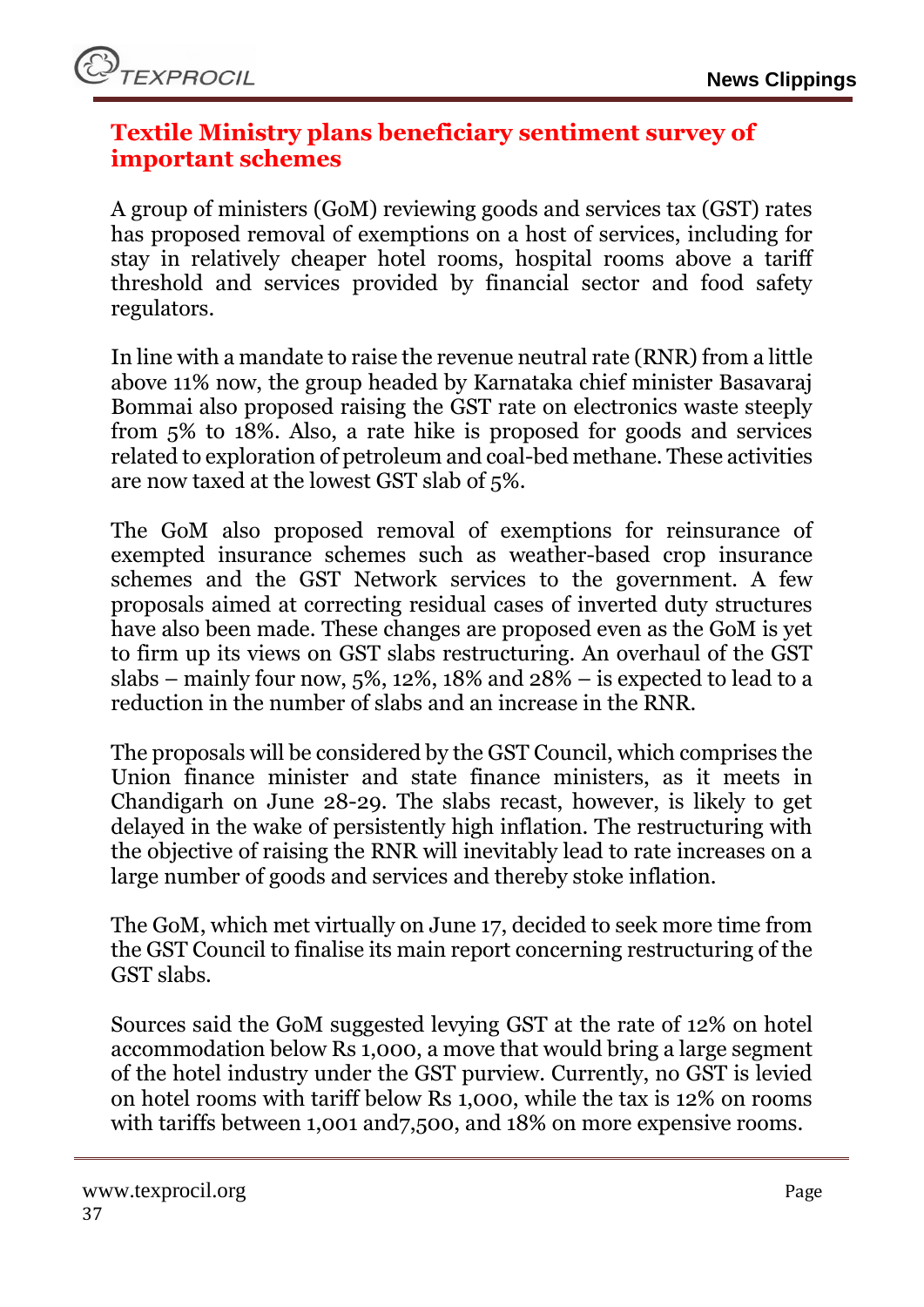TEXPROCIL

Similarly, while all hospital services are currently exempt from GST, the GoM has suggested a 5% levy without input tax credit on hospital rooms with a daily tariff of `5,000 or above. The move is in view of the fact that high-end hospitals are now providing premium accommodation to patients. However, ICU-related room tariff will continue to be exempt.

Another hospital services provided by cord blood banks may be covered under the tax net as well. The rate could be either under 5% or 12% bracket. The exemption provided to business class travels from airports in the north-eastern states will end soon if the Council accepts the GoM proposal to cover it under the tax net. Currently, GST is levied at the rate of 12% on business travel by air in rest of the country.

The GoM also recommended that services provided by the Reserve Bank of India to banks and financial institutions, IRDAI to insurers and intermediaries and Sebi to companies be brought under the tax ambit. It also suggested withdrawing exemption on services provided by FSSAI to food business operators. While the rate at which these will be taxed is not yet clear, most services attract 18% GST now.

"While the progressive removal of exemptions under GST has been one of the stated objectives, it is essential to implement such removal of exemptions in a phased manner without having any adverse consequences on the impacted businesses, which are recovering from two years of business uncertainty and supply chain challenges," MS Mani, partner, Deloitte India, said.

Retail inflation eased to 7.04% in May from a 95-month high of 7.79% in April. It still breached the upper band of the central bank's medium-term target (2-6%) for a fifth straight month. The RBI is still widely expected to go for a third round of rate hike in August but the moderation in inflation substantially reduces the possibility of any out-of-cycle rate action in between.

Source: thehindubusinessline.com– Jun 22, 2022

**[HOME](#page-0-0)**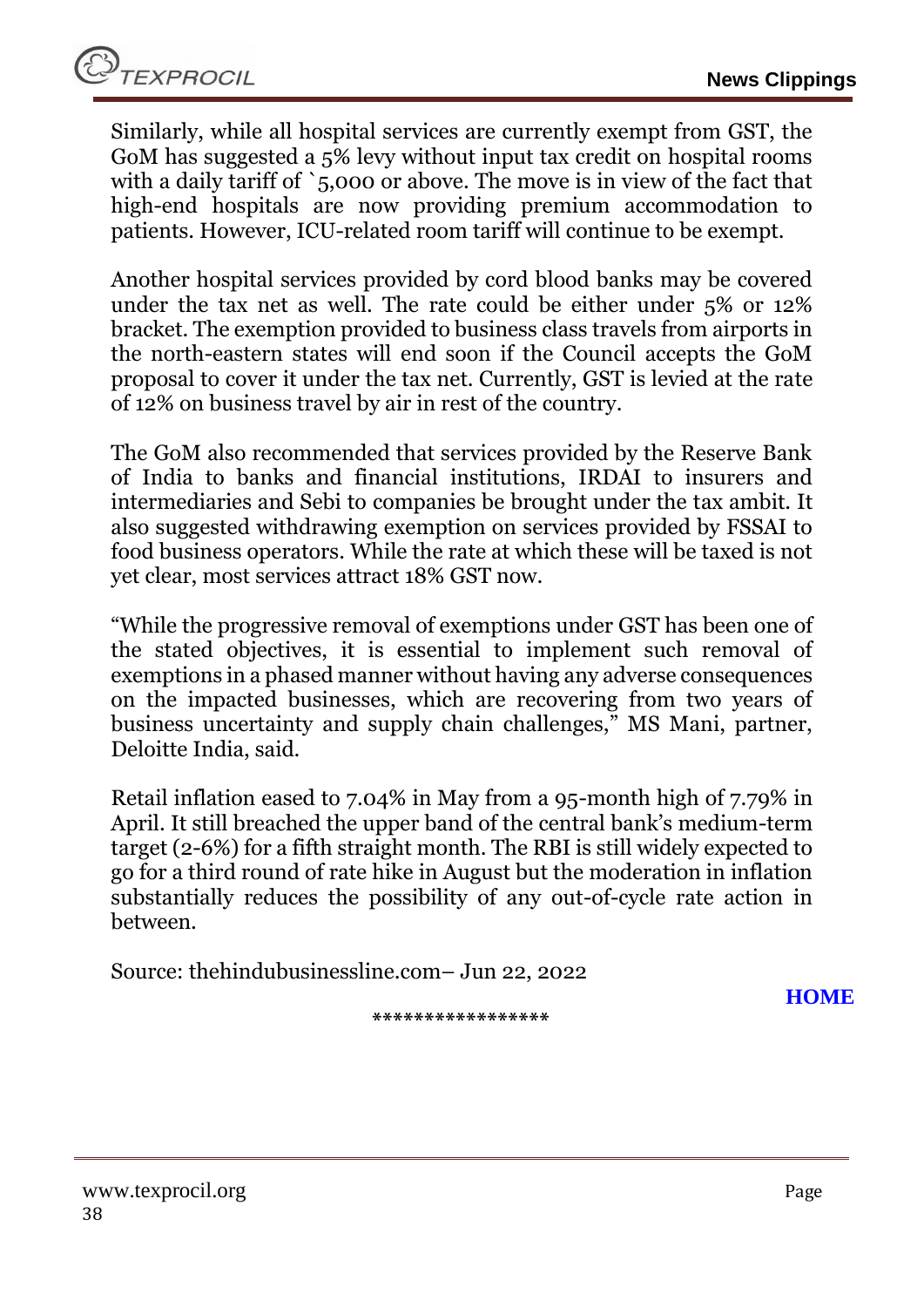#### <span id="page-38-0"></span>**GoM proposes removal of many GST exemptions**

A group of ministers (GoM) reviewing goods and services tax (GST) rates has proposed removal of exemptions on a host of services, including for stay in relatively cheaper hotel rooms, hospital rooms above a tariff threshold and services provided by financial sector and food safety regulators.

In line with a mandate to raise the revenue neutral rate (RNR) from a little above 11% now, the group headed by Karnataka chief minister Basavaraj Bommai also proposed raising the GST rate on electronics waste steeply from 5% to 18%. Also, a rate hike is proposed for goods and services related to exploration of petroleum and coal-bed methane. These activities are now taxed at the lowest GST slab of 5%.

The GoM also proposed removal of exemptions for reinsurance of exempted insurance schemes such as weather-based crop insurance schemes and the GST Network services to the government. A few proposals aimed at correcting residual cases of inverted duty structures have also been made.

These changes are proposed even as the GoM is yet to firm up its views on GST slabs restructuring. An overhaul of the GST slabs – mainly four now, 5%, 12%, 18% and 28% – is expected to lead to a reduction in the number of slabs and an increase in the RNR. The proposals will be considered by the GST Council, which comprises the Union finance minister and state finance ministers, as it meets in Chandigarh on June 28-29.

The slabs recast, however, is likely to get delayed in the wake of persistently high inflation. The restructuring with the objective of raising the RNR will inevitably lead to rate increases on a large number of goods and services and thereby stoke inflation. The GoM, which met virtually on June 17, decided to seek more time from the GST Council to finalise its main report concerning restructuring of the GST slabs.

Sources said the GoM suggested levying GST at the rate of 12% on hotel accommodation below Rs 1,000, a move that would bring a large segment of the hotel industry under the GST purview. Currently, no GST is levied on hotel rooms with tariff below Rs 1,000, while the tax is 12% on rooms with tariffs between 1,001 and 7,500, and 18% on more expensive rooms.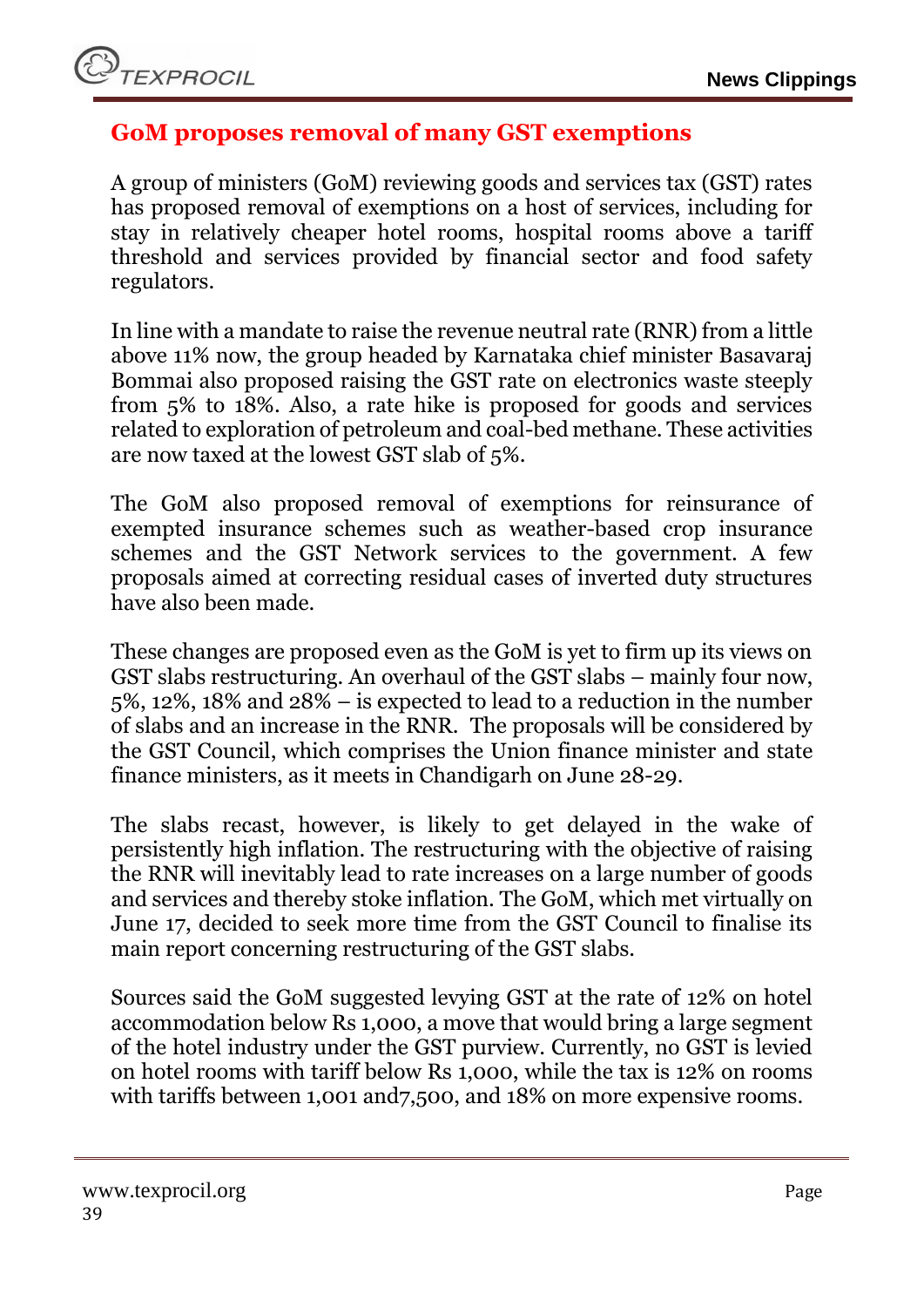Similarly, while all hospital services are currently exempt from GST, the GoM has suggested a 5% levy without input tax credit on hospital rooms with a daily tariff of `5,000 or above. The move is in view of the fact that high-end hospitals are now providing premium accommodation to patients. However, ICU-related room tariff will continue to be exempt.

Another hospital services provided by cord blood banks may be covered under the tax net as well. The rate could be either under 5% or 12% bracket.

The exemption provided to business class travels from airports in the north-eastern states will end soon if the Council accepts the GoM proposal to cover it under the tax net. Currently, GST is levied at the rate of 12% on business travel by air in rest of the country.

The GoM also recommended that services provided by the Reserve Bank of India to banks and financial institutions, IRDAI to insurers and intermediaries and Sebi to companies be brought under the tax ambit. It also suggested withdrawing exemption on services provided by FSSAI to food business operators. While the rate at which these will be taxed is not yet clear, most services attract 18% GST now.

"While the progressive removal of exemptions under GST has been one of the stated objectives, it is essential to implement such removal of exemptions in a phased manner without having any adverse consequences on the impacted businesses, which are recovering from two years of business uncertainty and supply chain challenges," MS Mani, partner, Deloitte India, said.

Retail inflation eased to 7.04% in May from a 95-month high of 7.79% in April. It still breached the upper band of the central bank's medium-term target (2-6%) for a fifth straight month. The RBI is still widely expected to go for a third round of rate hike in August but the moderation in inflation substantially reduces the possibility of any out-of-cycle rate action in between.

Source: financialexpress.com– Jun 22, 2022

**[HOME](#page-0-0)**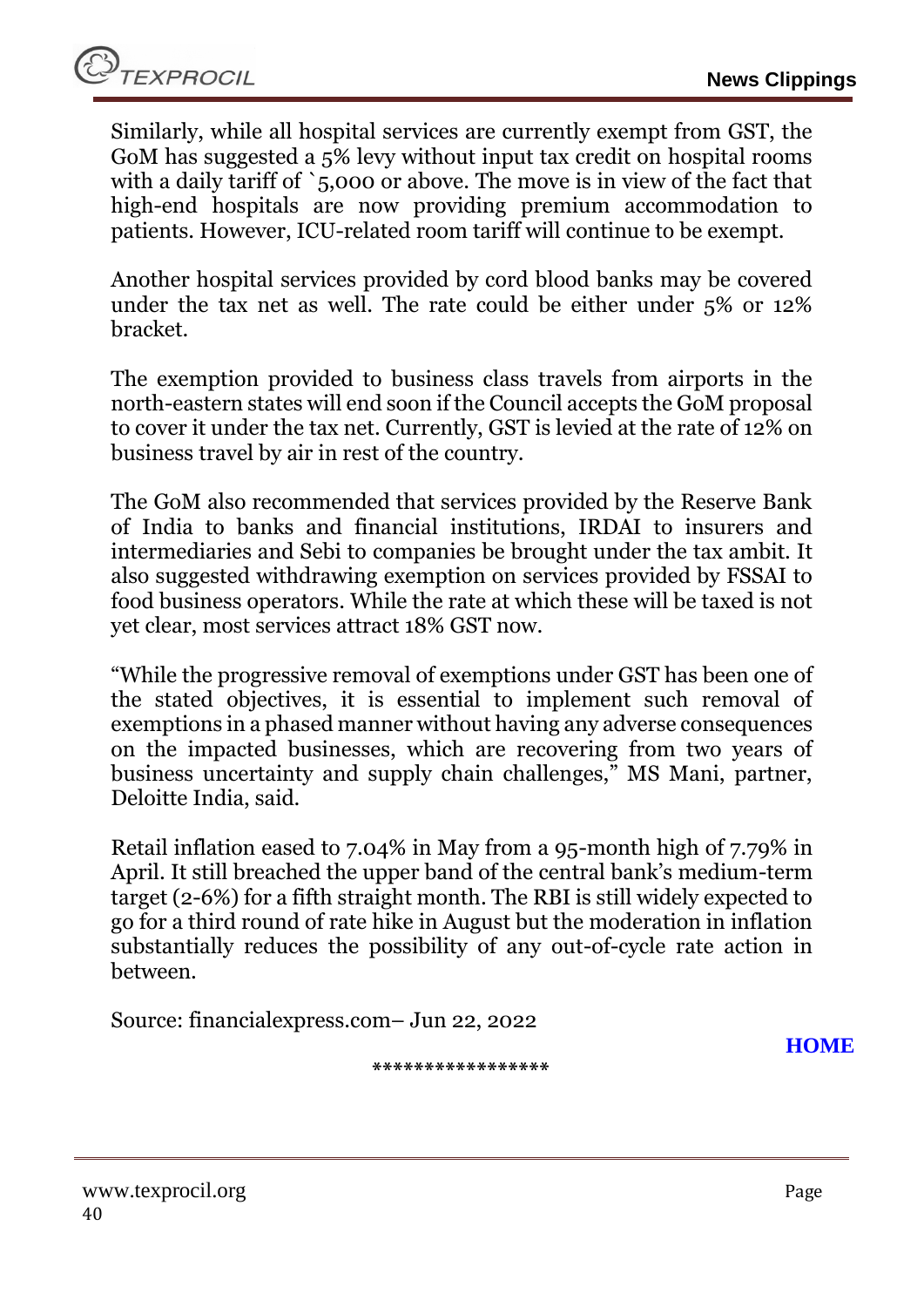

#### <span id="page-40-0"></span>**Majority of companies expect labour code changes will impact profit and loss account: WTW study**

A majority of 64 per cent of companies in India expect the anticipated changes in the labour code to have a significant impact on their profit and loss account.

In light of regulatory changes, labour reforms and increasing cost of providing retirement benefits, 53 per cent of organisations in India are considering or plan to review their retirement or long-term benefits design in the next two years.

These are among the findings of the 'State of Retirement Benefits' study in India by the Nasdaq-listed WTW (Willis Towers Watson), a global advisory, broking and solutions company. The study covered the top 75 companies in India.

The study also revealed that employee experience (49 per cent) is the top influencer of the long-term employee benefits strategy, followed by regulatory complexity (45 per cent). Digitalisation of benefits is also ranked amongst the top influencing factors, at 26 per cent.

Ritobrata Sarkar, Head of Retirement, WTW India, said: "Organisations are gradually coming out of the pandemic survival mode and focusing on issues such as the long-term implications of retirement adequacy and employee benefits. Our study shows that the retirement benefit landscape in India is evolving, with organisations retaining superannuation as an option, in addition to promoting NPS.

While both these avenues co-exist, it will be critical for organisations to consider the regulatory environment, flexibility for employees, costbenefit analysis and, most importantly, employee experience, as they review their long-term employee benefits strategy and mix. That said, NPS continues to be a focus area, with a large majority exploring strategies to increase employee participation rates."

Labour Codes

Considering the anticipated Labour Code related changes, 71 per cent of companies have taken some action to assess the implications. On the other hand, 34 per cent are unsure of making changes to their compensation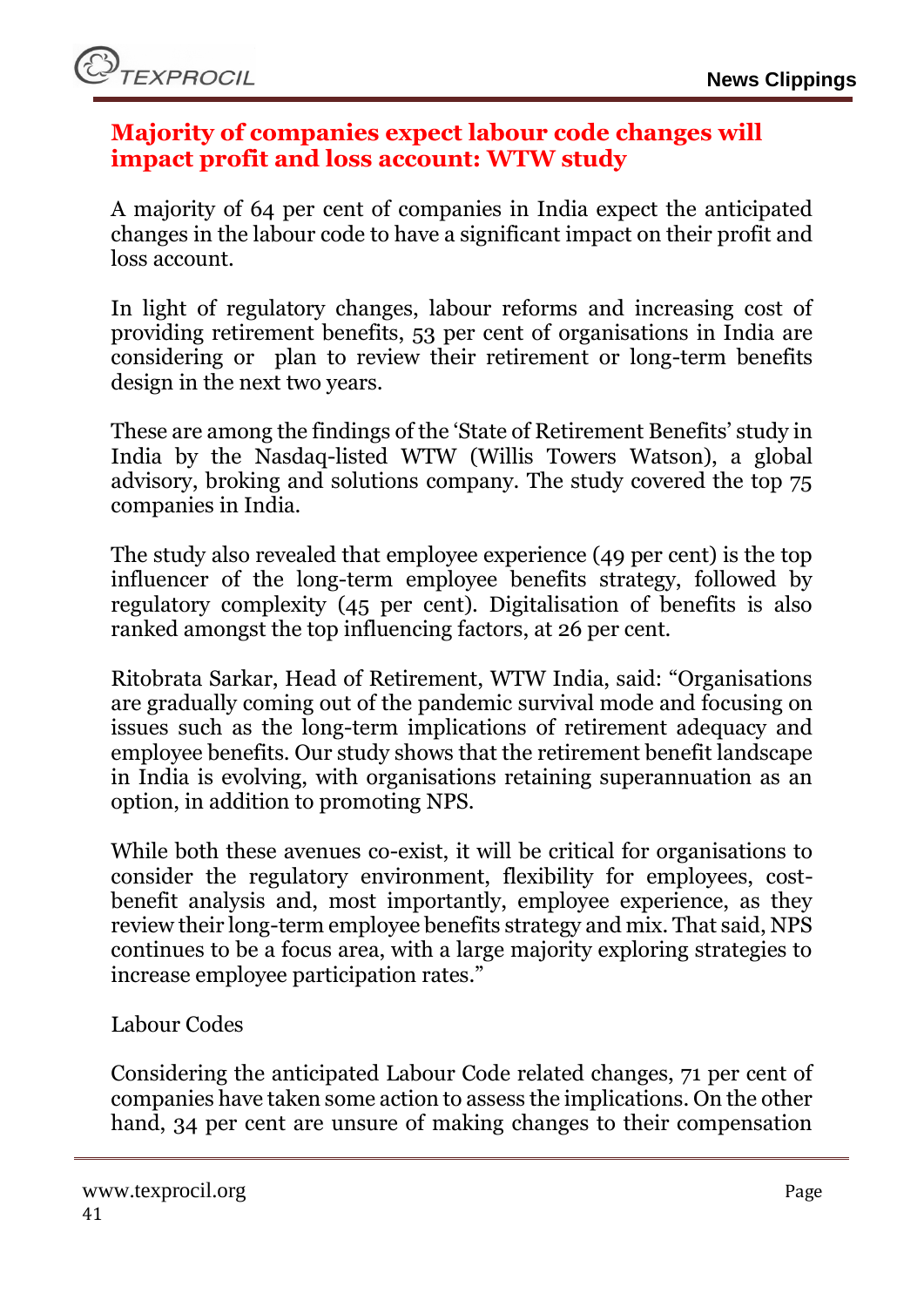structure in response to the new definition of wages, while 23 per cent are planning to include variable pay in the wage definition.

In addition, 46 per cent of companies plan to continue to contribute 12 per cent of their basic salary towards provident fund in line with the prevailing regulations, while almost one-third (32 per cent) are unsure of their response.

#### Employees' Provident Fund

According to the study, approximately 7 in 10 Employee's Provident Funds are managed by a regulator. An equal number of respondents believe that EPFO services have significantly improved, with increased administration efficiency and digital enablement. A large number (73 per cent) also feel that market volatility and the current bond defaults or downgrades are a cause of concern for their self-managed provident fund. Half the surveyed companies report that regulatory compliance has become a significant burden, and a similar number said managing their own provident fund trust is not a sustainable option in the long-term.

National Pension System

The study found that 73 per cent of the surveyed companies currently provide or plan to implement Corporate NPS and amongst those that already provide it, 61 per cent are exploring strategies to increase the participation rate. Further, 13 per cent have ported from the superannuation scheme to NPS, 25 per cent are in the process of or are considering to port, and 36 per cent offer or plan to offer both.

On the other hand, 44 per cent of organisations plan to continue to offer legacy superannuation plans and almost half have retained or are planning to retain the scheme for new entrants. The study also found that 71 per cent are not considering winding up their superannuation scheme. The companies rank complexity (56 per cent), employee communication (47 per cent) and securing employee consent as top barriers in porting from superannuation to NPS.

Source: thehindubusinessline.com– Jun 20, 2022

**[HOME](#page-0-0)**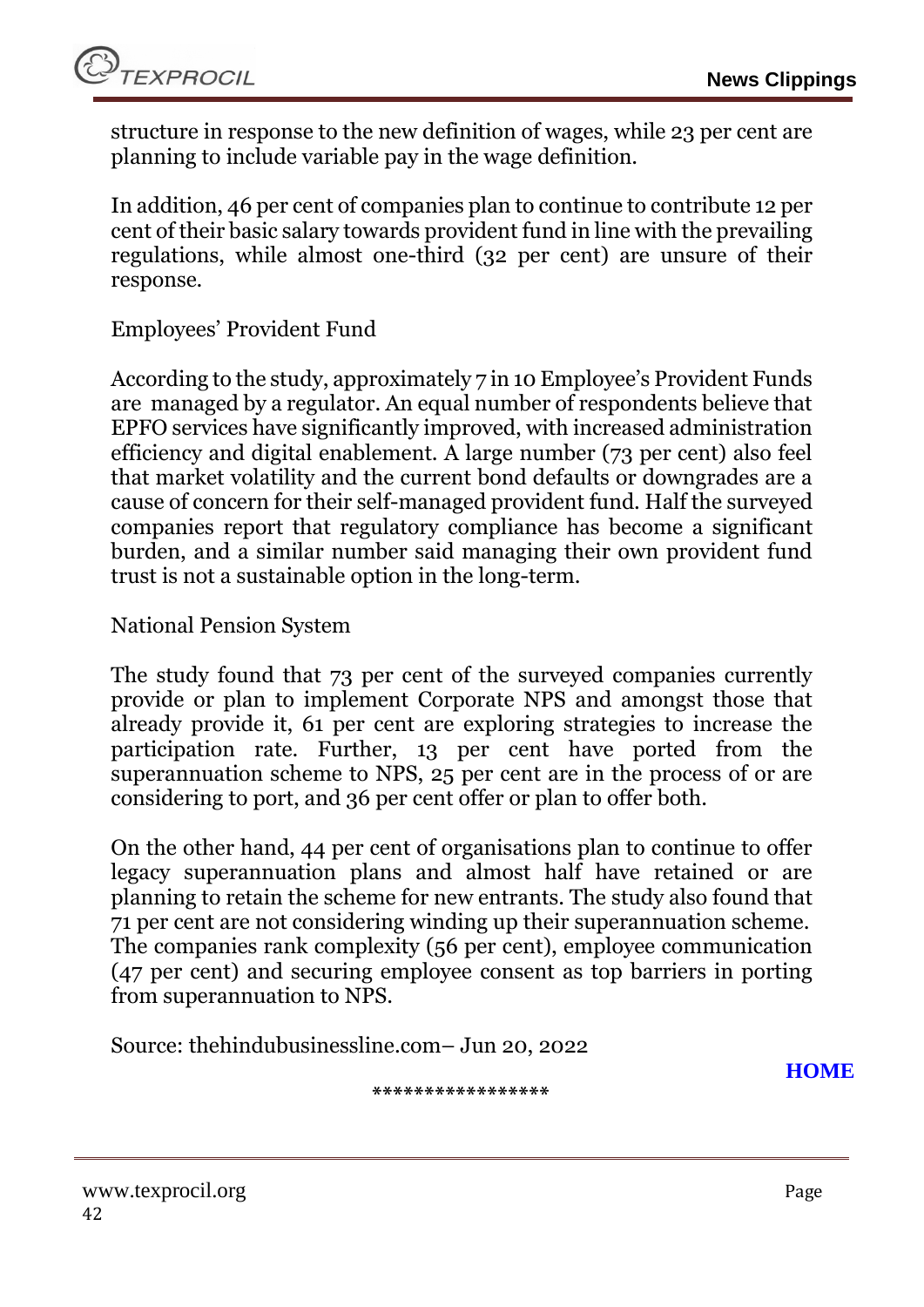#### <span id="page-42-0"></span>**GST compensation to States can stop**

While the June GST Council meeting is scheduled in Chandigarh, the initial choice of Srinagar was more apt. The verdant settings and cool climate could have mellowed the mood of the Council members getting ready for a fiery battle over extension of the GST compensation payments beyond the June 30 deadline.

It's not difficult to see why many States want extension of these payments. The promise made by the Centre to compensate States for shortfall in GST revenue (if it did not grow at compounded rate of 14 per cent annually) in the first five years after transition to the GST regime, has so far worked well in States' favour. It has helped buttress revenue during the pandemic as well as in the slowdown in 2019-20.

But there are several reasons why it is best to stop these payments. The targeted increase in annual revenue is unreasonably high, going by pre-GST growth rates in tax revenue across States. Uneven tax revenue growth across States has further led to anomalies in GST compensation claims. With some States getting too dependent on compensation payments in recent years, it may be a good idea to wean them from this revenue stream at the earliest.

#### Faulty design

There are two fundamental flaws in the design of compensation payment. One, expecting that State indirect tax revenue will grow 14 per cent annually in the post-GST period was too optimistic. Annual average growth rate in taxes subsumed by GST between FY13 to FY17 in 28 States was only 8.09 per cent. Data is not available for other States.

If we consider the pre-GST revenue growth in the larger States, only Bihar recorded growth of over 14 per cent. In fact, the largest States such as Maharashtra, Uttar Pradesh and Tamil Nadu grew their indirect tax revenue between just 5-7 per cent in the pre-GST period.

It's true that States had to forego their right to tax goods produced and shipped to other States under the new GST regime, which is a consumption-based. But they have driven a hard bargain while transiting to the new system. Pre-GST growth in taxes in Odisha, which is among the States that stood to lose in the transition, was only 8.9 per cent.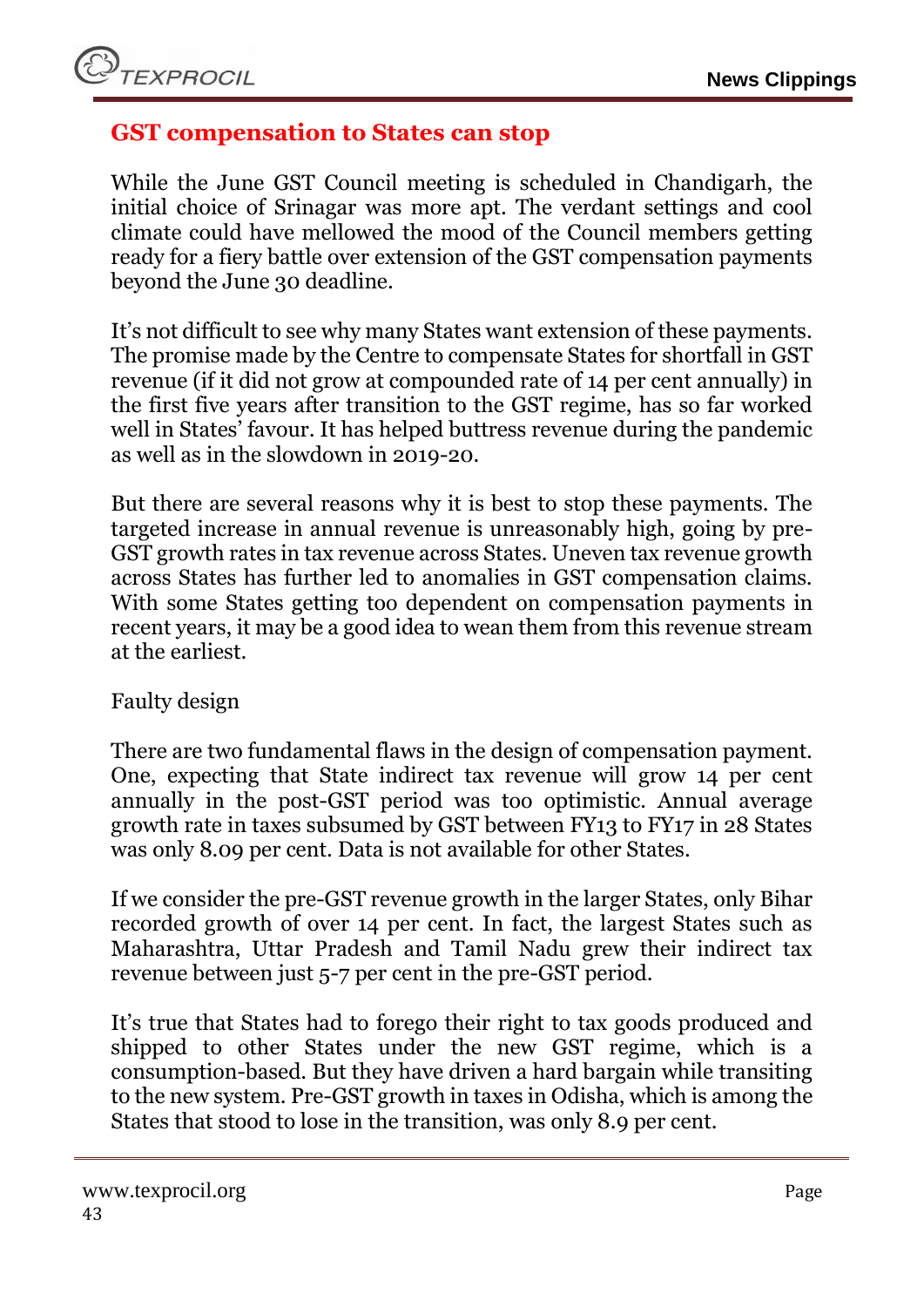Now, the varying rate of growth in tax revenue across States has meant that States with lower revenue growth tend to get higher compensation payments, since the targeted growth is same for all States. Instead of a single growth target, different targets could have been fixed for each State based on the consumption pattern and nature of industrial and infrastructure activity.

With the economy of each State being different — some States such as Punjab have a greater share of agriculture in the economy, which typically grows at a lower rate, while others such as Karnataka have a large contribution from fast-growing services sector  $-$  pencilling in a single growth rate has led to a great deal of anomaly. The pre-GST rate of growth in taxes in Punjab was 6 per cent, while it was a more robust 12 per cent in Karnataka.

Some States and Union Territories such as Punjab and Delhi started requiring high compensation payments even before the pandemic set in, underlining the discrepancy due to single growth rate for GST revenue. According to PRSIndia, requirement for GST compensation for Punjab accounted for 13 per cent of tax revenue in FY19 and 20 per cent in FY20. Delhi required 12 per cent and 16 per cent in those years.

#### A moral hazard

This protected increase in GST revenue could be leading to fiscal profligacy in some States. According to PRSIndia, most States were able to achieve 88 per cent of the targeted increase in GST revenue on their own in FY19. This slipped to 77 per cent in FY20 and further to 64 per cent in FY21. Needless to say that the dependence on compensation cess is higher in some States such as Himachal Pradesh, Punjab, and Uttarakhand while others such as Arunachal Pradesh, Manipur and Mizoram have not required any compensation.

Of concern is the fact that compensation payment accounted for more than 20 per cent of tax revenue in FY22 for States/UTs such as Punjab, Bihar, Delhi and Karnataka. States such as Bihar and Punjab have also been recording high fiscal deficits as per cent of GSDP and their borrowings have also been hitting record levels.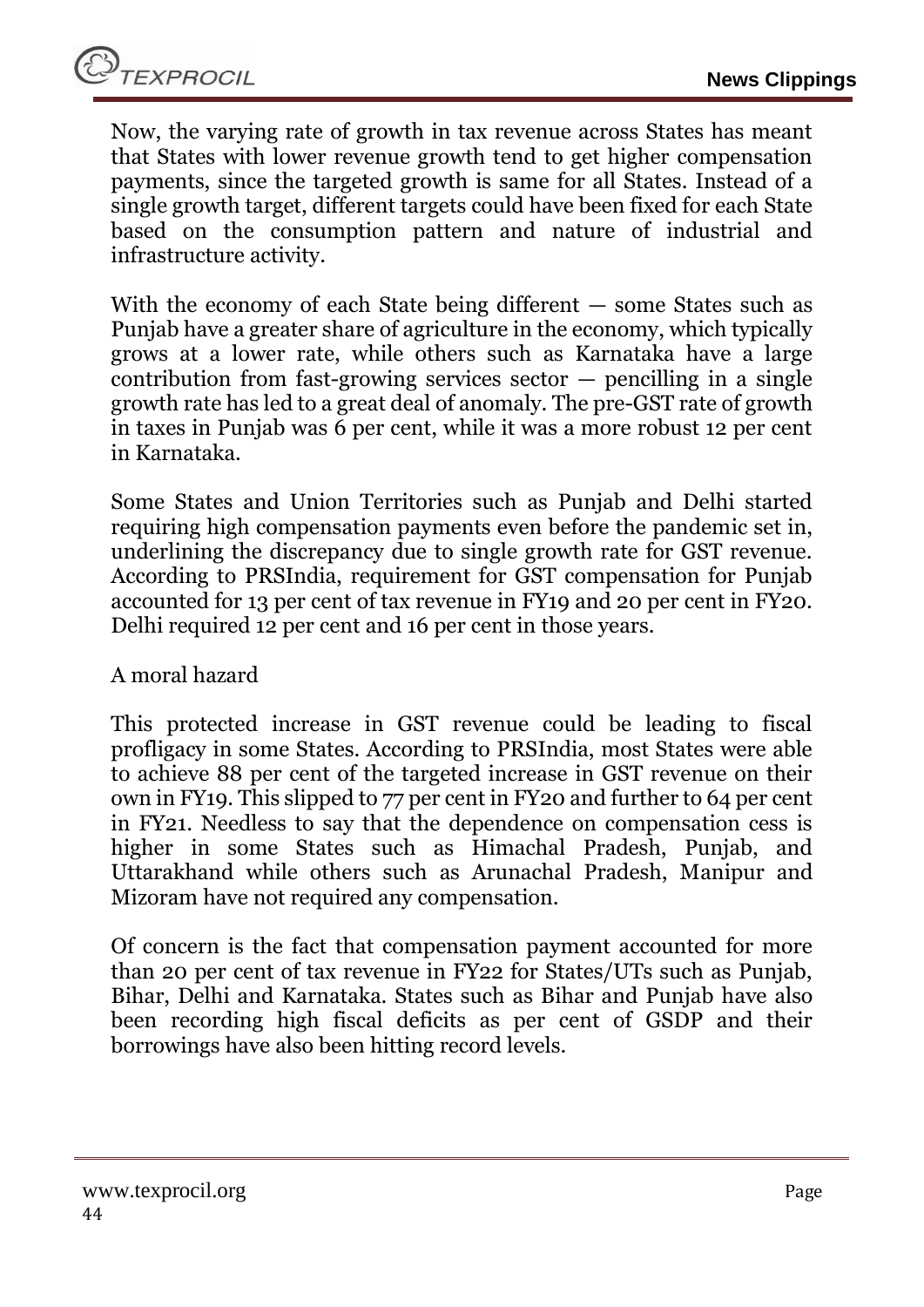The protected revenue could be emboldening them to increase expenditure. Surprisingly, Kerala (5 per cent of tax revenue from GST compensation), which is at the forefront in asking for compensation extension is not too dependent on these payments.

Should the payments continue?

The moot point is whether the compensation payments need to continue. There are several reasons why this is unnecessary. One, all-India growth in GST collections in FY22 over FY21 was a robust 19 per cent. Odisha recorded revenue growth of 42 per cent while Punjab grew its GST revenue 24 per cent.

It's clear that the GST system is well on the recovery path and the pandemic related travails seem to be behind, at least as far as GST is concerned. States which produce more than they consume have also recorded high growth in collections. As the economy recovers further, there would no longer be any need to hand-hold the States.

Two, States need to be weaned away from the dependence on the compensation payments to meet their fiscal shortfall. Many States have continued to dole out freebies and unnecessary subsidies even during the pandemic, taking their finances to a dire state. Clearly, the committed payments are giving them room to continue in this manner.

Three, States should in fact be nudged to increase collections through plugging of leakages and improved compliance rather than continuing to depend on these payments.

Four, continuation of the payments can require higher borrowing by the government, which has consequences for bond yields and financial markets.

It may be best to bring the compensation payments to an end now, rather than two or three years later, when States will have another set of arguments, for why it needs to be continued.

Source: thehindubusinessline.com– Jun 22, 2022

**[HOME](#page-0-0)**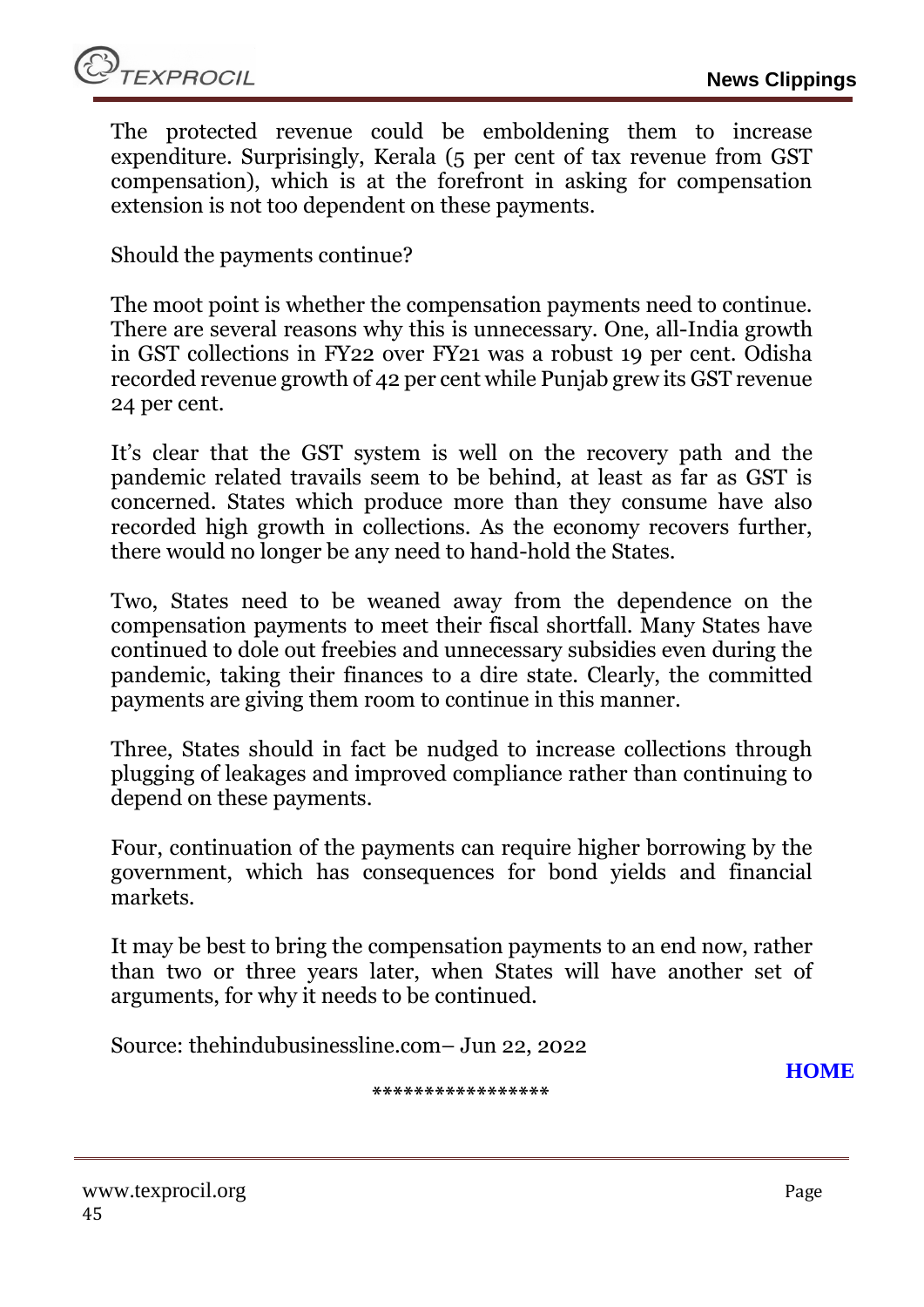#### <span id="page-45-0"></span>**Firm cotton prices to keep yarn-spinning stocks in check: Analysts**

The double whammy of increased freight expenses and higher inflation has seen cotton prices rising over 30 per cent to Rs 46,700 per bale from Rs 35,829 in calendar year 2022 (CY22). This, according to analysts, is slowly eating into the margin and volume growth of the home-grown textile industry. Moreover, with rising interest rates skewing purchasing power of consumers, analysts expect muted demand for their products in the near-term.

India is the second-largest producer of cotton after China with 25 per cent share of overall production. In the past few months, the global demand has shifted away from China due to the ban on cotton cultivated in the Xinjiang region. With a change in global supply-chain patterns, demand of this highly sought-after commodity has multiplied, inflating its prices.

The rise in yarn and fabric prices, in tandem with the international market has led to the halt of local spinning mills. According to a report by India Ratings, nearly 10 per cent of 2,100 spinning units across the southern parts of India are shut, as they cannot afford the local-produced cotton. Likewise, Gujarat and Ludhiana-based spinning mills are also operating at less than 50 per cent capacities on average, reports suggest.

Analysts expect that the inflated cotton prices will continue to haunt small-sized yarn spinners during the first half of FY23 (H1-FY23). However, a correction in cotton prices after a good monsoon can paint a different story for yarn spinners in the later part of FY23. "We expect domestic cotton prices to cool off after a good monsoon season; however, the near-term is likely to be volatile for the cotton textile industry," said Gaurang Shah, head investment strategist at Geojit Financial Services.

That said, the slow start to monsoon has led to an 8 per cent decline in the cultivation area of kharif crops this season over the same period last year. The forecast of lower crop yield due to delayed monsoon also made the Cotton Association of India (CIA) trim their estimates for cotton crop output for the current season to 315.32 lakh bales (of 170 kilograms each), a reduction of 8.31 lakh bales from its previous estimate.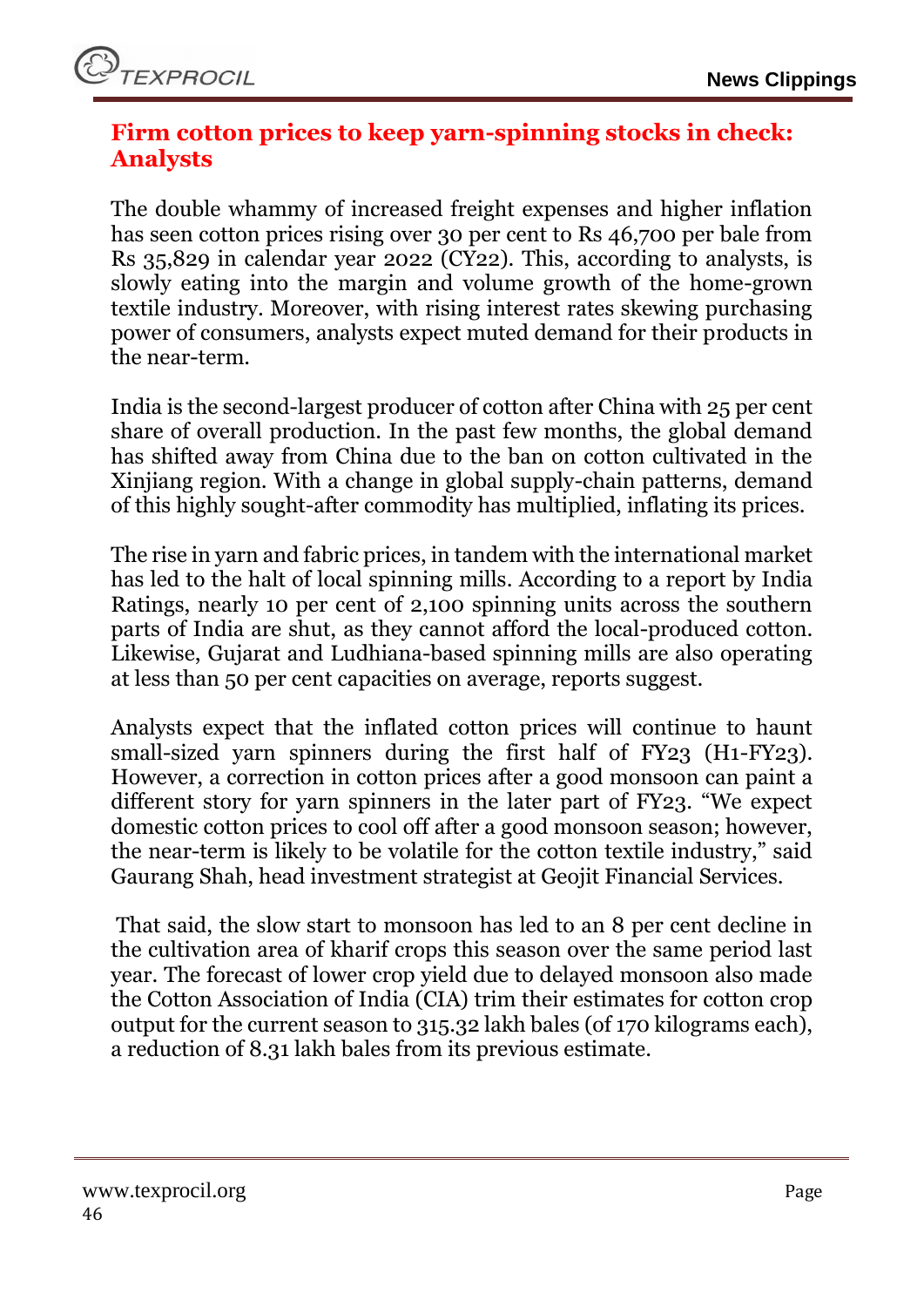Despite numerous dark clouds over textile companies, analysts at ICICI Securities expect companies with stronger balance-sheet and a comfortable liquidity position to storm through the challenging scenario. AK Prabhakar, head of research, IDBI Capital, too, believes that the companies with healthy inventory levels can survive through the calamity. "Among textile companies, we expect KPR Mills to perform well because they were able to procure cotton inventory at the right time. However, Welspun is likely to widen losses due to untimely procurement," he added.

In a bid to cool off prices of cotton and lift domestic demand, the government has increased minimum support prices (MSPs) of kharif crops, with MSP of cotton up 6.18 per cent to Rs 6,080 per quintal and restricted exports unless domestic demand is met.

Despite the government's concentrated efforts, analysts remain speculative of margin pressure looming over the textile industry as companies hesitate to pass on complete price hikes to consumers. "Though the government's increased MSP support to cotton prices can bring some relief to the farmers, the quantum of costs passed on by textile companies to consumers have to be watched out," added Shah.

Meanwhile, stocks of cotton yarn spinning mills have been under pressure in CY22. KPR Mills, Ambika Cotton, Trident, Nahar Spinning, Nitin Spinners, Vardhman Textiles, Lakshmi Mills have slipped in the range of 14 per cent to 46 per cent thus far in CY22. In comparison, the S&P BSE Sensex lost over 11 per cent, during the same period, ACE Equity data show.

**\*\*\*\*\*\*\*\*\*\*\*\*\*\*\*\*\***

Source: business-standard.com– Jun 22, 2022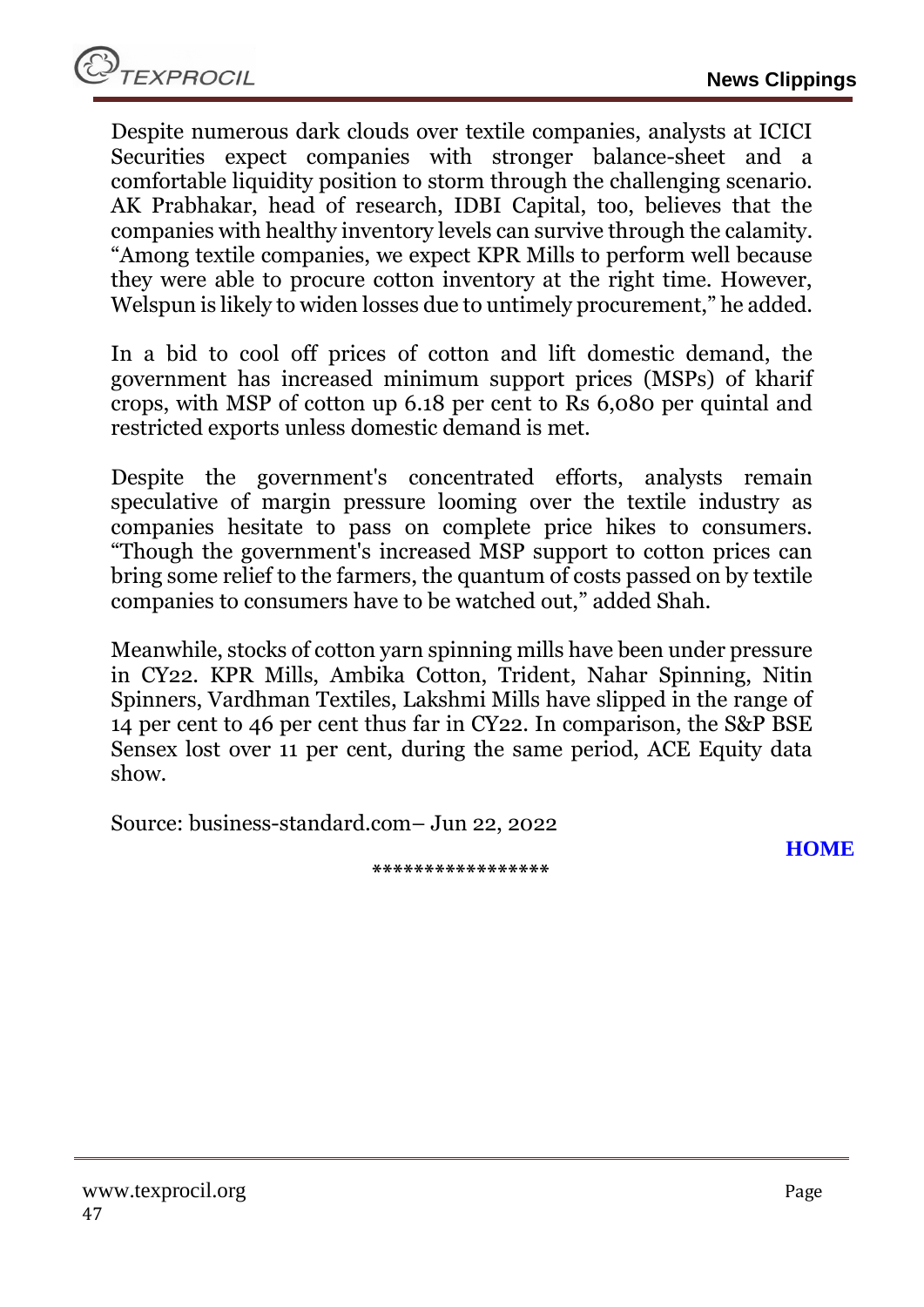

#### <span id="page-47-0"></span>**Cotton shortage pushes most ginning, pressing mills to halt operations**

Due to the limited availability of cotton, majority of ginning and pressing mills across India have halted operations till fresh cotton crop arrives in the market in October this year.

Of the nearly 3,500 ginning and pressing units across the country, hardly 5-7% are operational as cotton prices are extremely high in domestic market, says Atul Ganatra, president of Cotton Association of India (CAI).

"Prices of cotton are artificially high in Indian market due to speculative activities. In the last one week, price of December futures has gone down from 123 cent to 112 cent (Rs 68,000 per candy) at US based Intercontinental Exchange (ICE). Despite this global trend, prices of cotton in India are ranging around Rs 98,000 to Rs 100,000 per candy (356 kg per candy). As a result, operation of ginning and pressing mills have become completely unviable," Ganatra said.

Generally, ginners sell their end products to spinners. But spinning mills' consumption has drastically reduced by 30-35% from as high as 2.9 million bales (170 kg per bale) to 2.2 million bales monthly, says Ganatra. Due to high prices of raw-material, demand from spinners would continue to reduce day by day, he claimed.

The owner of a ginning and pressing mill in Gujarat said that farmers don't have raw cotton to sell and those traders who have accumulated cotton stock in their warehouses are not willing to sell at lower prices.

Of the total ginning and pressing mills in the country, nearly 650 are situated in Gujarat. Nearly 500 mills are in Maharashtra while Andhra Pradesh and Telangana together have around 400 mills. Haryana, Punjab and Rajasthan have 350 odd mills. In Karnataka and Tamil Nadu, there are 250 and 125 mills respectively.

Arvind Patel, secretary of Saurashtra Ginners Association says that hardly 20-25 ginning mills in Gujarat are operational and these mills would also close down by the first week of July due to scarcity of raw material and higher input prices.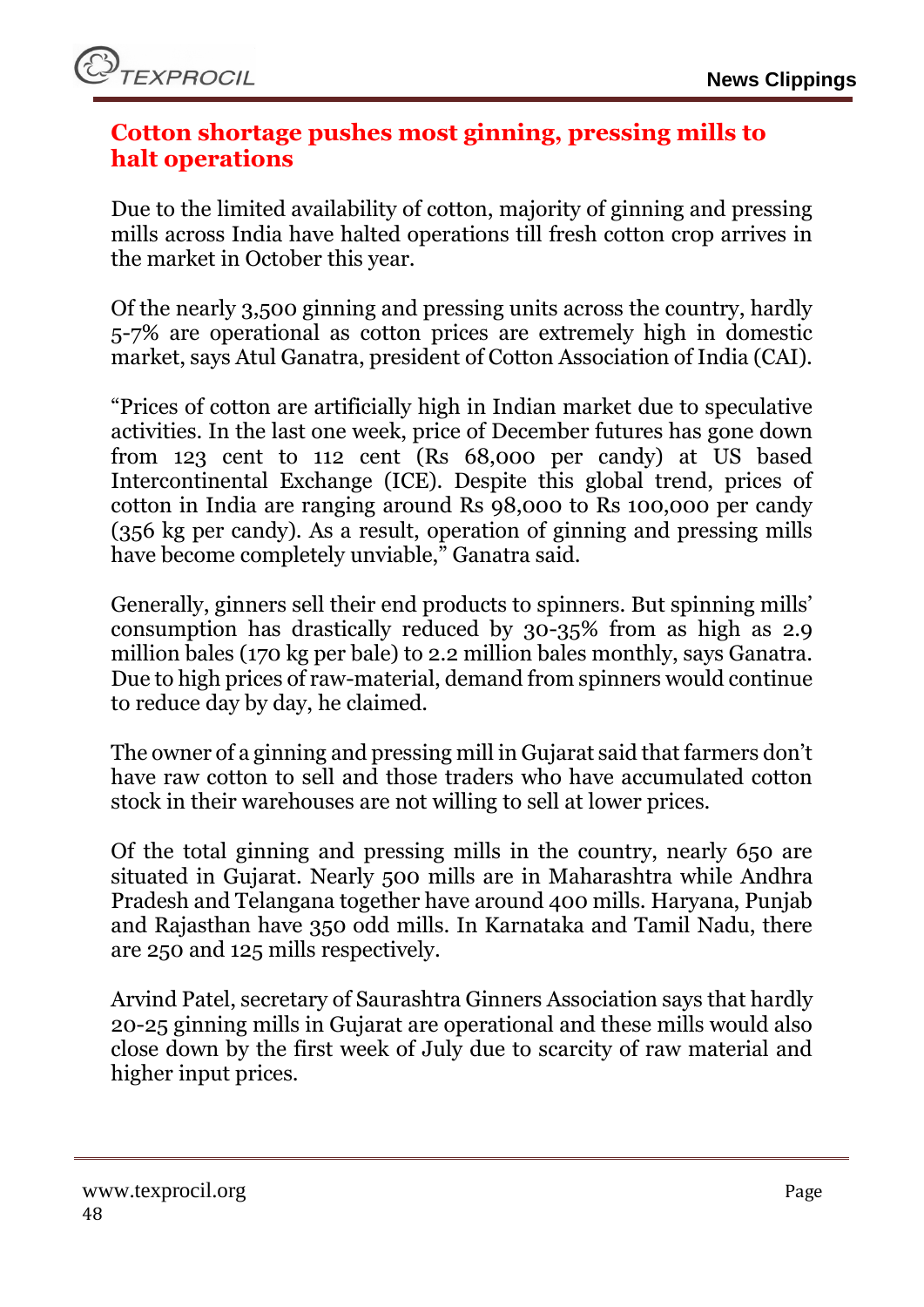**[HOME](#page-0-0)**

According to Gujarat State Co-Operative Cotton Federation (GUJCOT), from October 2021 to May 2022 nearly 7.35 million bales of cotton was processed in ginning and pressing mills of Gujarat compared to 8.82 million bales last season in the same period.

Interestingly, in last month hardly 350,000 bales of cotton processed in Gujarat compared to 1.36 million bales in May 2021. "Ginning units do small value addition in the entire textile chain. Hence, they work for a small margin. But higher cotton prices have further squeezed their margins. Now they will have to wait for fresh cotton harvest to hit the market," opines Mahavir Jain, director (Textile), India Ratings & Research (Ind-Ra).

Source: financialexpress.com– Jun 23, 2022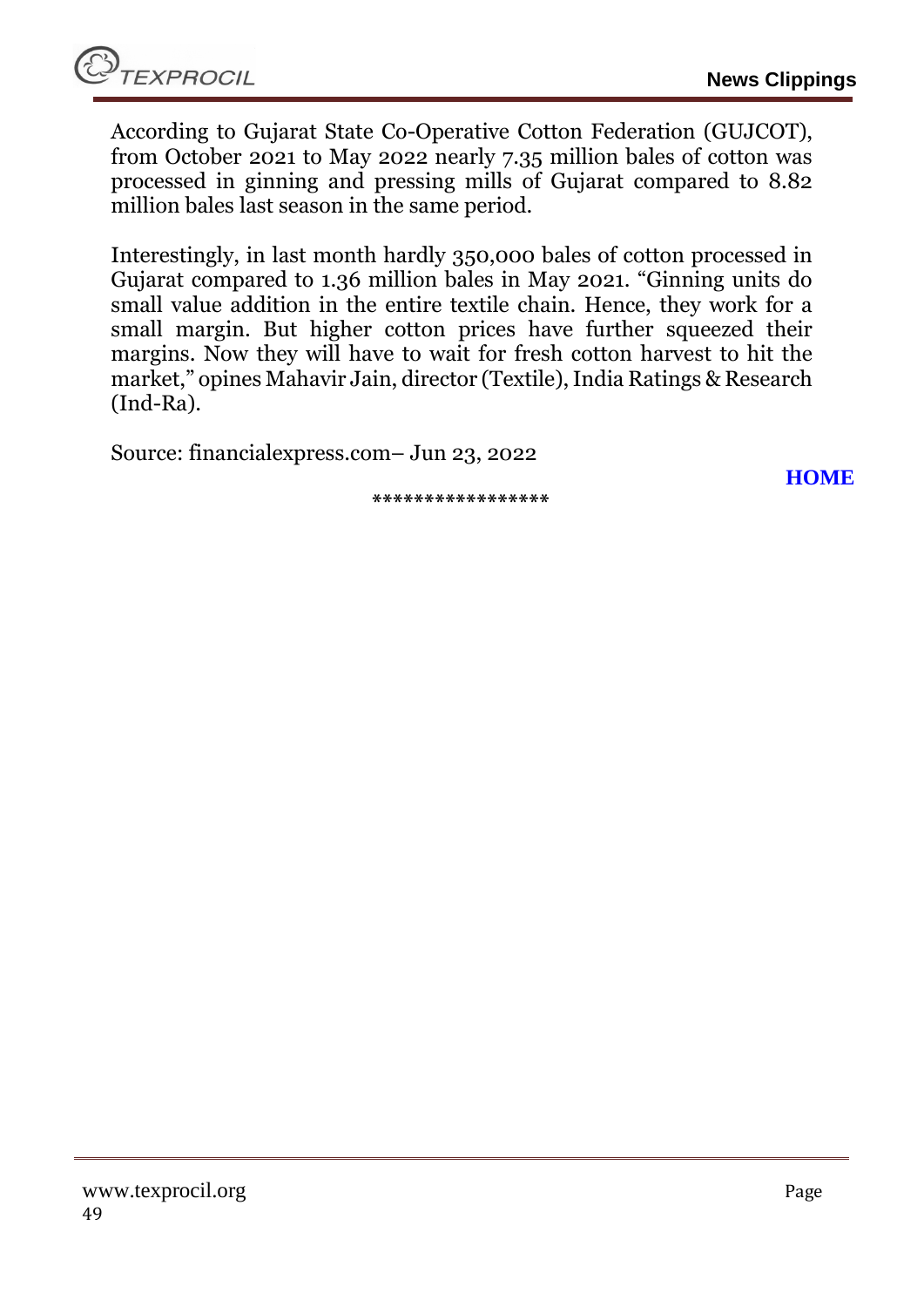#### <span id="page-49-0"></span>**Panipat exporters in trouble as US, European buyers postpone orders**

Hundreds of exporters of home furnishings from north Indian textile hub of Panipat are facing a serious problem as large number of importers from the US and Europe have postponed procurement of their previously placed orders for indefinite period. Export goods worth ₹200 crore are stuck at ports, under transportation, production and warehouses.

The goods stuck are mainly home furnishing items like bed sheets, curtains, carpets, pillow cover, sofa cover, etc.

Vibhu Paliwal, Secretary, Panipat Exporters Association, told Fibre2Fashion, "Large number of small exporters have run into trouble due to postponement of export consignments. They have very limited capital." He estimated that goods worth about ₹200 crore are stuck at various levels. Buyers have postponed the supply citing the reason of limited capacity in their warehouses. Importers' warehouses are full because of weaker demand at retail stores in the US and Europe.

According to industry sources, economic activity picked up after the COVID-19 pandemic, resulting in flow of orders. However, high inflation sucked liquidity in hand in the US and Europe, and consumers started spending only for their essential needs, and are deferring buying of nonessential items.

Pradeep Tayal, another exporter from Panipat, said that the goods stuck at ports and under transportation create more serious problem for exporters, who are unable to find a solution to the current crisis.

According to industry sources, hundreds of small exporters in Panipat export to the US and Europe without getting letter of credit (LC). They need to wait for payment for up to 60 days after receiving the consignments by importers. About 70-80 per cent stuck consignments belong to such exporters.

Paliwal said that exporters who had received advance payment or LC, their consignments are being accepted by the importers sooner or later. But orders received without advance payment are stuck for indefinite period.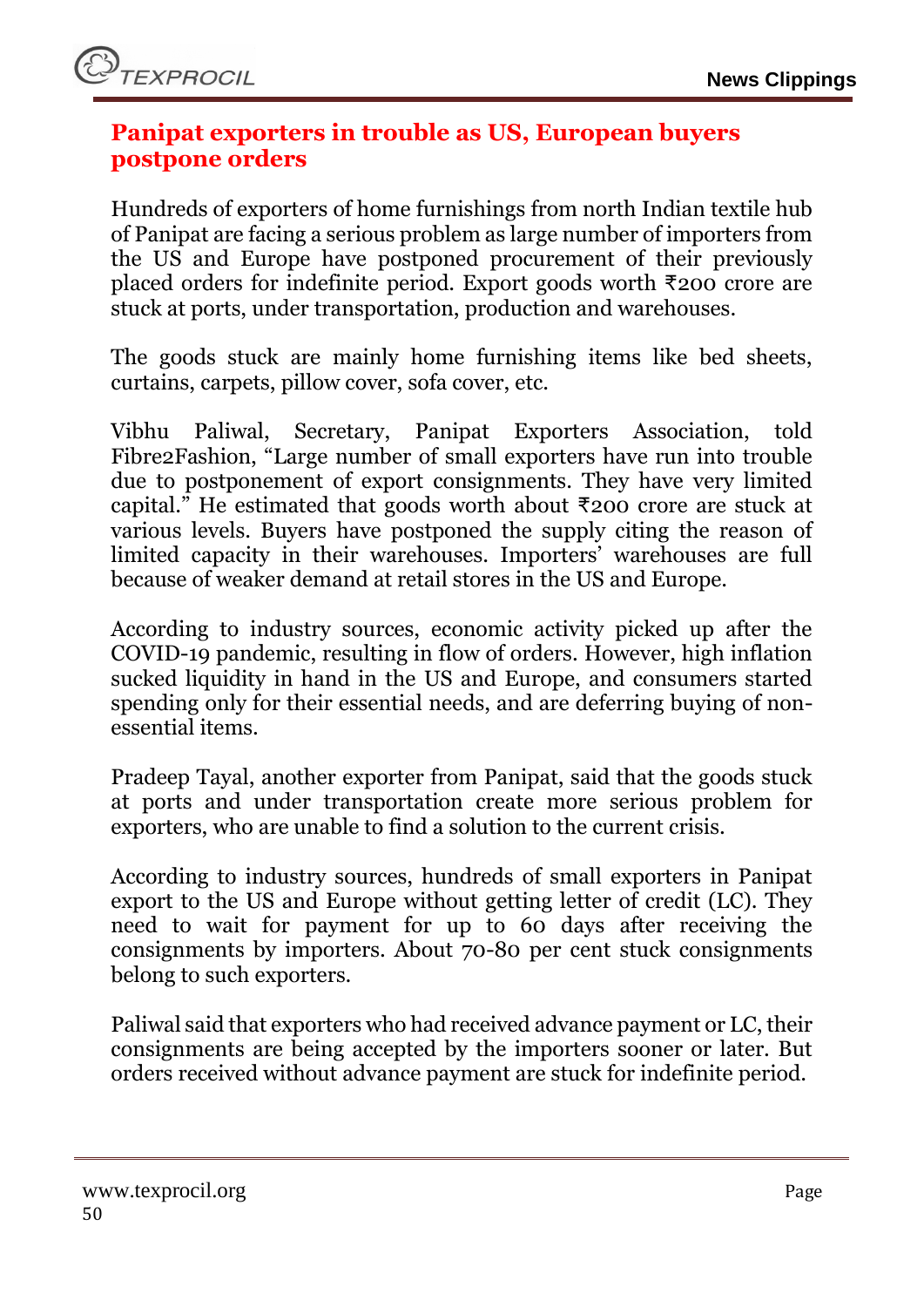It is also not easy for the exporters to find alternative buyers for the goods. According to sources, most of the home furnishing items in the domestic market are made of polyester yarn as buyers prefer low-priced items. In contrast, cotton home furnishing products are popular with consumers in America and Europe. These products are quite expensive for the domestic market.

Exporters have very limited options, according to Paliwal. "It is not easy to find foreign buyers, but it is the only alternative for them. It is also difficult for them to get a fair price from the buyer when they are under pressure."

When asked about the role of the Indian government, Paliwal said, "The government has no role in export transaction as it is individual exporters' problem. But small exporters are stuck in financial crisis due to the development.

They need support from the government in terms of additional capital and interest subvention. Our association is planning to approach the government as large number of small exporters are facing an existential crisis."

Source: fibre2fashion.com– Jun 22, 2022

**\*\*\*\*\*\*\*\*\*\*\*\*\*\*\*\*\***